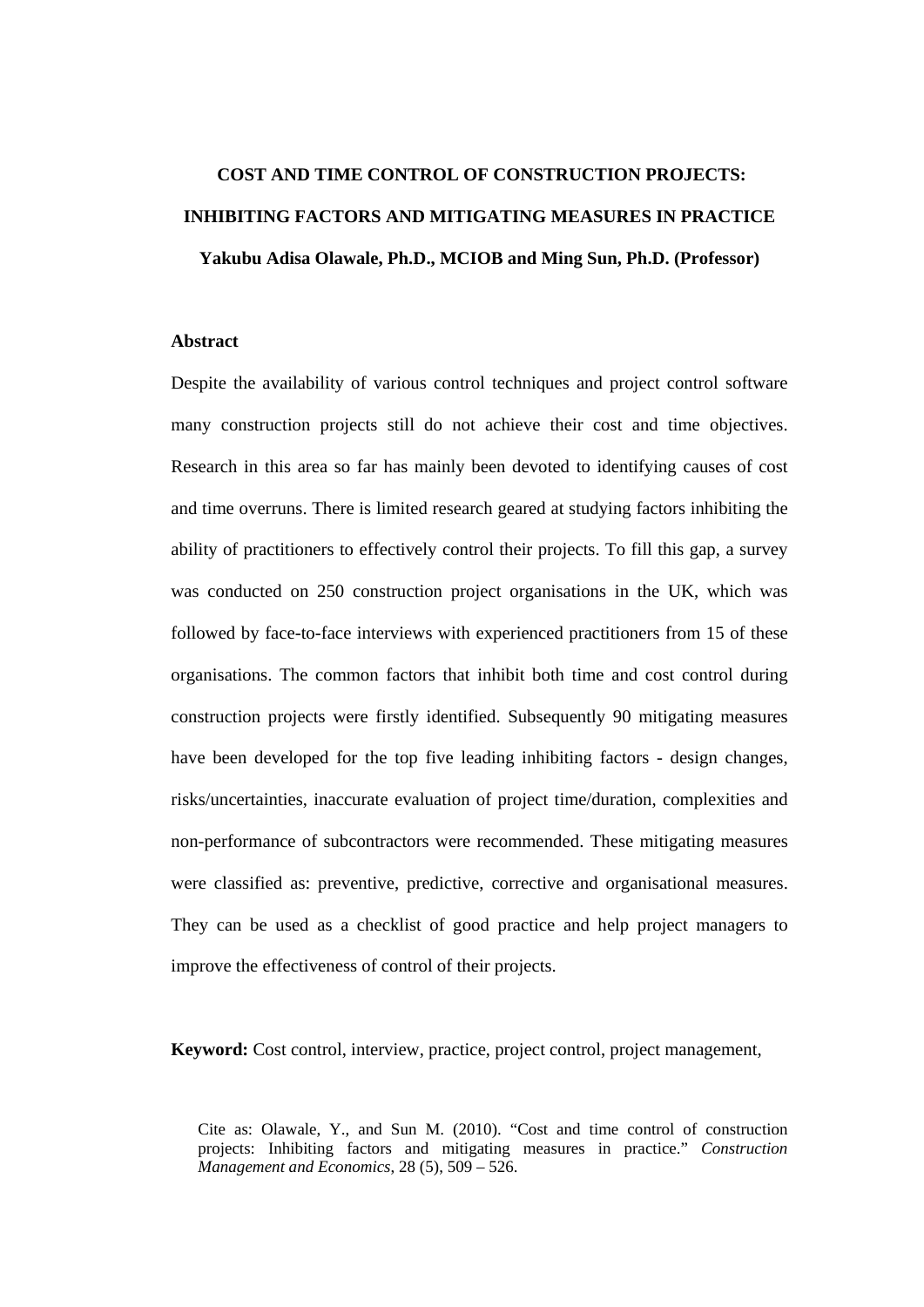#### **INTRODUCTION**

In the construction industry, the aim of project control is to ensure the projects finish on time, within budget and achieving other project objectives. It is a complex task undertaken by project managers in practice, which involves constantly measuring progress; evaluating plans; and taking corrective actions when required (Kerzner, 2003). During the last few decades, numerous project control methods, such as Gantt Bar Chart, Program Evaluation and Review Technique (PERT) and Critical Path Method (CPM), have been developed (Nicholas 2001, Lester 2000). A variety of software packages have become available to support the application of these project control methods, for example Microsoft Project, Asta Power Project, Primavera, etc. Despite the wide use of these methods and software packages in practice, many construction projects still suffer time and cost overruns.

In recent years, there have been numerous studies on the identification of influencing factors of project time and cost overruns worldwide. Mansfield et al (1994) carried out a questionnaire survey amongst 50 contractor, consultant and client organisations in Nigeria and found out that the most important variables causing construction delays and cost overruns are poor contract management, financing and payment of completed works, changes in site conditions, shortage of materials, imported materials and plant items, design changes, subcontractors and nominated suppliers. While the top variables causing only cost overruns were revealed as price fluctuation, inaccurate estimates, delays, additional work. Kaming et al (1997) identified factors influencing construction time and cost overruns on

Cite as: Olawale, Y., and Sun M. (2010). "Cost and time control of construction projects: Inhibiting factors and mitigating measures in practice." *Construction Management and Economics*, 28 (5), 509 – 526.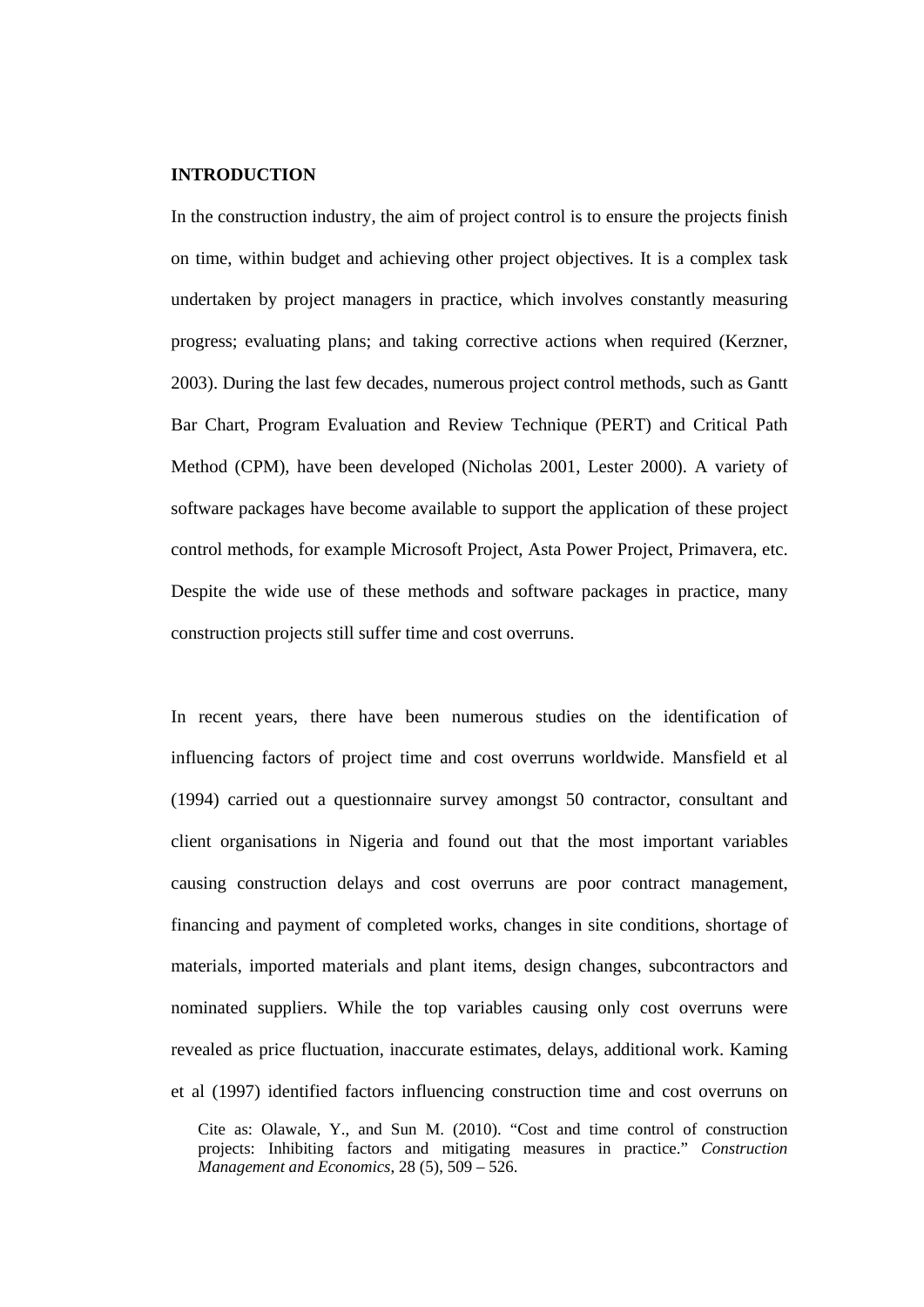high-rise building projects in Indonesia through a questionnaire survey administered on 31 project managers. A total of 11 variables (design changes, poor labour productivity, inadequate planning, material shortages, inaccuracy of material estimate, skilled labour shortage etc) were identified for time overrun and seven (materials cost increased by inflation, inaccurate quantity take-off, lack of experience of project location, lack of experience of project type etc) for cost overrun. Kumaraswamy and Chan (1998) conducted a more extensive study in Hong Kong using 400 questionnaires after which follow up interviews were held. The study revealed the top ten causes of construction delays from the contractors' point of view as delays in design information, long waiting time for approval of drawings, poor site management and supervision, mistakes and discrepancies in design documents, etc. Similar survey studies were reported by Frimpong et al (2003) in Ghana and by Assaf and Al-Hejji (2006) in Sandi Arabia. In addition to questionnaire surveys, other researchers adopted a case study approach. Al-Momani (2000) examined 130 public projects in Jordan and concluded that the main causes of delays include changes initiated by designers, client requirement, weather, site conditions, late deliveries, economic conditions, etc. Hsieh et al (2004) conducted a statistical analysis in 90 metropolitan public work projects in Taiwan and identified problems in planning and design as main causes of change orders. Yogeswaran et al (1998) scrutinised 67 civil engineering projects in Hong Kong and suggested that at least a 15-20% time overrun was due to inclement weather. Based on analysis of 46 completed building projects in the UK, Akinsola et al (1997) identified and quantitatively examined factors influencing the magnitude and frequency of

Cite as: Olawale, Y., and Sun M. (2010). "Cost and time control of construction projects: Inhibiting factors and mitigating measures in practice." *Construction Management and Economics*, 28 (5), 509 – 526.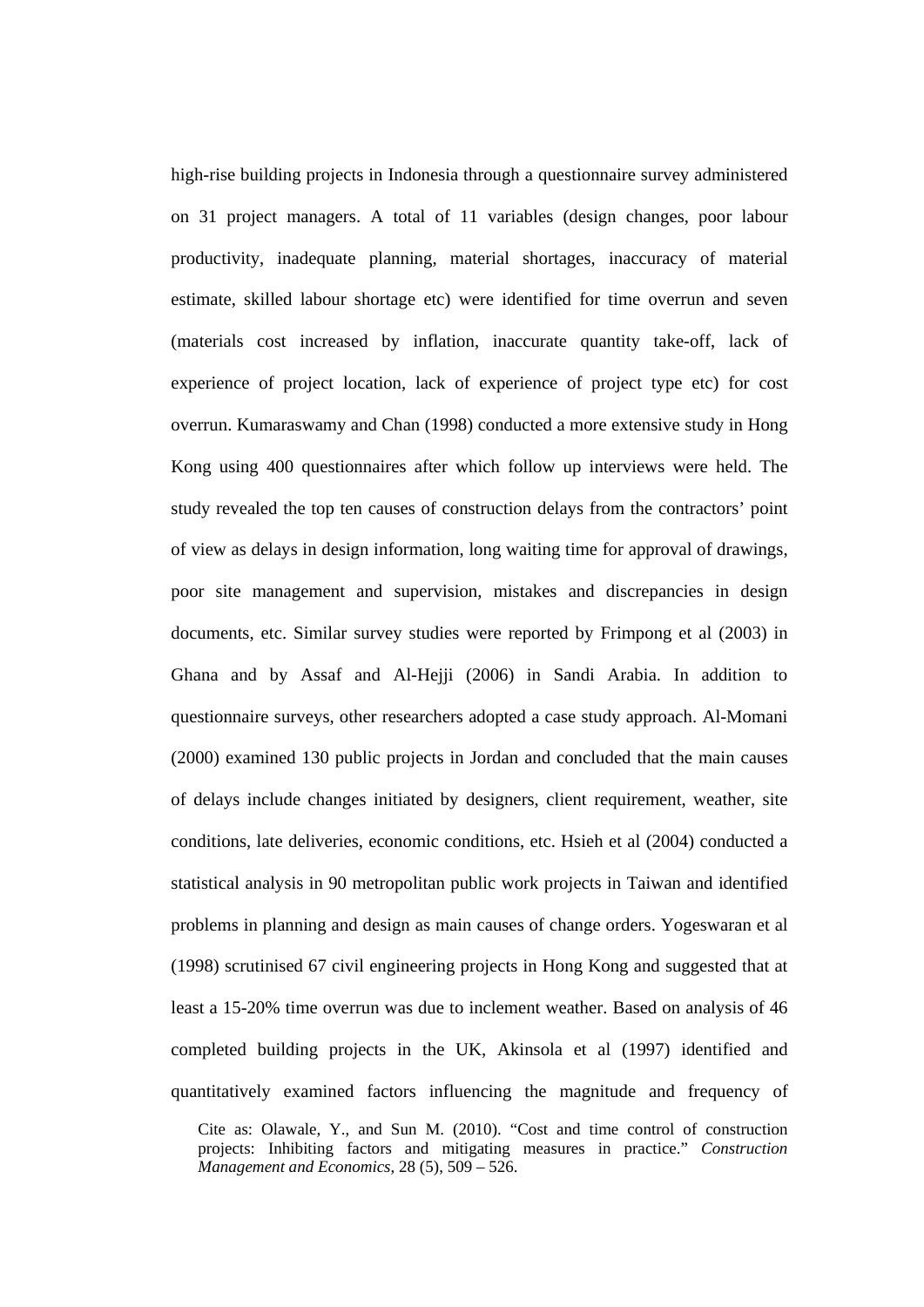variations in building projects. These factors include: client characteristics, especially lack of prior experience and knowledge of construction project organization and the production processes; project characteristics, such as type, size, complexity and duration of the project; and project organisation factors, such as; design duration, percentage of design completed before tender, procurement and contract type, adequacy of information provided, and number of sub-contractors.

While all the above studies, to various extents, helped with the better understanding of the problems associated with cost and time overruns in construction projects, there are some limitations. (1) Some of these studies are over 10 years old. There is a need for a more up to date investigation to reflect any development in recent years. (2) Most of the studies were carried out outside the UK. Although construction projects worldwide share some common characteristics, there are also some country specific conditions. For example, it is highly unlikely that "shortage of materials" and "import of materials" are major factors in the UK. Therefore, a UK based study will help to identify issues most relevant to the contemporary practice in this country. (3) Some of the reviewed surveys had relatively small sample sizes, which may affect the reliability of their results. (4) All the studies focused on identifying factors that have the biggest influence on project costs and time. They did not discuss the degrees of difficulty in controlling these factors in practice. There seems to be an implicit assumption that the most important factors are also those most difficult to control. This needs to be explicitly validated. (5) Finally, most existing studies stopped at the identification of the influencing factors, but did not progress

Cite as: Olawale, Y., and Sun M. (2010). "Cost and time control of construction projects: Inhibiting factors and mitigating measures in practice." *Construction Management and Economics*, 28 (5), 509 – 526.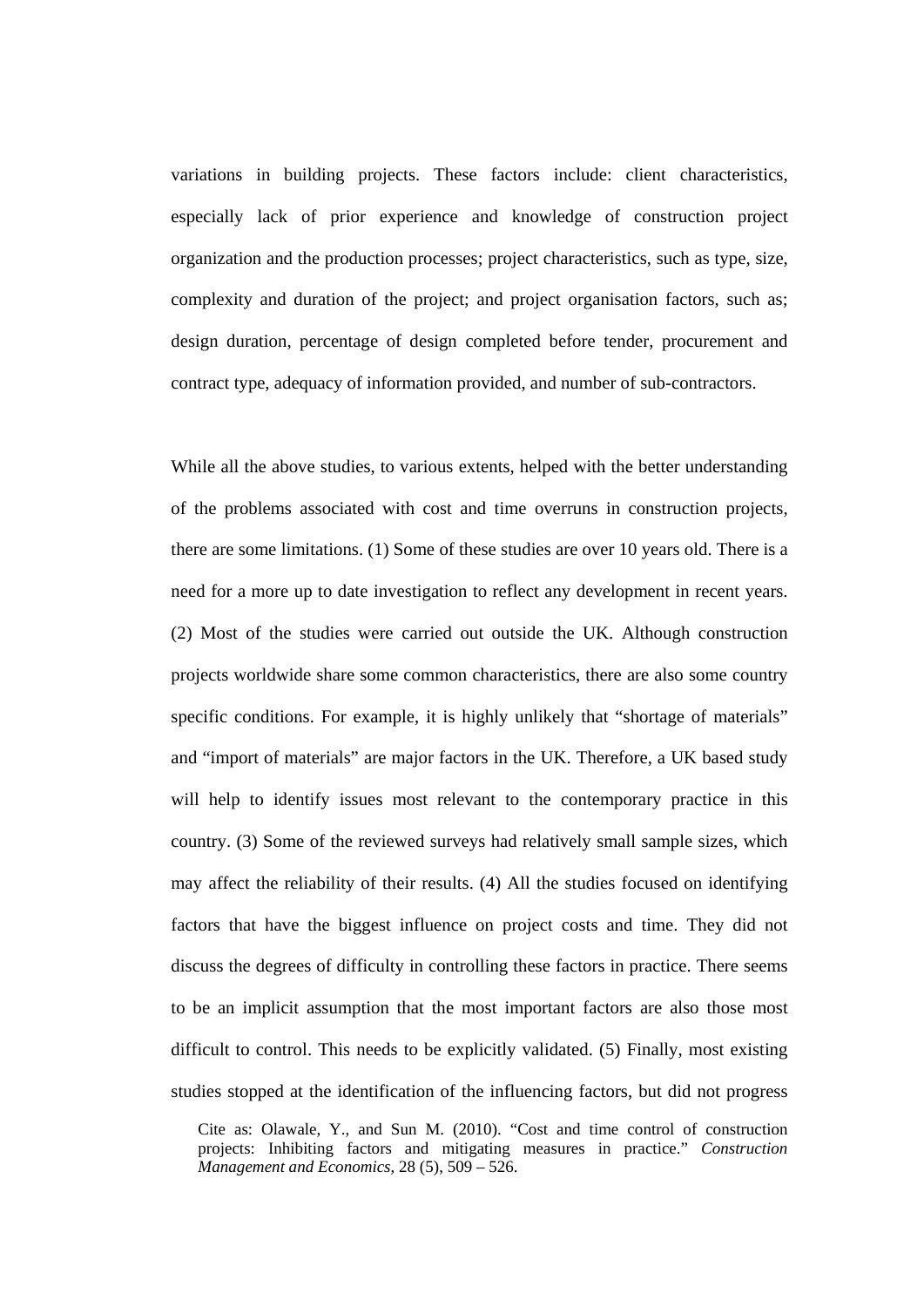onto finding ways of mitigating the identified problems. These observations underlie the rationale for this study. Its aim is to identify the main inhibiting factors of project control in practice in the UK and then to develop some mitigating measures to assist project managers better control their projects.

## **RESEARCH METHODS**

This research adopts a combination of quantitative and qualitative methods. It was conducted in two stages. The first stage was conducted using a quantitative method through a questionnaire survey in a bid to generate information from a large sample population. The second stage of the study was conducted using the qualitative method using semi-structured interviews. The reasons for using the interview in addition to the questionnaire survey were: to triangulate data obtained from the questionnaire survey; to enhance, expand and create depth to the results of the questionnaire survey by investigating and elaborating on some of the issues highlighted; and to explore the experiences of the sample population in relation to the topical issues revealed after analysis of the data obtained from the questionnaire survey.

## *Questionnaire Survey*

The aim of the survey is to establish the current common practice of time and cost control in the UK construction industry, including control methods and software applications being used by practitioners as well as inhibiting factors. It started with a thorough review of existing studies that revealed a lot of issues on construction

Cite as: Olawale, Y., and Sun M. (2010). "Cost and time control of construction projects: Inhibiting factors and mitigating measures in practice." *Construction Management and Economics*, 28 (5), 509 – 526.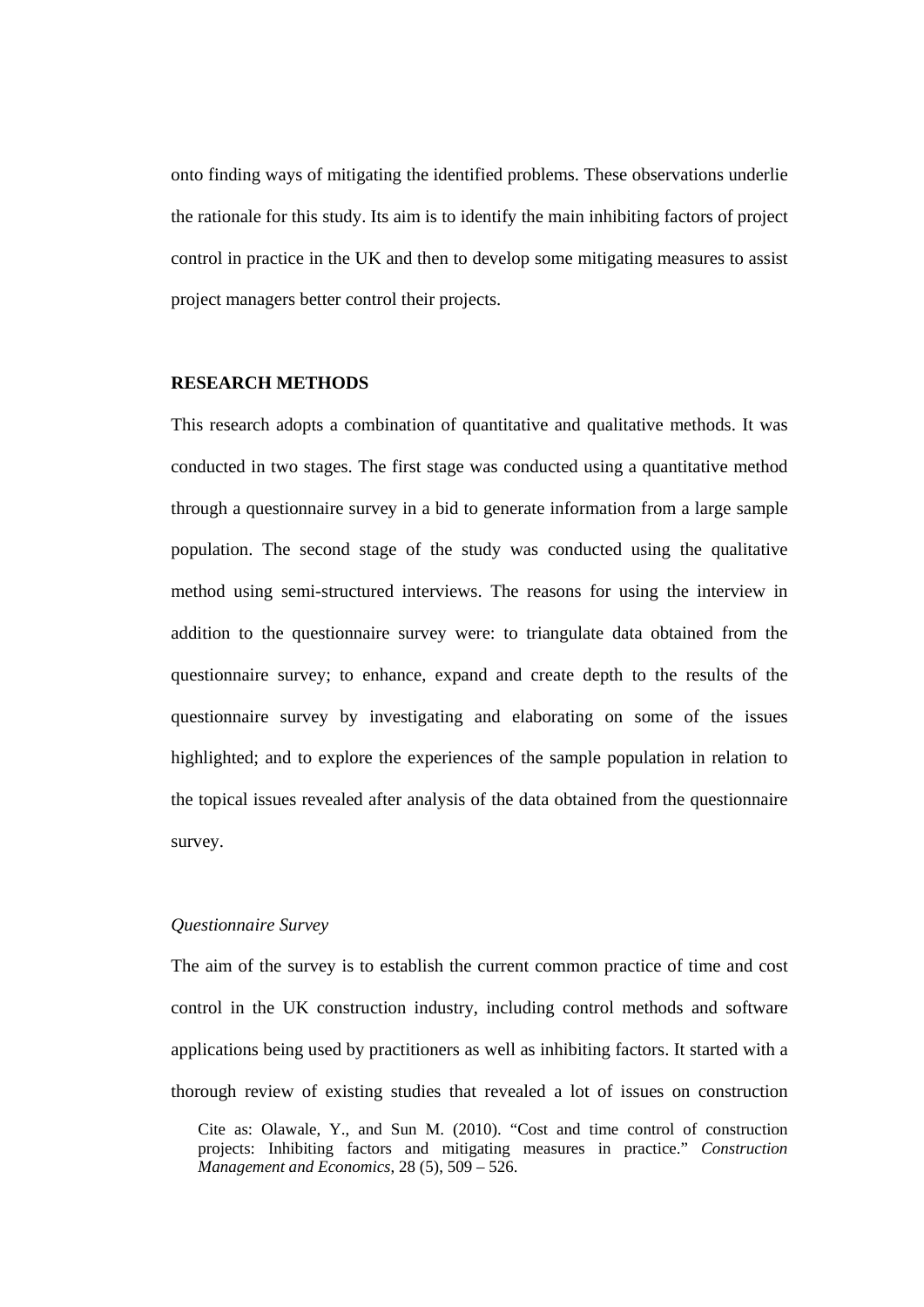project time and cost overruns, project control tools and techniques and latest thinking and new developments in the field of construction project control. This led to the development of a questionnaire made up of 22 multiple choice questions. The questionnaire was divided into three sections:

- Section one was background information which was targeted at obtaining information on the general particulars of the respondents and their organisation, such as the experience of the respondnets, their position within the organisation, the type of project embarked on by the organisation etc.
- The second section was about time overrun, project planning and time control practice such the frequency of time overrun experienced, the techniques used for planning and time control, the factors that hampers respondents from effectively controlling their projects etc .
- while the third section contained similar questions but specific to cost control practices.

A total of 250 questionnaires were administered; 150 to the top construction companies in the UK by company turnover and the remaining 100 to the top construction project consultancies in the country by the number of professional staff employed and company fee earnings. This list was obtained from the Building magazine annual league tables. The league tables did not contain the addresses of the companies so an online web search was conducted to find their addresses and contact details. Telephone calls were subsequently made to these companies to confirm the addresses and to find out the type of hierarchy and structure that exists within the organisation. This enabled the questionnaires to be sent to the appropriate

Cite as: Olawale, Y., and Sun M. (2010). "Cost and time control of construction projects: Inhibiting factors and mitigating measures in practice." *Construction Management and Economics*, 28 (5), 509 – 526.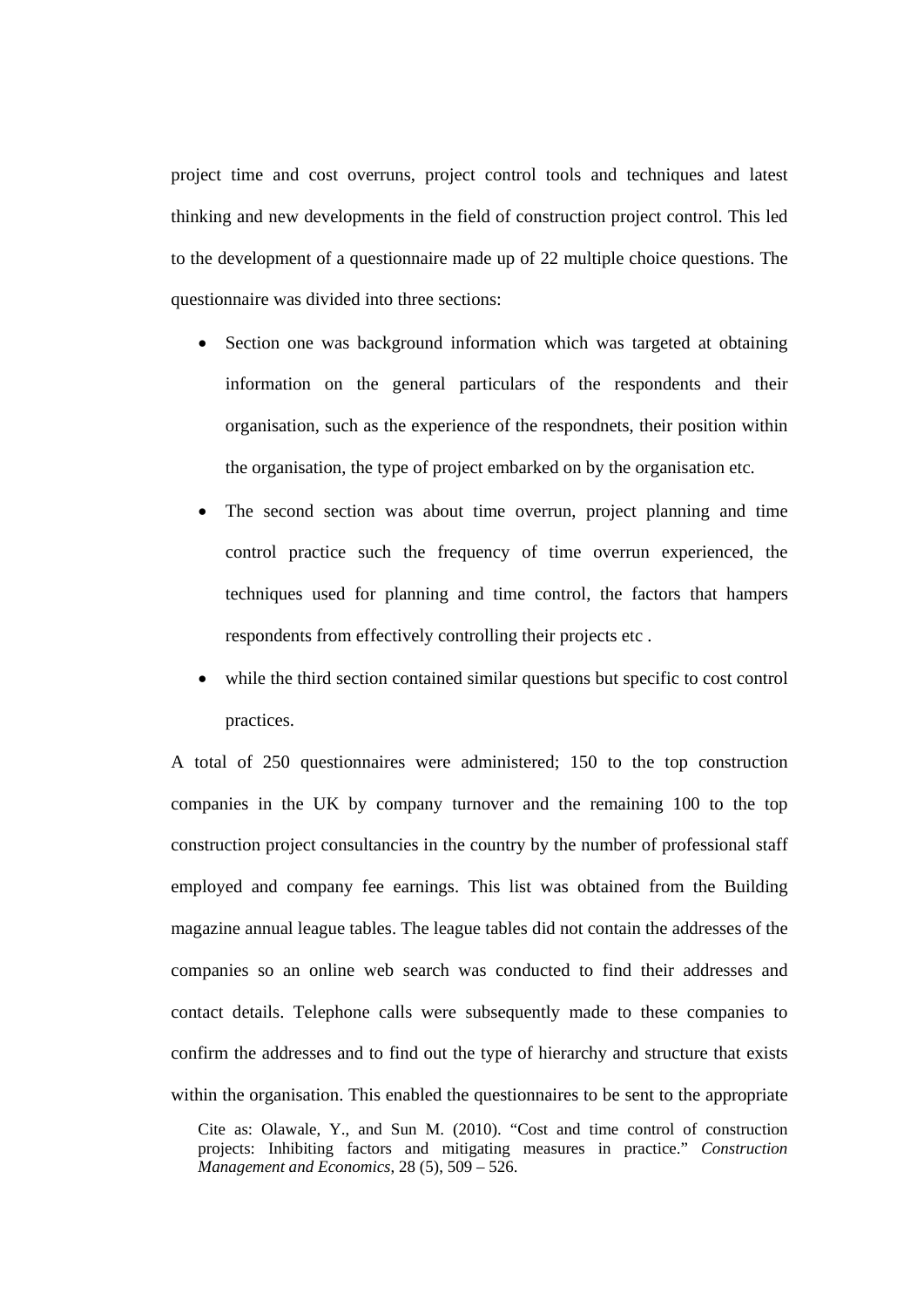department. To supplement this, the name of a construction director, manager or the appropriate personnel with a huge responsible for the management of construction projects in the organisation was obtained to ensure that the questionnaires went to the correct addresses and addressed to the appropriate personnel. This ensured a very good response as 110 questionnaires (44% response rate) were returned. Tables 1 and 2 show the profile of the practitioners that responded to questionnaire on behalf of their companies. Nearly 72% of the respondents that completed the questionnaires were directors or senior managers, commercial managers. As would be expected from their roles, these respondents also had significant years of experience in the construction industry. Nearly half (48%) of respondents had more than 25 years of experience. This showed that there was great depth in the experience possessed by the respondents.

Table 1 Roles of respondents

| Roles                      | Number                      | Percentage |
|----------------------------|-----------------------------|------------|
| Director/senior management | 79                          | 71.82%     |
| Commercial manager         | 3                           | 2.73%      |
| Contracts manager          | $\mathcal{D}_{\mathcal{L}}$ | 1.82%      |
| Construction manager       | 2                           | 1.82%      |
| Project manager            | 13                          | 11.80%     |
| Quantity surveyor          | 2                           | 1.82%      |
| <b>Others</b>              |                             | 8.18%      |

|  |  | Table 2 Years of experience of respondents |
|--|--|--------------------------------------------|
|  |  |                                            |

| Years     | Number | Percentage |
|-----------|--------|------------|
| $0 - 5$   | 5      | 4.54%      |
| $6 - 10$  | 3      | 2.73%      |
| $11 - 15$ | Q      | 8.18%      |
| $16 - 20$ | 20     | 18.18%     |
| $21 - 25$ | 20     | 18.18%     |
| > 25      | 53     | 48.18%     |

Cite as: Olawale, Y., and Sun M. (2010). "Cost and time control of construction projects: Inhibiting factors and mitigating measures in practice." *Construction Management and Economics*, 28 (5), 509 – 526.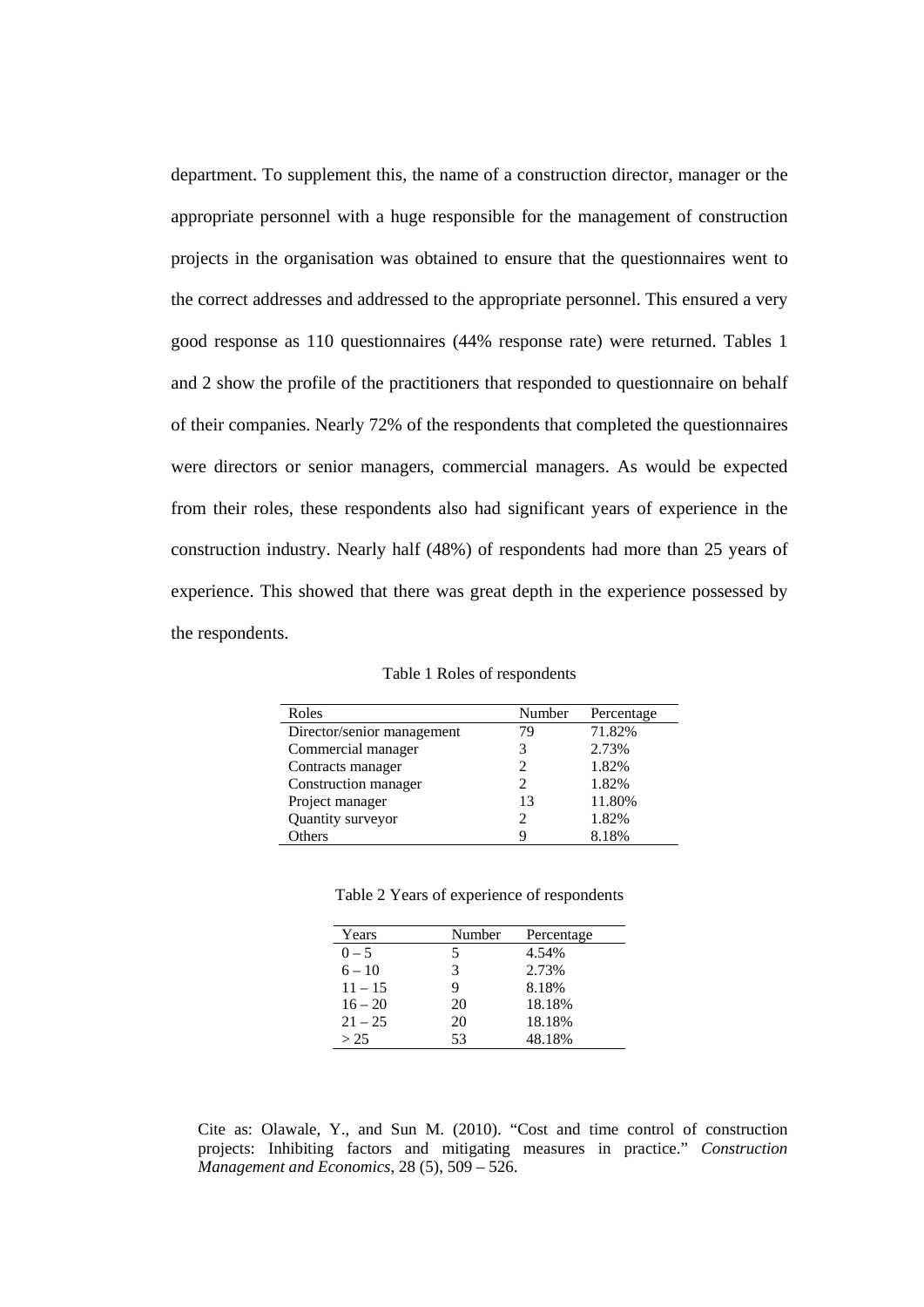### *Interviews*

The second stage was conducted using a qualitative method – semi-structured interviews. The aim is to explore the topical issues revealed after analysis of the questionnaire survey and experiences of practitioners in greater depth. The same population used for the quantitative stage of the research was used. The offices of the companies that the questionnaires were sent to during the quantitative study were contacted, explaining the objective of the research and requesting for a relevant contact (construction directors, project directors, commercial directors, senior project managers etc) that could be interviewed. A total of 15 companies presented relevant practitioners for interviews. The interviews conducted were recorded using a digital dictation machine for ease of transferring and storing electronically. The recordings were also transcribed.

Table 3 provides more information on each of the interviewees. As can be seen from the table the interviewees were a mix of contractors and consultants with varying but quite often similar kind of projects. They were highly experienced practitioners. The total professional experience of the 15 interviewees is 402 years (average experience of 26.8 years). Majority of the interviewees are senior employees of their company and many of these companies are large organisations with national or regional presence in the UK, some also have international coverage.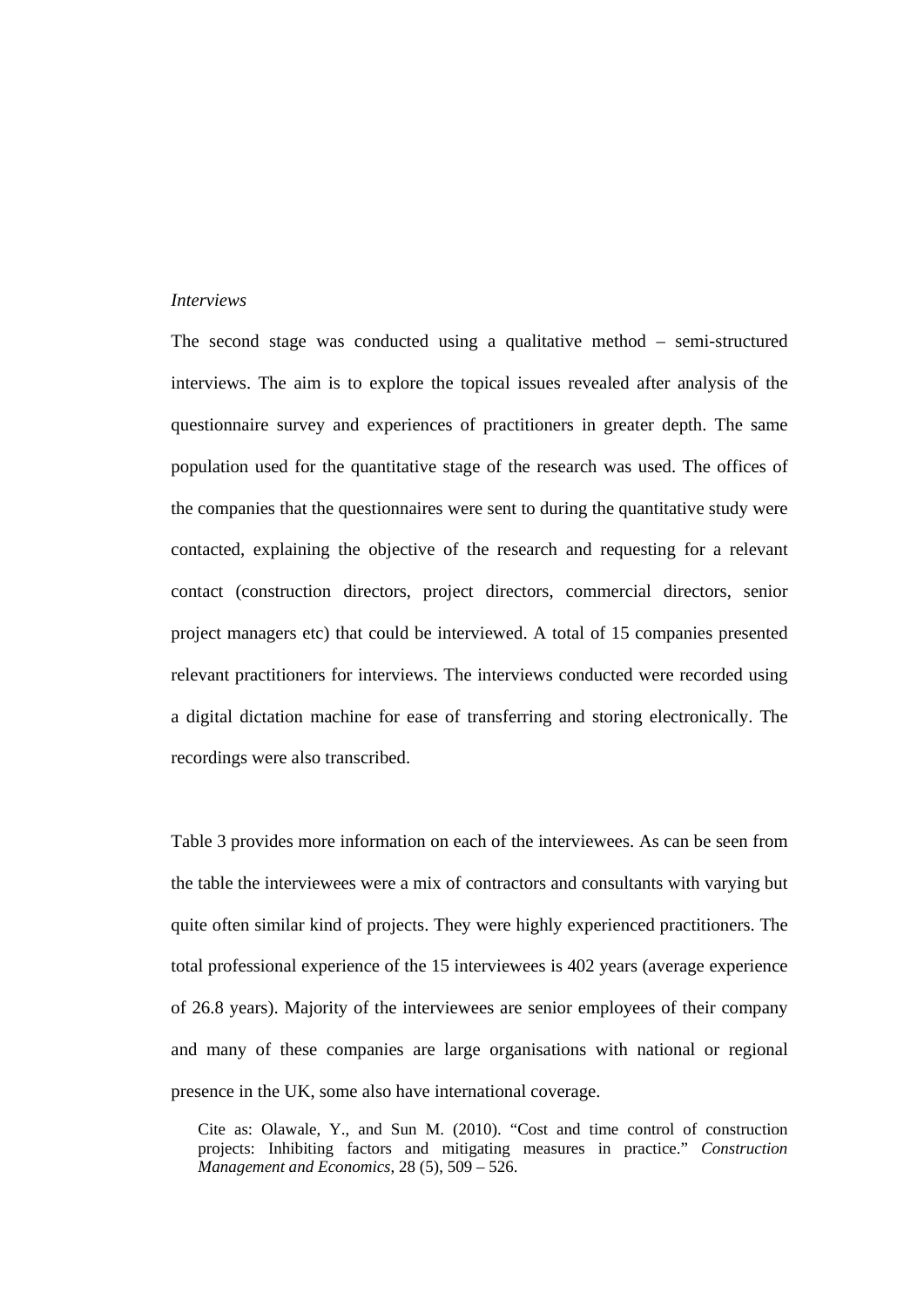|                | Roles                             | Years* | Company<br>type                  | Project types                                                                     | Interview<br>duration |
|----------------|-----------------------------------|--------|----------------------------------|-----------------------------------------------------------------------------------|-----------------------|
| $\mathbf{1}$   | Senior general<br>project manager | 30     | Main<br>contractor               | Construction, civil engineering,<br>nuclear etc                                   | $50$ min              |
| $\mathfrak{2}$ | Commercial<br>director            | 25     | Main<br>contractor               | Building construction,<br>telecommunication,<br>infrastructure, civil engineering | $40 \text{ min}$      |
| 3              | Director                          | 25     | Contractor                       | Building and engineering<br>services                                              | $30 \text{ min}$      |
| 4              | Associate director                | 28     | Consultant                       | Construction                                                                      | 30 min                |
| 5              | Contracts manager                 | 24     | Main<br>contractor               | Social housing/regeneration                                                       | 40 min                |
| 6              | Planning director                 | 28     | Main<br>contractor               | Building, Transport<br>infrastructure, Civil engineering                          | $50 \text{ min}$      |
| 7              | Director                          | 45     | Consultant                       | Construction                                                                      | $35 \text{ min}$      |
| $\,8\,$        | Head of planning                  | 20     | Main<br>contractor               | Building construction                                                             | $15 \text{ min}$      |
| 9              | Regional manager                  | 34     | Main<br>contractor               | Building, construction and civil<br>engineering                                   | $20 \text{ min}$      |
| 10             | Director                          | 25     | Main<br>contractor               | Building construction                                                             | 30 min                |
| 11             | Senior programme<br>manager       | 11     | Consortium                       | Infrastructure, construction                                                      | 45 min                |
| 12             | Director                          | 40     | Main<br>contractor               | Building construction and civil<br>engineering                                    | 35 min                |
| 13             | Head of project<br>planning       | 20     | Main<br>contractor               | Building and construction                                                         | $30 \text{ min}$      |
| 14             | Director                          | 22     | Consultants<br>and<br>contractor | Construction, infrastructure and<br>engineering                                   | 30 min                |
| 15             | Director                          | 25     | Main<br>contractor               | Construction                                                                      | 30 min                |

## Table 3 Information of interviewees

\* Number of years of experience in the construction industry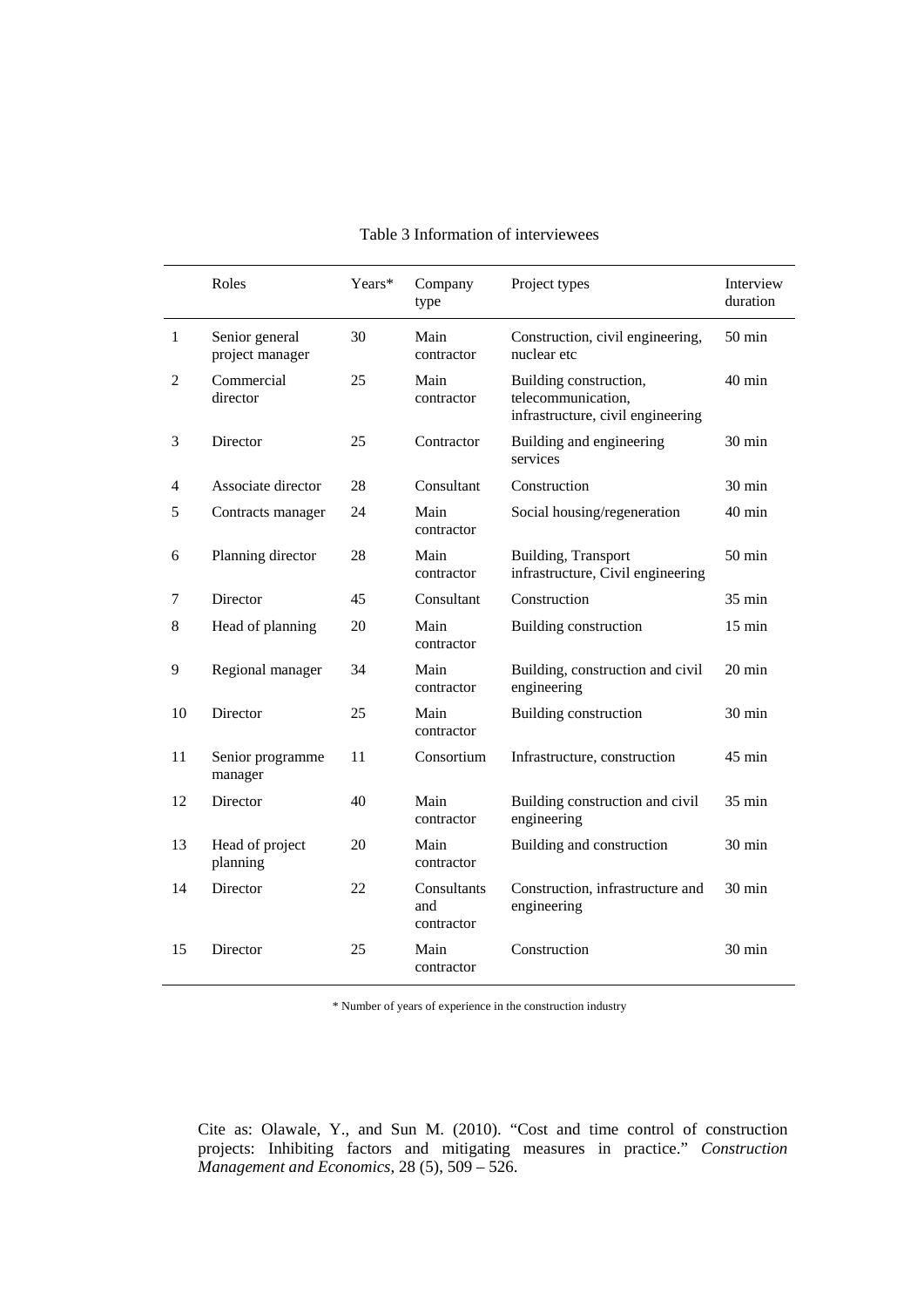# **SURVEY FINDINGS OF PROJECT CONTROLS IN PRACTICE**

The importance of cost and time control is widely recognized by construction professionals in practice. The questionnaire survey of this study revealed that 58% of respondents always apply time controls to their project and a further 29% indicated that they frequently apply time control techniques. Only 11% respondents indicate that they rarely or do not apply time control during their projects. The application of cost control is more overwhelming with 84% of respondents indicating that they always apply their cost control method and 16% indicating that they frequently applied cost control methods to their projects. None of the respondents indicated that they rarely or do not use cost control techniques buttressing the importance placed on cost control by construction project practitioners in the UK. This confirms the suggestion of Sohail et al (2002) that construction professionals seem to pay more attention to cost performance of projects than time performance.

Cite as: Olawale, Y., and Sun M. (2010). "Cost and time control of construction The most popular time planning and control technique is Gantt Bar Chart, which used by 35% of contractors and 33% consultants (Table 4). This is closely followed by critical path method (CPM) used by 28% contractors and 34% consultants. The reasons for the popularity of these techniques might be due to the fact that they are the most established techniques in the industry, though ease of use and applicability to the construction process can also be argued as being responsible for their popularity. Other used techniques include the Milestone Date Programming

projects: Inhibiting factors and mitigating measures in practice." *Construction Management and Economics*, 28 (5), 509 – 526.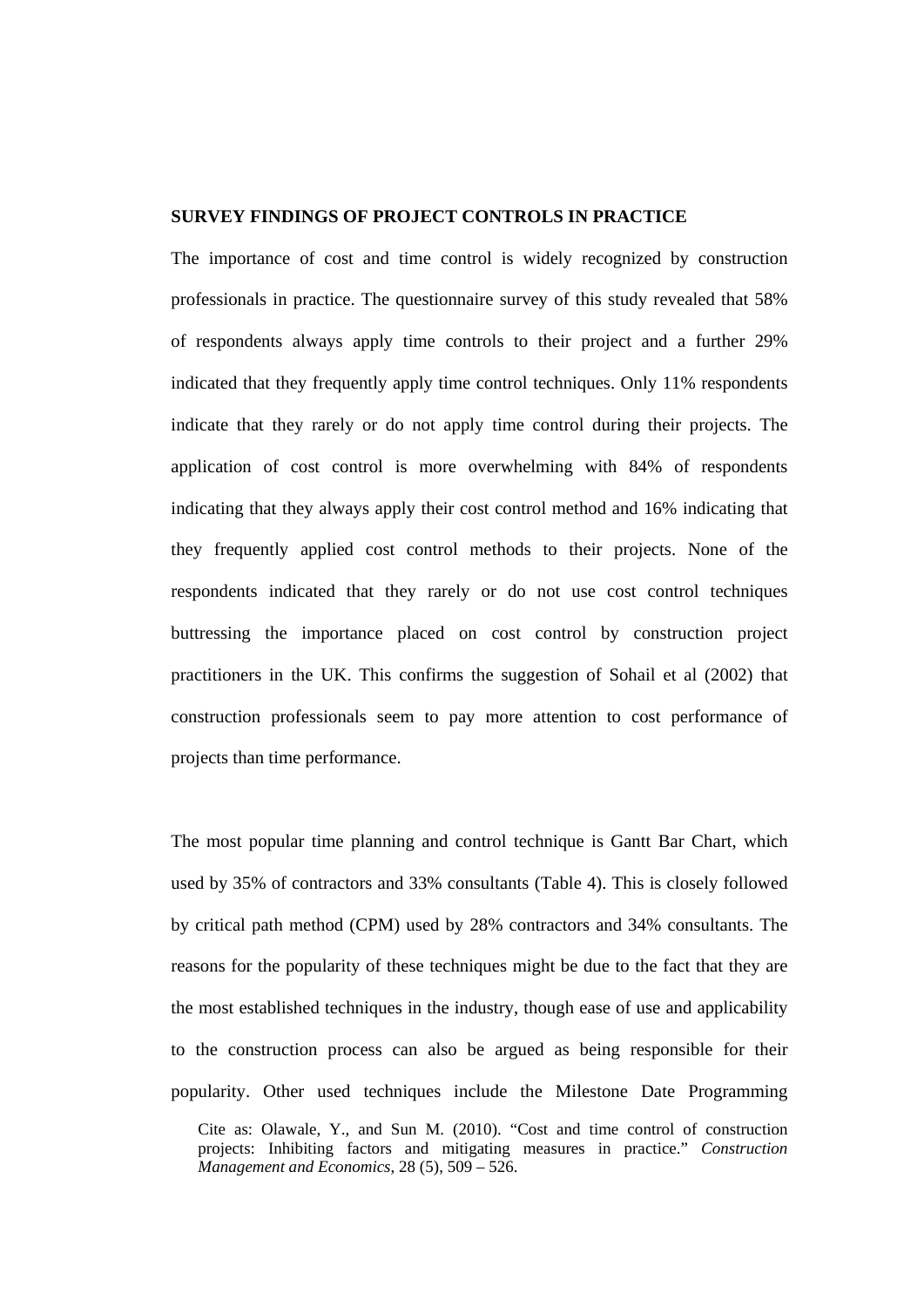Technique, Performance Evaluation Review Technique (PERT), Precedence Network Diagram (PND), Elemental Trend Analysis/Line of Balance (LOB), and Simulation. The use of software support is wide spread. Three clear leading applications are Microsoft Project, Asta Power Project and Primavera (Table 5). Microsoft Project is used by 35% contractors and 57% consultants; Asta Power Project by 44% contractors and 19% consultants; and Primavera by 15% contractors and 19% consultants.

| Techniques                       | Contractors | Consultants |
|----------------------------------|-------------|-------------|
| <b>Gantt Bar Chart</b>           | 35%         | 33%         |
| Critical Path Networks/Method    | 28%         | 34%         |
| (CPM)                            |             |             |
| Milestone Date Programming       | 17%         | 17%         |
| Technique                        |             |             |
| Program Evaluation and Review    | 10%         | 9%          |
| Technique (PERT)                 |             |             |
| Elemental Trend Analysis/Line of | 5%          | 2%          |
| Balance (LOB)                    |             |             |
| Precedence Network Diagram       | 2%          | 2%          |
| (PND)                            |             |             |
| Simulation                       | 1%          | 3%          |

Table 4 Techniques used for project planning and time control

Table 5 Software packages used for project planning and time control

| Software           | Contractors | Consultants |
|--------------------|-------------|-------------|
| Microsoft Project  | 35%         | 57%         |
| Asta Power Project | 44%         | 19%         |
| Primavera          | 15%         | 19%         |
| Project Commander  | 4%          | 5%          |
| Deltek Open Plan   | 2%          |             |

The survey result in relation to cost control techniques used in practice is presented

in Table 6. Unlike time control techniques where two methods were found to be

Cite as: Olawale, Y., and Sun M. (2010). "Cost and time control of construction projects: Inhibiting factors and mitigating measures in practice." *Construction Management and Economics*, 28 (5), 509 – 526. dominant, cost control techniques are more diverse. Several techniques, such as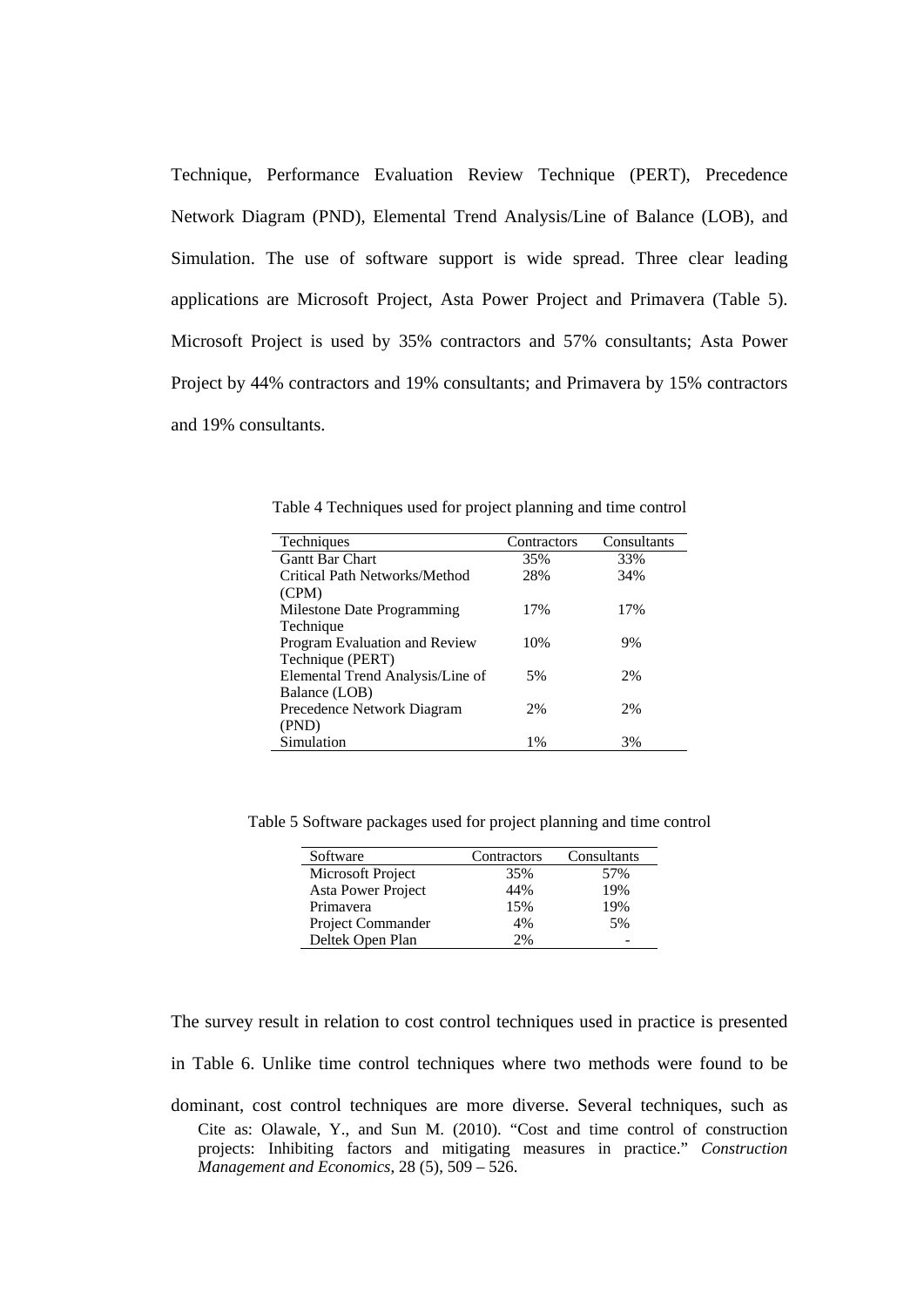project cost-value reconciliation, overall profit and loss, profit and loss at valuation dates, unit costing and earned value analysis, have some degrees of usage. However, none can be regarded as the overwhelming choice. Similarly, the use of support software is also more varied (Table 7). Some of the same time control packages are on the list, such as Microsoft Project and Asta Power Project. Others are specialist cost control software, including Project Costing System (PCS), Construction Industry Software (COINS), and WinQS. The general purpose Microsoft Excel spreadsheet is also used by some professionals. In fact, the largest option is Bespoke/in-house Systems, which is used by 29% of contractors and 38% consultants.

Table 6 Techniques used for project cost control

|                                          | Contractors | Consultants |
|------------------------------------------|-------------|-------------|
| <b>Project Cost-Value Reconciliation</b> | 22%         | 20%         |
| Overall profit or Loss                   | 15%         | 16%         |
| Profit or loss on each contract at       | 17%         | 10%         |
| valuation dates                          |             |             |
| Labour/Plant/Material (actual            | 18%         | 11%         |
| versus forecast reconciliation)          |             |             |
| Unit Costing                             | 8%          | 13%         |
| <b>Standard Costing</b>                  | 6%          | 14%         |
| Earned Value Analysis                    | 7%          | 11%         |
| Program Evaluation and Review            | 7%          | 4%          |
| Technique (PERT/COST)                    |             |             |
| <b>Leading Parameter Method</b>          |             | $1\%$       |

Table 7 Software packages used for project cost control

|                              | Contractors | Consultants |
|------------------------------|-------------|-------------|
| Bespoke/in-house Systems     | 29%         | 38%         |
| Microsoft Project            | 20%         | 32%         |
| Project Costing System (PCS) | 15%         | 11%         |
| Asta Power Project           | 15%         | 5%          |
| Primavera Sure Trak          | 8%          | 5%          |
| Microsoft Excel              | 7%          | 3%          |
| <b>COINS</b>                 | 5%          | 3%          |
| WinOS                        |             | 3%          |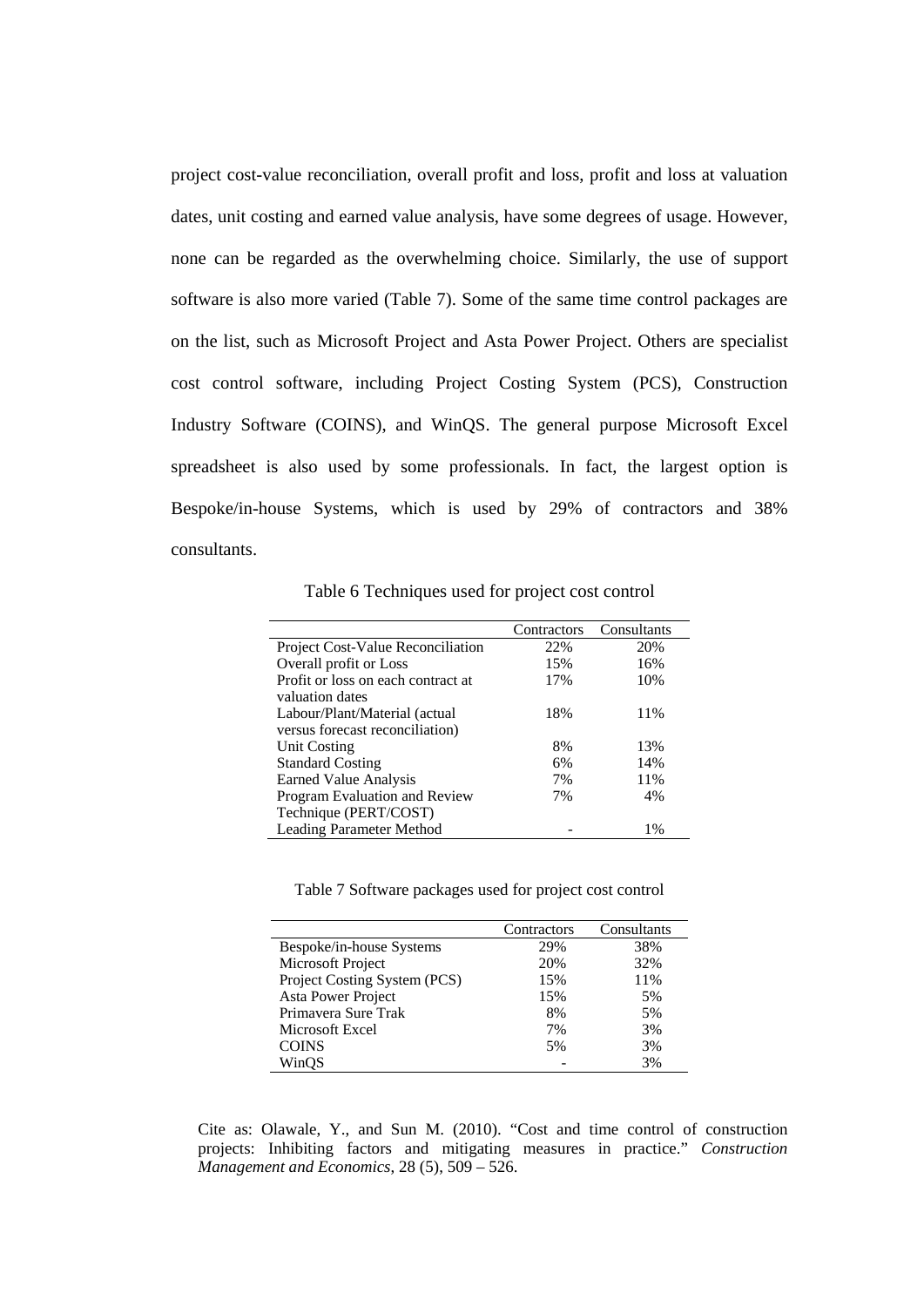Despite the wide application of cost and time control techniques and software, cost and time overruns are still quite common in construction projects. Table 8 shows the results of proportion of projects that suffer from this problem as reported by the leading contractors and consultants during this survey.

| Proportion of | Time    | Cost    |
|---------------|---------|---------|
| projects      | overrun | overrun |
|               |         |         |
| $>90\%$       | 2.9%    | 4.4%    |
| $60 - 90%$    | 1.5%    | 7.4%    |
| $40 - 60%$    | 8.8%    | 11.8%   |
| $10 - 40%$    | 48.5%   | 35.3%   |
| < 10%         | 38.2%   | 41.2%   |

Table 8 Proportion of projects that encounter cost and time overruns

The proportion of respondents that experience overrun on just less than 10% of their projects is 38% for time overrun and 41% for cost overrun. This means that about 62% of respondents experience time overrun on 10% or more of their projects and 59% of respondents experience cost overrun on a similar magnitude of their projects.

In addition to finding out the current status of cost and time control practice and ascertaining existing overrun problems still besetting construction projects, the questionnaire survey seeks to identify the most important factors that inhibit the project control effort of construction projects practitioners.

# **INDENTIFY TOP INHIBITING FACTORS**

Prior to the survey, a literature review helped to identify most of the common factors that often lead to project cost and time overruns. In total more than 60 factors were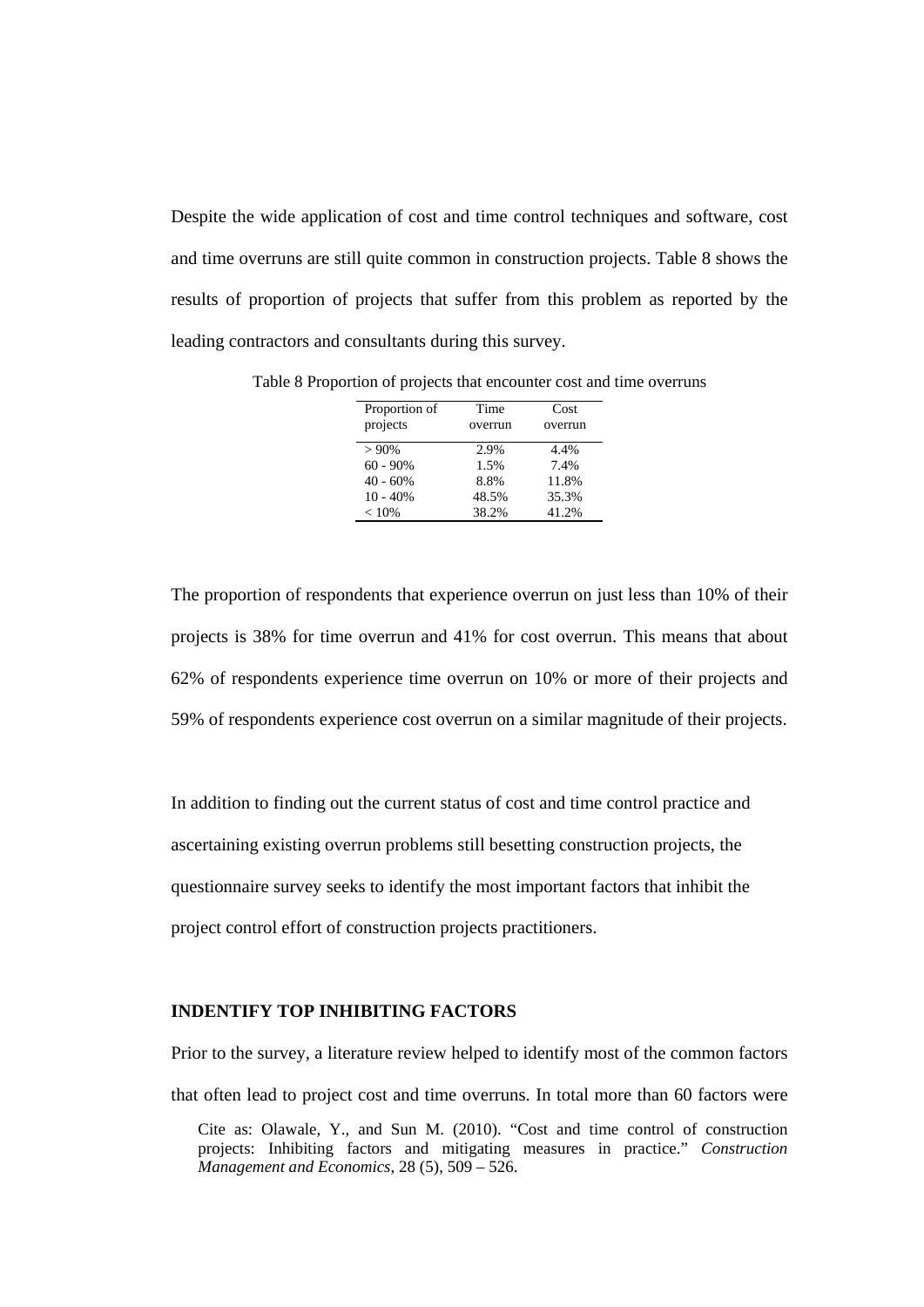initially identified from different studies. Some of these factors are related or overlapping each other. After an analysis, 20 factors are shortlisted for the survey. These factors and their sources are outlined in Table 9.

Table 9 Identified Project cost and time control inhibiting factors and classification

| Factors                                                  | Sources                                                                                                                                                                                             |
|----------------------------------------------------------|-----------------------------------------------------------------------------------------------------------------------------------------------------------------------------------------------------|
| Inflation of prices                                      | Arditi et al (1985), kaming et al (1997), Aibinu and Jagboro<br>(2002), Kuruooglu and Ergen (2000), Ogunlana et al (1996),<br>Frimpong et al (2003)                                                 |
| Fluctuation<br>of<br>currency/exchange rate              | Dlakwa and Cuplin (1990), Sonuga (2002), Aibinu and Jagboro<br>(2002), Mansfield et al (1994) Arditi et al (1985), Baloi and<br>Price (2003)                                                        |
| Unstable government policies                             | Sonuga (2002), Faniran (1999), Iyer and Jha (2005), Kuruooglu<br>and Ergen (2000), Baloi and Price (2003)                                                                                           |
| Weak regulation and control                              | Koushki et al (2005), Arditi et al (1985), Kartam et al (2000)                                                                                                                                      |
| weather<br>Unpredictable<br>conditions                   | Kaming et al (1997), Koushki et al (2005), Iyer and Jha (2005),<br>Al-Momani AH (2000), Frimpong et al (2003), Yogeswaran et<br>al (1998)                                                           |
| Dependency<br>imported<br>on<br>materials                | Manfield et al (1994), Sonuga (2002), Arditi et al (1985),<br>Frimpong et al (2003)                                                                                                                 |
| Low skilled manpower                                     | Dlakwa and Cuplin (1990), Kaming et al (1997), Kuruooglu and<br>Ergen (2000), Assaf et al (1995), Koushki et al (2005)<br>,Kumaraswamy and Chan (1998), Arditi et al (1985), Kartam et<br>al (2000) |
| Risk and uncertainty associated<br>with projects         | Egbu (1998), Flyvbjerg et al (2003), Baloi and Price (2003)                                                                                                                                         |
| Unstable interest rate                                   | Mansfield et al (1994), Dlakwa and Cuplin (1990)                                                                                                                                                    |
| Lack of proper training and<br>experience of PM          | Iyer and Jha (2005), Kuruooglu and Ergen (2000), Assaf et al<br>(1995), Arditi et al (1985), Kartam et al (2000), Frimpong et al<br>(2003)                                                          |
| Lack of appropriate software                             | Lee et al $(2005)$ , Iyer and Jha $(2005)$                                                                                                                                                          |
| Inaccurate<br>evaluation<br>of<br>projects time/duration | Dlakwa and Cuplin (1990), Kaming et al (1997), Assaf et al<br>(1995), Chang (2002), Mansfield et al (1994), Kumaraswamy<br>and Chan (1998), Ogunlana et al (1996), Frimpong et al (2003)            |
| Non-performance<br>of<br>subcontractors and nominated    | Manfield et al (1994), (Kumaraswamy and Chan (1998),<br>Yogeswaran et al (1998)                                                                                                                     |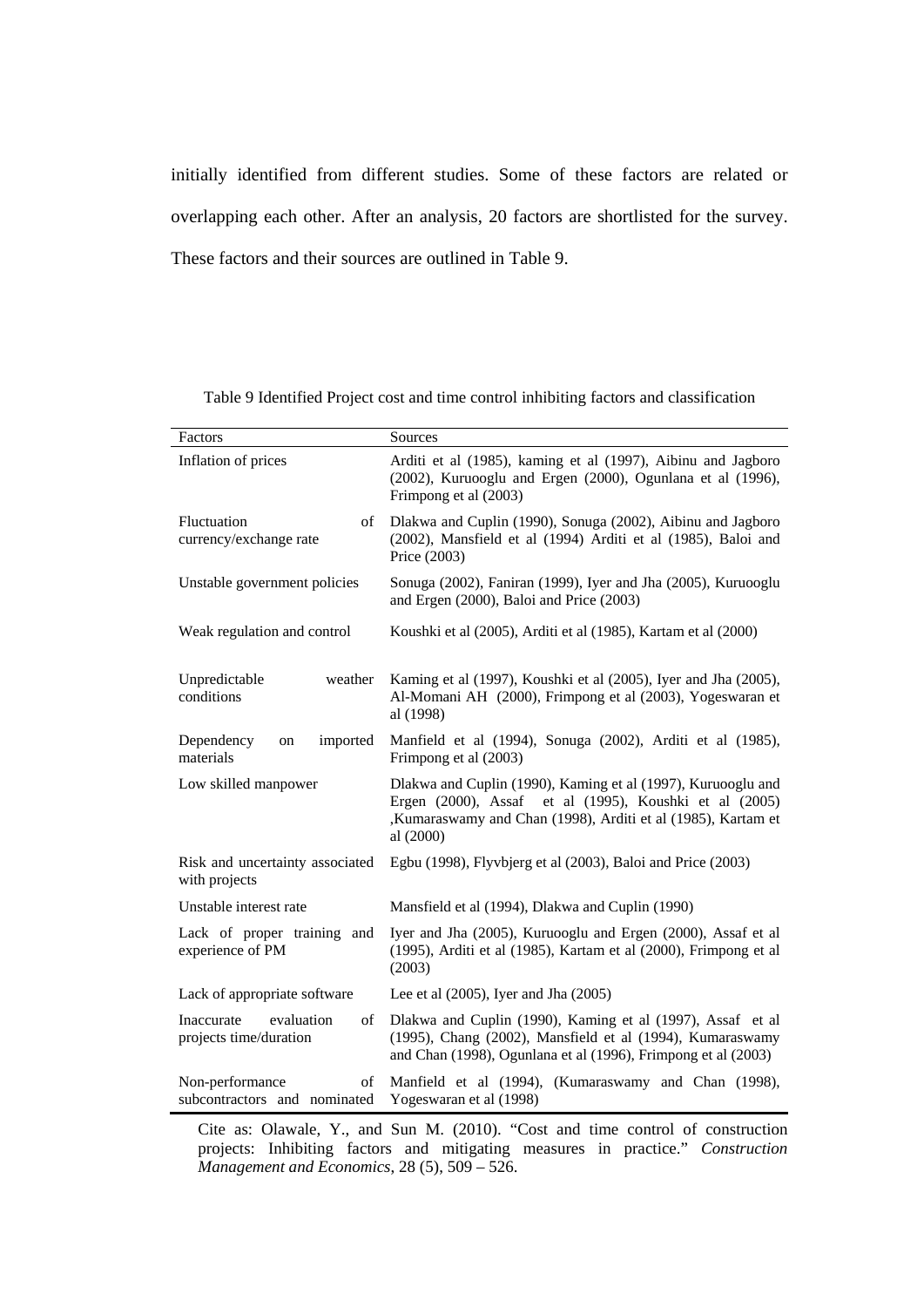| suppliers                                                                                                                                                                                                     |                                                                                                                                |  |
|---------------------------------------------------------------------------------------------------------------------------------------------------------------------------------------------------------------|--------------------------------------------------------------------------------------------------------------------------------|--|
| Project fraud and corruption                                                                                                                                                                                  | Sonuga (2002), Baloi and Price (2003)                                                                                          |  |
| Mansfield et al (1994), Dlakwa and Cuplin (1990), Kaming et al<br>Design changes<br>(1997), Assaf et al (1995), Chang (2002), Lee et al (2005)<br>Ogunlana et al (1996), Kartam et al (2000) Al-Momani (2000) |                                                                                                                                |  |
| Financing and payment for<br>completed works                                                                                                                                                                  | Manfield et al (1994), Faniran (1999), Assaf et al (1995)<br>Ogunlana et al (1996), Arditi et al (1985), Frimpong et al (2003) |  |
| Complexity of works                                                                                                                                                                                           | Egbu (1998), Kaming et al (1997), Baloi and Price (2003)                                                                       |  |
| Discrepancies<br>in<br>contract<br>documentation                                                                                                                                                              | Dlakwa and Cuplin (1990), Kumaraswamy and Chan (1998)                                                                          |  |
| specification<br>Contract<br>and<br>interpretation disagreement                                                                                                                                               | Dlakwa and Cuplin (1990), Assaf et al (1995), Al-Momani<br>(2000)                                                              |  |
| Conflict between project parties                                                                                                                                                                              | Iya and Jha (2005), Kumaraswamy and Chan (1998) Kartam et<br>al (2000), Al-Momani (2000)                                       |  |

These identified factors were presented to respondents in the questionnaire using this question; "*Please rate the level of importance for each of the following factors in affecting your ability to effectively control the time of your construction projects*." In the same way, a question is also asked separately about cost control. Respondents were asked to rank the factors, using a Likert scale, as either 'extremely important', 'important', 'unimportant' or 'extremely unimportant. Respondents were also asked to include and rate other factors they think should be among the factors put forward to them. It should be mentioned that only a few additions were made to the list, and these additions were always related to one or more of the 20 factors originally presented to the respondents. Responses were simplified to facilitate analysis by assigning numerical values of 1 to 4 to the ratings as follows: 'extremely important'  $-4$ , 'important' – 3, 'unimportant' – 2, 'extremely unimportant' – 1. This four-point scale was converted to a Relative Importance Index (RII) for each individual factor,

Cite as: Olawale, Y., and Sun M. (2010). "Cost and time control of construction projects: Inhibiting factors and mitigating measures in practice." *Construction Management and Economics*, 28 (5), 509 – 526.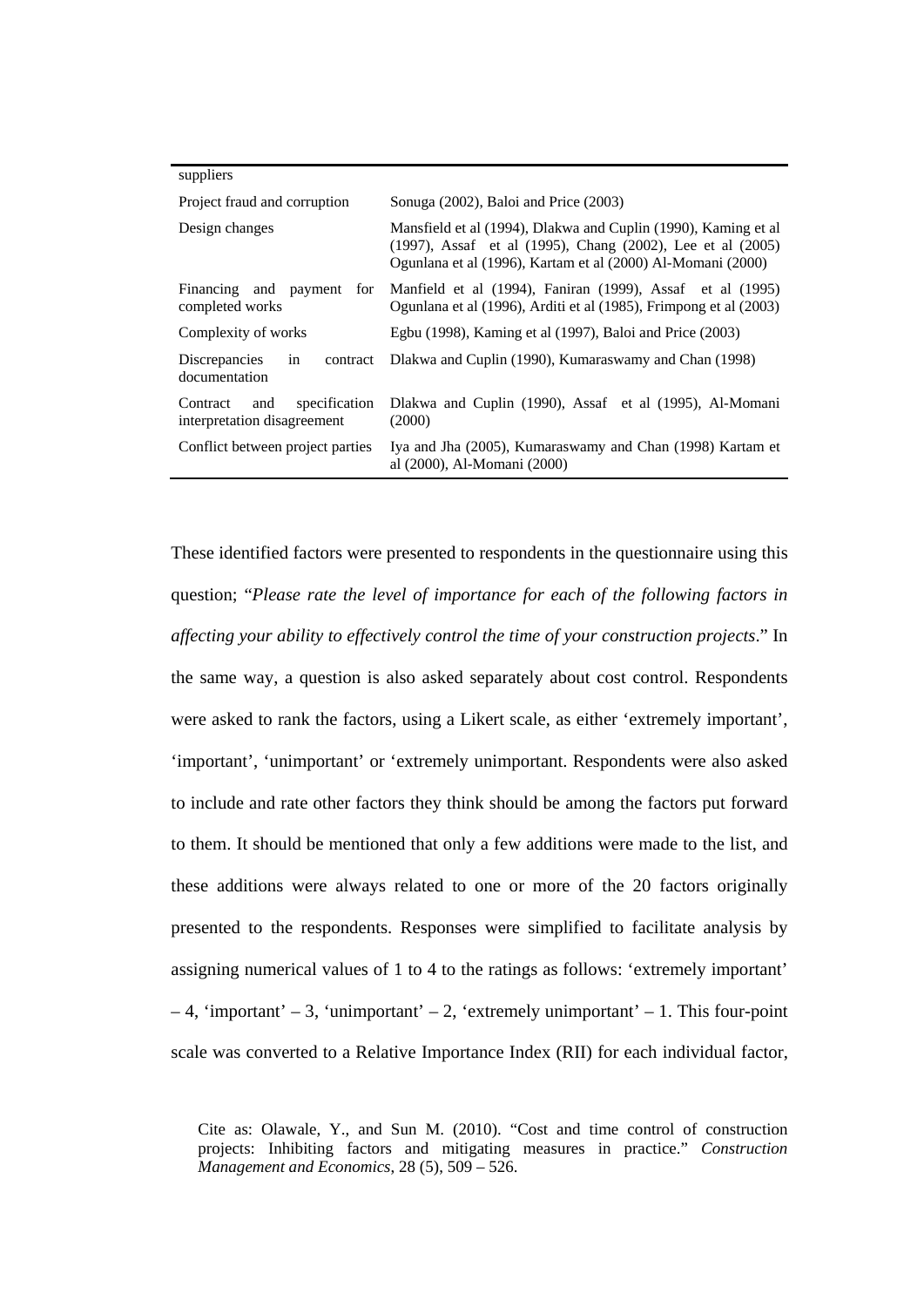using the following formula, as adopted by Kumaraswany and Chan (1997, 1998), Assaf et al (1995) and Iyer and Jha (2005):

Relative importance index (RII) = 
$$
\sum w \div (H \times N)
$$
 (1)

Where w is the total weight given to each factor by the respondents, which ranges from 1 to 4 and is calculated by an addition of the various weightings given to a factor by the entire respondent, H is the highest ranking available (i.e. 4 in this case) and N is the total number of respondents that have answered the question.

Table 10 gives the RII of the factors that are considered by practitioners as affecting their ability to control time of construction projects. The factors have been assigned rank in relation to their RII. The table indicates that "design changes" is considered as the most important factor that inhibits the ability of practitioners to control the time duration of their projects with a RII of 0.94. This was followed by "inaccurate evaluation of projects time/duration" with an RII of 0.86. The other factors making up the leading top 10 factors in order of the ranking are; "complexity of works" (RII of 0.86), "project risks and uncertainties" and "non-performance of subcontractor and suppliers" both with a RII of 0.85, "lack of proper training and experience of the PM" (RII of 0.78), "discrepancies in contract documentation" (RII of 0.77), "low skilled manpower" (RII of 0.74) "conflict between project parties" (RII of 0.74) and "unpredictable weather conditions" (RII of 0.74). it will be noticed that some factors

Cite as: Olawale, Y., and Sun M. (2010). "Cost and time control of construction projects: Inhibiting factors and mitigating measures in practice." *Construction Management and Economics*, 28 (5), 509 – 526.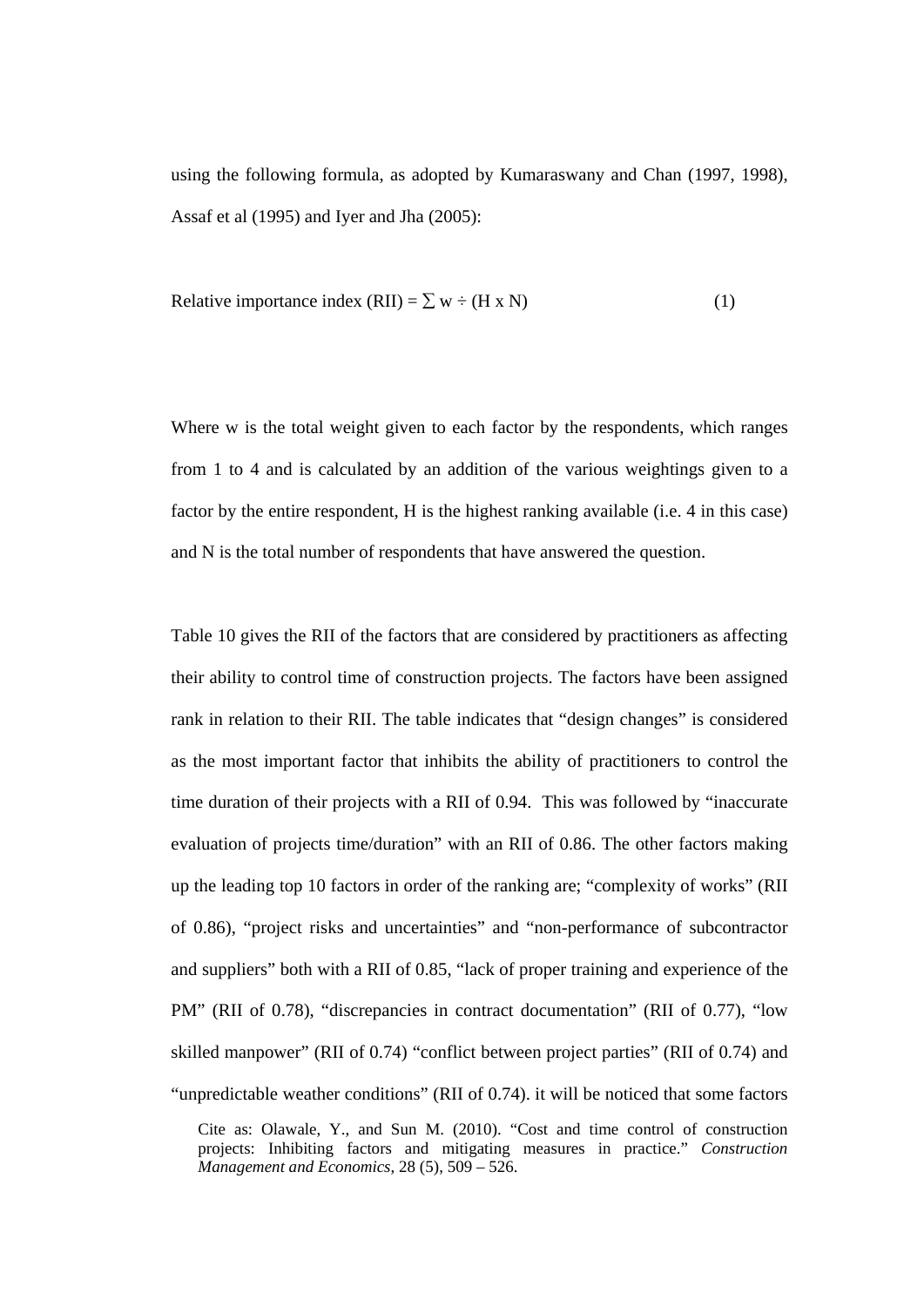have the same RII, in a bid to determine the factor with the higher rank, the factor with the most number of 'very important' ranking was ranked higher, hence while for example inaccurate evaluation of project time duration was ranked higher that complexity of works even though both have a RII of 0.86.

| Time control inhibiting factors                           | Rank           | RII  |
|-----------------------------------------------------------|----------------|------|
| Design changes                                            | 1              | 0.94 |
| Inaccurate evaluation of projects time/duration           | $\mathfrak{D}$ | 0.86 |
| Complexity of works                                       | 3              | 0.86 |
| Risk and uncertainty associated with projects             | 4              | 0.85 |
| Non performance of subcontractors and nominated suppliers | 5              | 0.85 |
| Lack of proper training and experience of PM              | 6              | 0.78 |
| Discrepancies in contract documentation                   | 7              | 0.77 |
| Low skilled manpower                                      | 8              | 0.74 |
| Conflict between project parties                          | 9              | 0.74 |
| Unpredictable weather conditions                          | 10             | 0.74 |
| Financing and payment for completed works                 | 11             | 0.73 |
| Contract and specification interpretation disagreement    | 12             | 0.71 |
| Dependency on imported materials                          | 13             | 0.66 |
| Lack of appropriate software                              | 14             | 0.61 |
| Inflation of prices                                       | 15             | 0.58 |
| Weak regulation and control                               | 16             | 0.55 |
| Project fraud and corruption                              | 17             | 0.50 |
| Unstable government policies                              | 18             | 0.47 |
| Unstable interest rate                                    | 19             | 0.46 |
| Fluctuation of currency/exchange rate                     | 20             | 0.45 |

Table 10: Ranking of factors inhibiting effective project time control

Table 11: Ranking of factors inhibiting effective project cost control

| Cost control inhibiting factors                           | Rank | <b>RII</b> |
|-----------------------------------------------------------|------|------------|
| Design changes                                            |      | 0.94       |
| Risk and uncertainty associated with projects             | 2    | 0.89       |
| Inaccurate evaluation of projects time/duration           | 3    | 0.86       |
| Non performance of subcontractors and nominated suppliers | 4    | 0.82       |
| Complexity of works                                       | 5    | 0.81       |
| Conflict between project parties                          | 6    | 0.81       |
| Discrepancies in contract documentation                   |      | 0.80       |
| Contract and specification interpretation disagreement    | 8    | 0.80       |
| Inflation of prices                                       | Q    | 0.79       |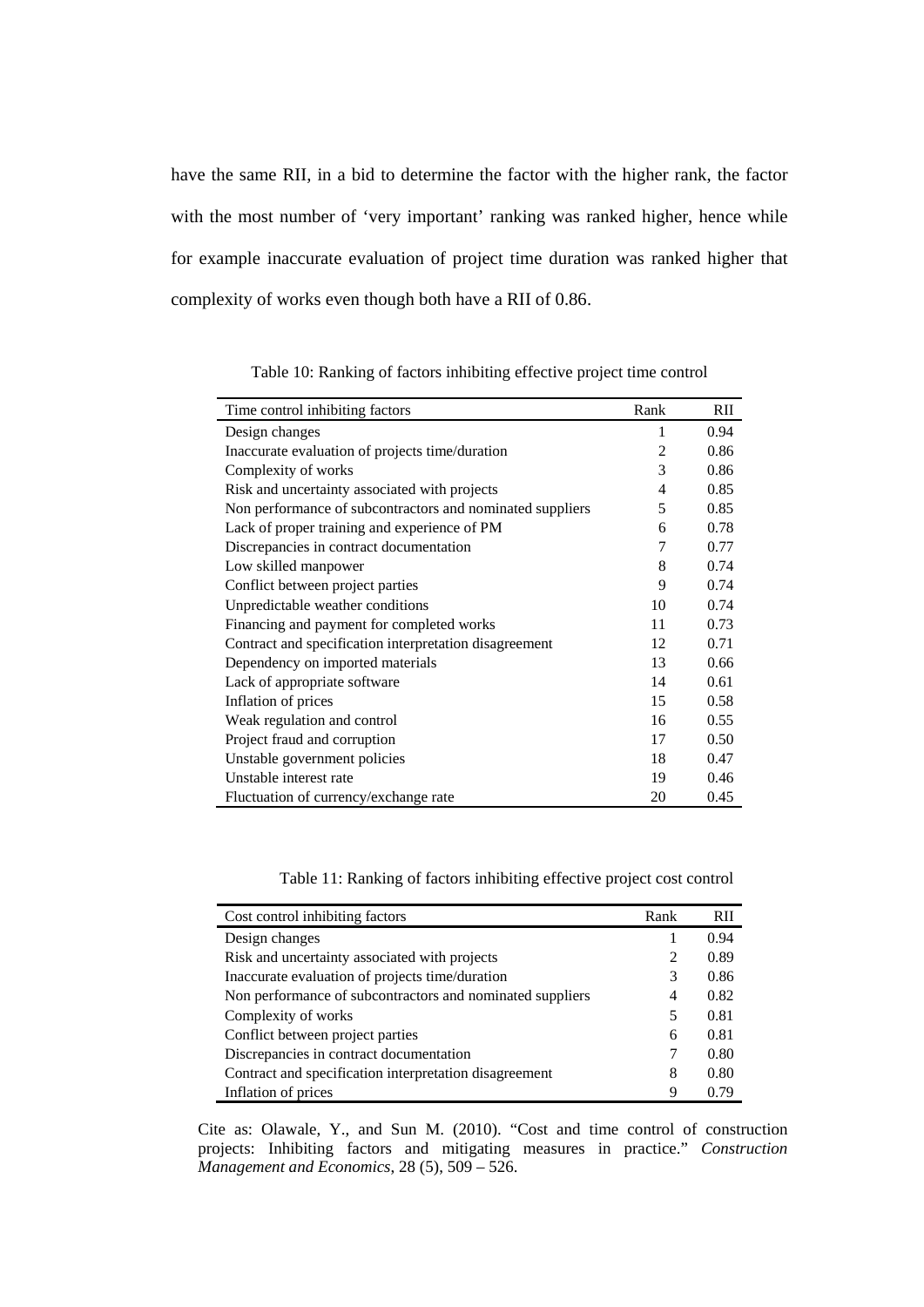| Financing and payment for completed works    | 10 | 0.78 |
|----------------------------------------------|----|------|
| Lack of proper training and experience on PM | 11 | 0.77 |
| Low skilled manpower                         | 12 | 0.69 |
| Unpredictable weather conditions             | 13 | 0.68 |
| Dependency on imported materials             | 14 | 0.65 |
| Lack of appropriate software                 | 15 | 0.62 |
| Unstable interest rate                       | 16 | 0.59 |
| Fluctuation of currency/exchange rate        | 17 | 0.58 |
| Weak regulation and control                  | 18 | 0.58 |
| Project fraud and corruption                 | 19 | 0.55 |
| Unstable government policies                 | 20 | 0.48 |

Table 11 shows the result for cost control from the table, it is interesting that "design changes" also came top as the most important factor that affect the ability to control cost of construction projects with a RII of 0.94, "risk and uncertainty associated with projects" (RII of 0.93) was ranked second with and RII of 0.89, while "inaccurate evaluation of projects time/duration" with a RII of 0.86 was closely ranked next, other leading factors making up the top ten ranking in order of their importance are "non performance of subcontractors" (RII of 0.82), "complexity of works" (RII of 0.81), "conflict between project parties" (RII of 0.81), "discrepancies in contract documentations" (RII of 0.80), "inflation of prices" (RII of 0.79) and "financing and payment for completed works" (RII of 0.78).

When the rankings of the top factors inhibiting the ability to control time of construction projects are compared to the top factors inhibiting cost control, there appears to be a great similarity. Top of the list on both tables 1 and 2 is "design changes". Design change is undoubtedly considered the most important factor that inhibits the ability to control cost and time of construction projects. This is no

Cite as: Olawale, Y., and Sun M. (2010). "Cost and time control of construction projects: Inhibiting factors and mitigating measures in practice." *Construction Management and Economics*, 28 (5), 509 – 526.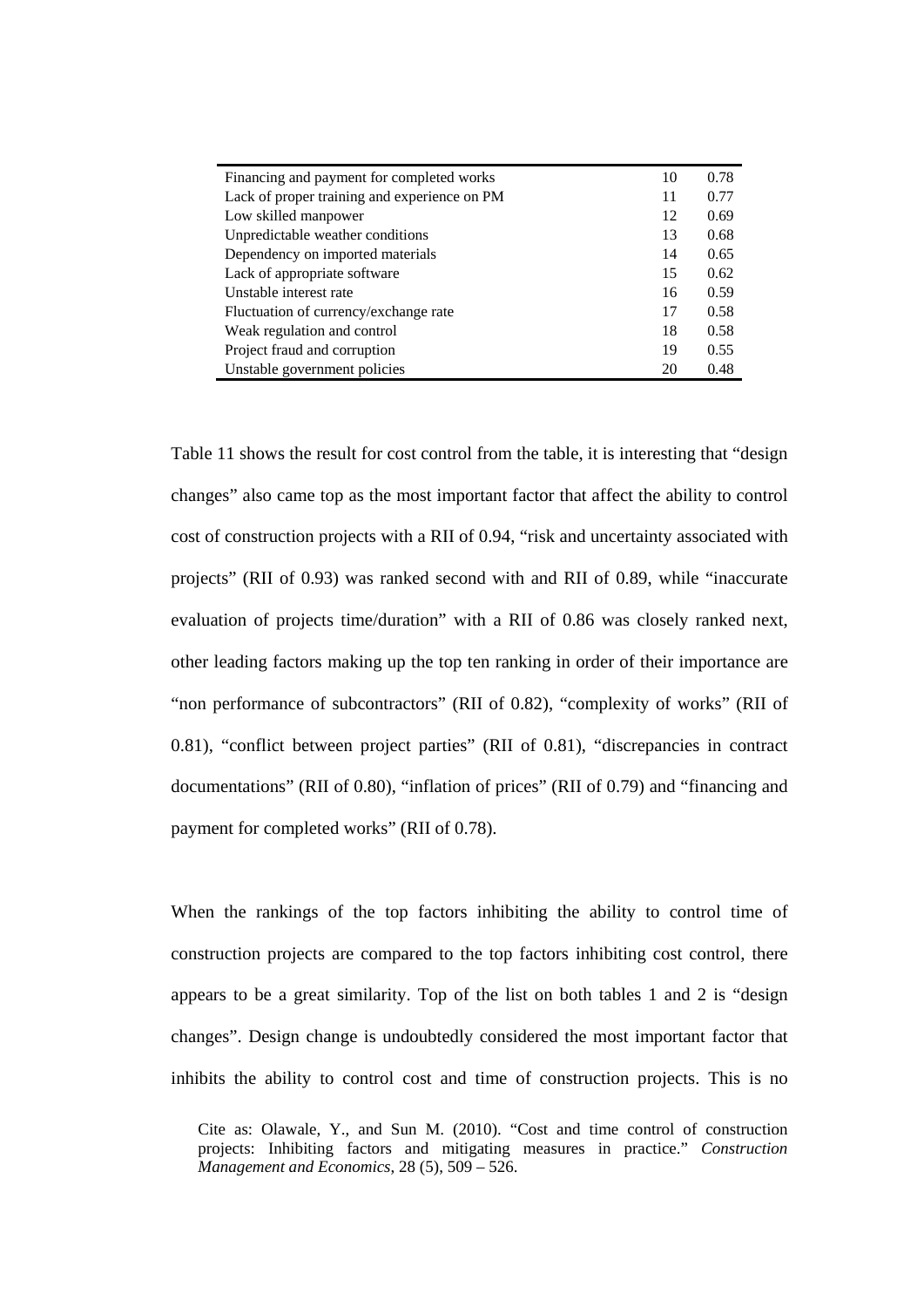surprise because design changes will normally have a cost and time implication and if the process of design change is not well managed it will undoubtedly affect the schedule negatively as well as the cost of the project. Frequent and haphazard design change request during a project can often be a major bottleneck to effective control. A more critical analysis of tables 1 and 2 reveals that six of the top seven factors ranked as inhibiting time control and cost control are the same. Even more interesting is the fact that the top five project time control inhibitors and the top five cost control inhibitors are basically made up of the same factors.

The factors that were ranked lowest as inhibiting time control are "weak regulation and control"; "project fraud and corruption"; "unstable government policies"; "unstable interest rate"; and "fluctuation of currency/exchange rate". Interesting, these factors also make up the five lowest ranked factors inhibiting cost control. This shows that there seems to be an obvious similarity between the time control rankings and the cost control rankings. To statistically ascertain this observation, an inferential statistical test was conducted on both sets of rankings using the spearman rank correlation coefficient to test the agreement or disagreement between the two rankings. The Spearman's rank correlation is a non-parametric test. The correlation coefficient varies between +1 and -1, where +1 signifies perfect positive correlation and -1 shows a perfect negative correlation or disagreement. The formula for the Spearman rank correlation is given by the equation below:

$$
r_s = 1 - (6\sum d_i^2 / (N^3 - N)).
$$
 (2)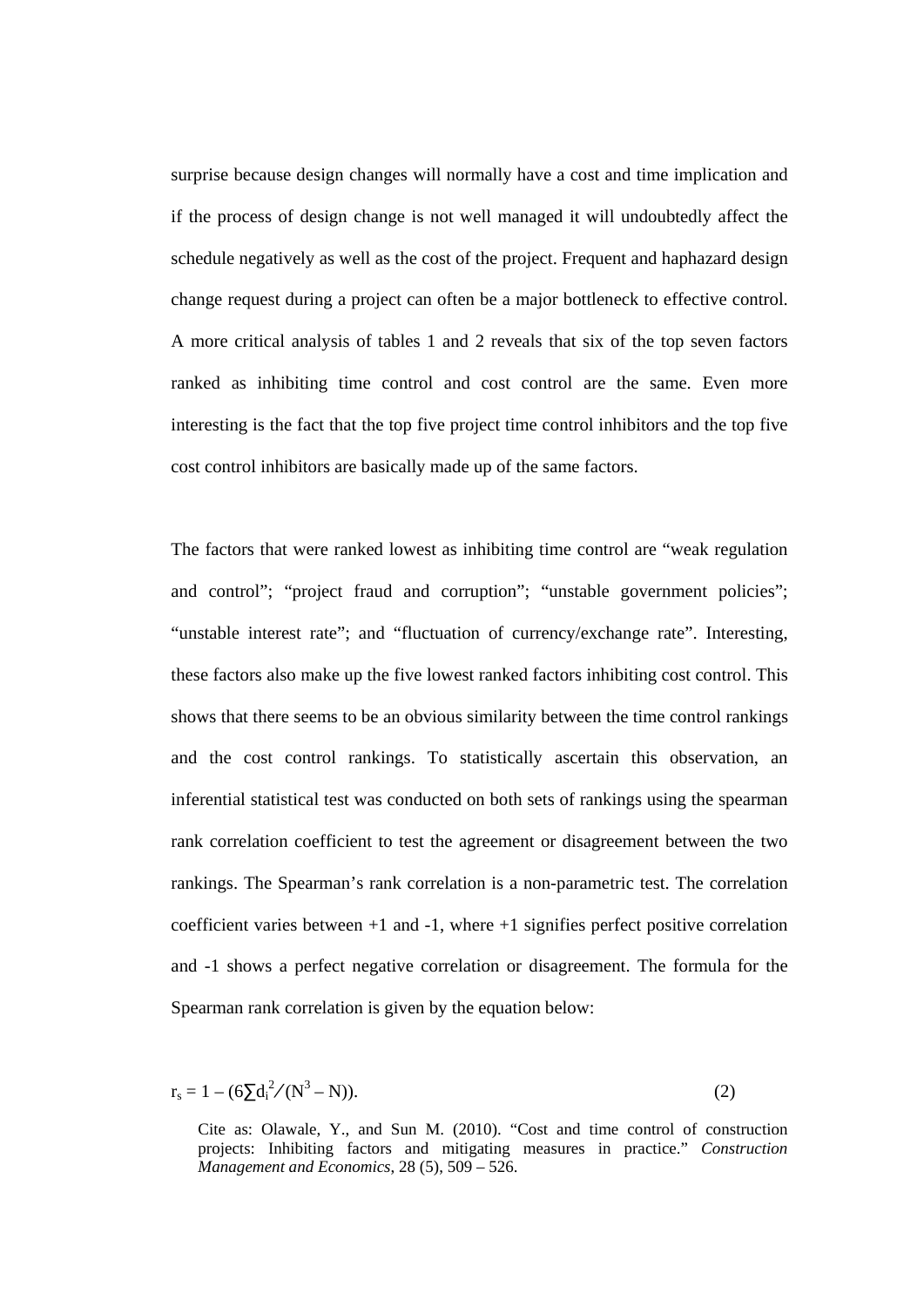Where  $r_s$  is the Spearman rank correlation coefficient,  $d_i$  represents the difference between ranks for each case and N is the number of subjects or pairs of ranks (Weinberg and Abromowitz, 2008). The result of this test is 0.88, showing a strong positive correlation and indicating a strong agreement between the ranking of time control inhibiting factors and cost control inhibiting factors. This is similar to the finding of Chang (2002) who argued that it is difficult to separate the reasons causing overrun into that of cost and schedule concluding that the reasons for cost increases are normally also the reasons for time extensions. Hence it can also be rightly argued that the factors that inhibit effective time control of projects are also likely to inhibit effective cost control.

## **DEVELOP MITIGATING MEASURES**

Following the analysis of the survey results, the identified top project control inhibiting factors were investigated in greater depth by interviewing experienced practitioners in a bid to find out the reasons why they make project control more difficult. This subsequently leads to the development of a list of measures that can be used to mitigate these factors. This stage of the study was achieved through a series of in-depth interviews, which is already described in the Research Methods section. It was necessary to limit the scope of this part of the study in order to achieve sufficient depth. The top five inhibiting factors were selected as the main focus because of their importance and the fact they are common for both cost and time control.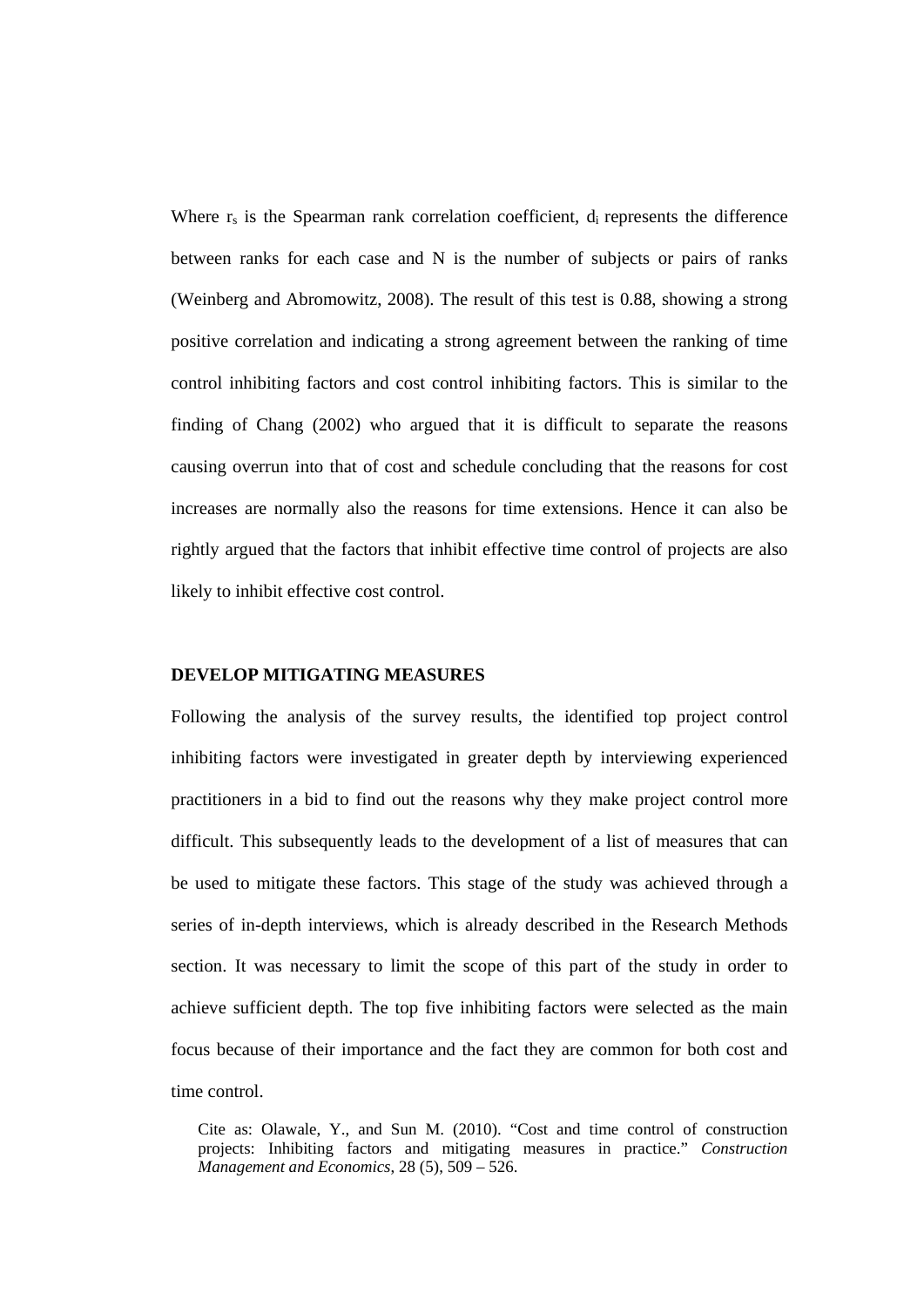The use of semi-structured interviews provided a rich source of information on the experiences of practitioners in relation to these factors and the various reasons why they make project control difficult. In order to maximise the usefulness of the interview sessions they were structured in a way that allowed for flow of questions. The same questions were asked in all interviews for objectivity and ease of analyis. The questions were open ended in order to allow practitioners to fully express themselves albeit in a structured way. The interview sessions started by asking about practitioners' understanding of the concept of project control leading to a discussion of how cost and time are controlled in their organisations and the bottleneck to this process before finally leading to a discussion on each of the top five identified project control inhibiting factors. Distinction was also not made between the findings obtained from practitioners from contracting organisations and those from construction consultancies because the questionnaire survey showed no statistical difference between most of their project control practices, the contractors and consultants ranking of the inhibiting factors is also statistically in agreement (Yakubu and Sun 2009). The study is also not aimed at finding out if there is any difference in their experiences rather as previously mentioned the interviews are geared at exploring in greater depth issues surrounding the leading inhibiting factors in practice with a view to establishing measures that can be used to specifically tackle the problems they pose in relation to project control. The interviews were all transcribed and after which mitigating measures were synthesised from a detailed analysis of the interview transcripts.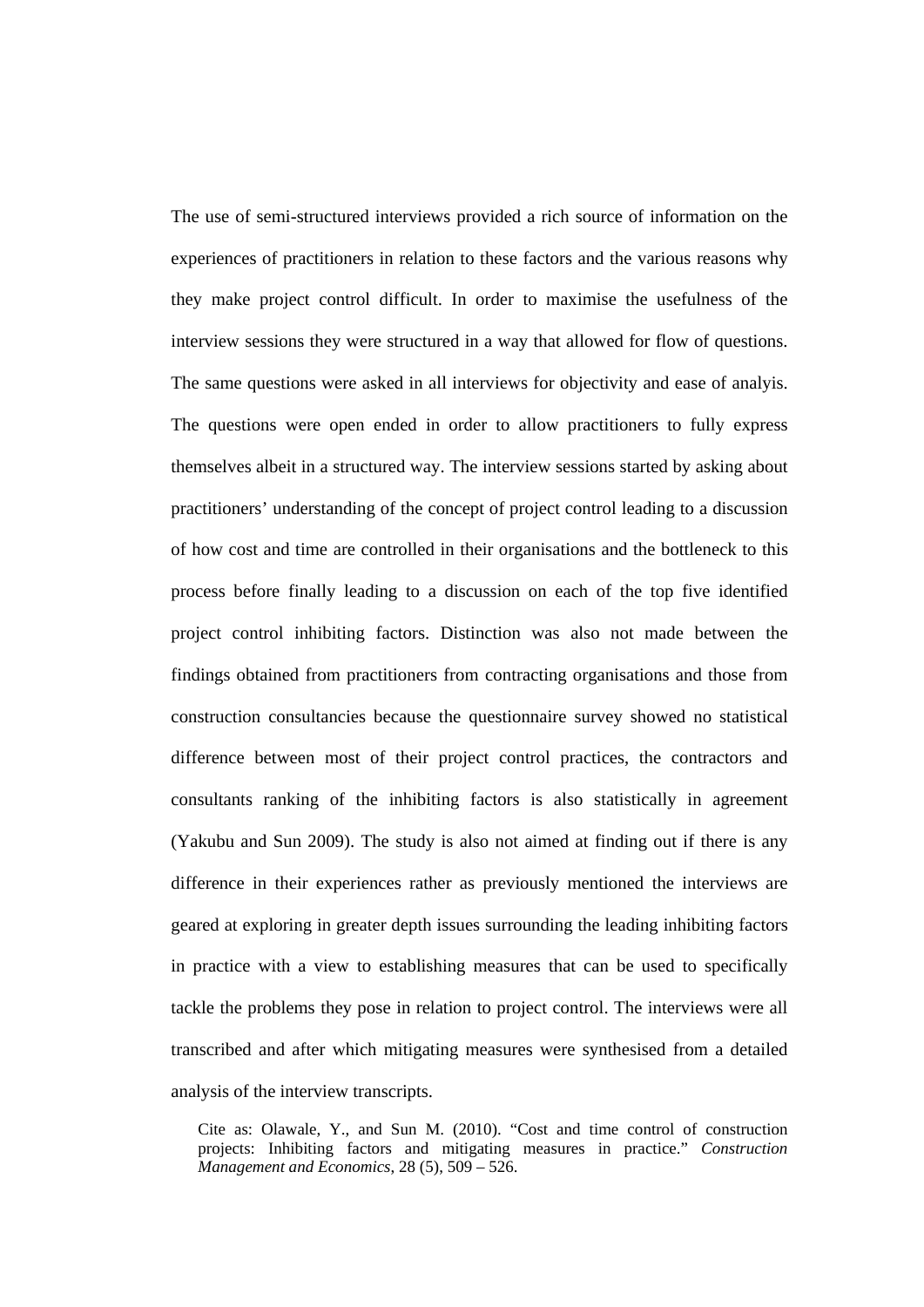It is worth noting that, although the measures have been called 'identified' practices, it is important to bear in mind that the measures were not cherry picked from the interviews rather a process was embarked upon that enabled the measures to be established. This process involved analysis of the interview transcripts and through varying quotes from the interviews some emerging problems or needs of the interviewees were revealed. These problems were critically evaluated taking into consideration the literature that has been reviewed in the subject area, the result of the questionnaire survey etc after which measures that can be used to mitigate the identified problems were developed. These measures were then assessed to determine where they can best be categorised from the five leading inhibiting factors and nature of the measures. Figure 1 depicts the process of developing the measures.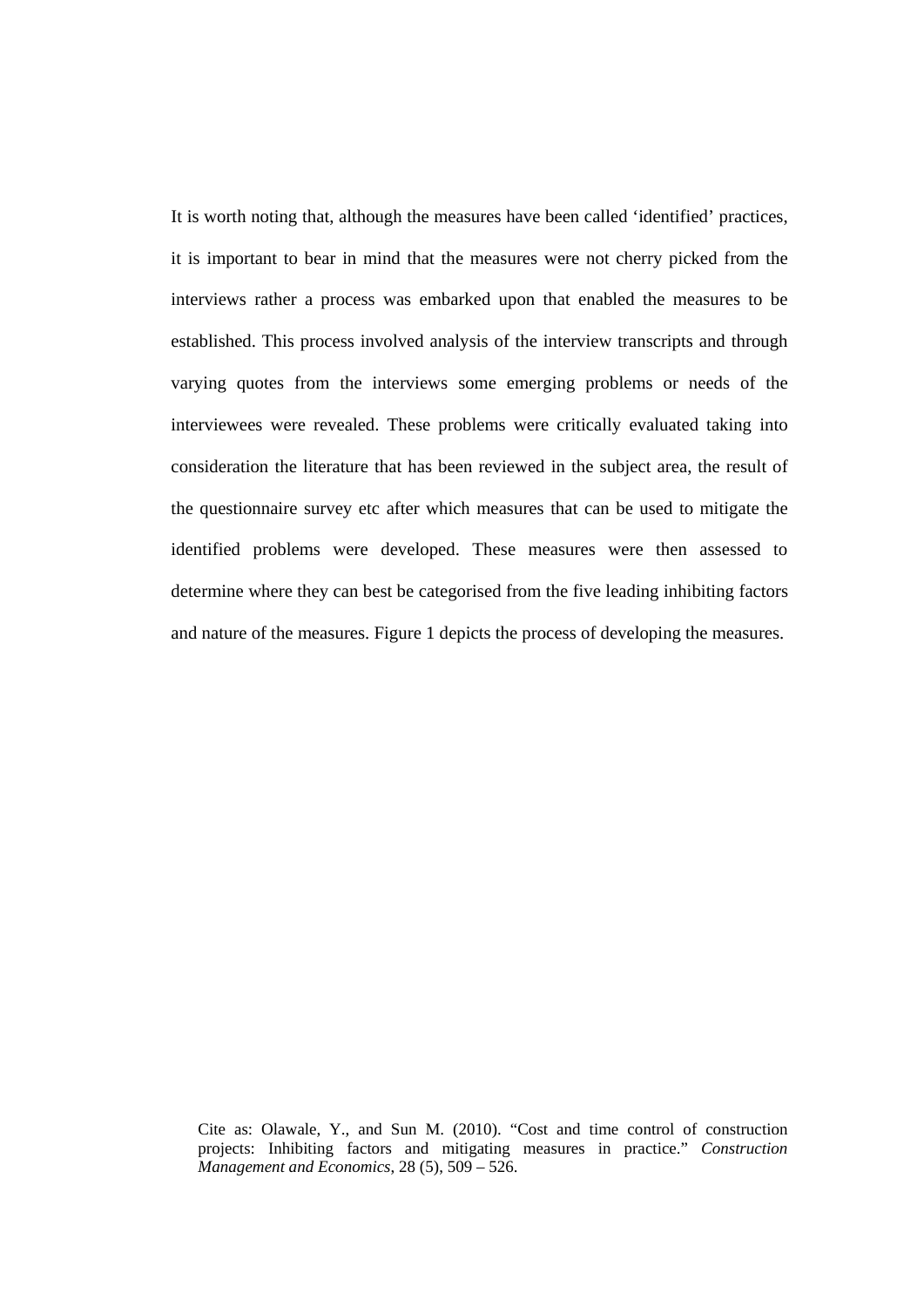

Figure 1 Process of developing the mitigating measures

A total of 90 measures that can be used to mitigate the effect of the top five leading project cost and time control inhibitors were identified. These measures were critically examined in a bid to find out if a classification system could be developed for them. A critical investigation of the measures revealed that they can be categorised according to the broad function they perform leading to the development of the following classification: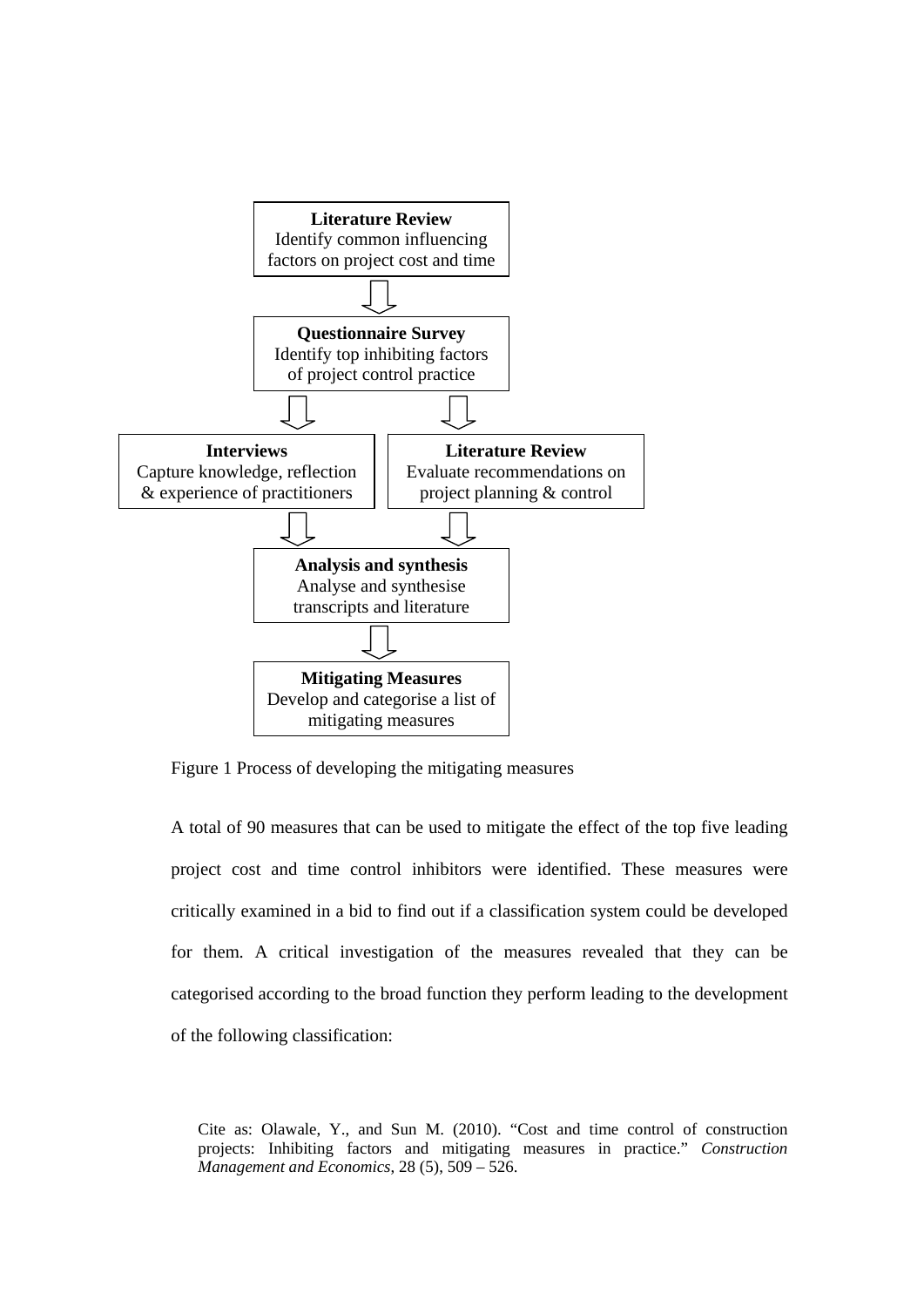- *Preventive measures*: These are precautionary measures that are put in place as a defense to the inhibiting factors. Most of these measures are active measures that would be put in place during the planning stage of a project. For example a preventive measure against the problem of design changes during cost and time of projects is to ensure that the project is designed to a great detail at the outset while a preventive measure for risk and uncertainty is to properly identify the project risks before the project starts and devise a strategy for managing them should they come to fruition.
- *Predictive measures*: these may seem similar to preventive measures but they are not the same. Predictive measures are put in place in order to spot potential problems to the control process in the future so that they can be stopped from happening or be prepared for them should they happen. Most of these measures actually utilise some tools or techniques to look into the current situation in a bid to spot potential future problems. For example using a 4D modeling (3D plus time dimension) to test how the plan (programme) will work out is a predictive measure that could be used for the mitigation of complexity of works.
- Cite as: Olawale, Y., and Sun M. (2010). "Cost and time control of construction projects: Inhibiting factors and mitigating measures in practice." *Construction Management and Economics*, 28 (5), 509 – 526. *Corrective measures*: these are measures that are utilised to mitigate the effect of the project control inhibiting factors by acting as a remedy. These measures are reactive measures that only act after the event. They may not be as effective as preventive or predictive measures but they aim to bring the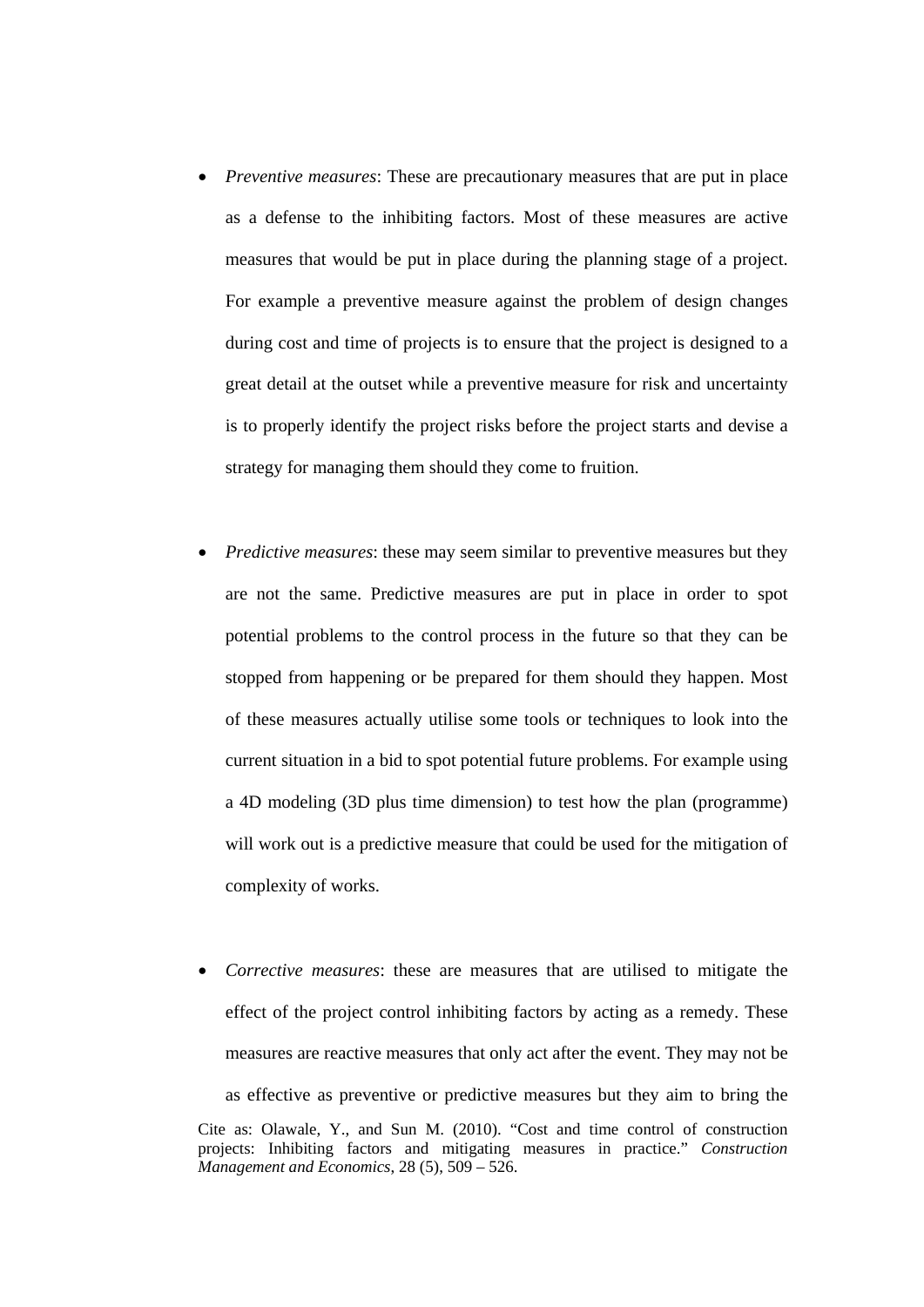situation back on track or at least 'stop the rot'. These measures have also been further classified as; corrective-preventive measures which are meant to correct and in the process prevent future problems and corrective-predictive measures which remedy the current situation but then go on to predict what the situation is going to be in the future using current information.

 *Organisational measures*: These measures generally encompass practices that go wider than the actual control process but have an effect on project control; they are normally in place because of the company's belief, orientation, management style or philosophy, they have a tendency of not being specific to one project but would normally affect all projects being undertaken by the company as they reflect how the wider organisation works. A good example is the philosophy of the company in relation to partnering and collaborative working.

Some measures are fluid and can sometimes look as though they can be classified into more than one category depending on their actual usage during the project. Consequently this classification is not set in stone and should be seen as a first attempt at categorising the various good practices that can be used for mitigation of these leading project (cost and time) control inhibiting factors.

Cite as: Olawale, Y., and Sun M. (2010). "Cost and time control of construction projects: Inhibiting factors and mitigating measures in practice." *Construction Management and Economics*, 28 (5), 509 – 526.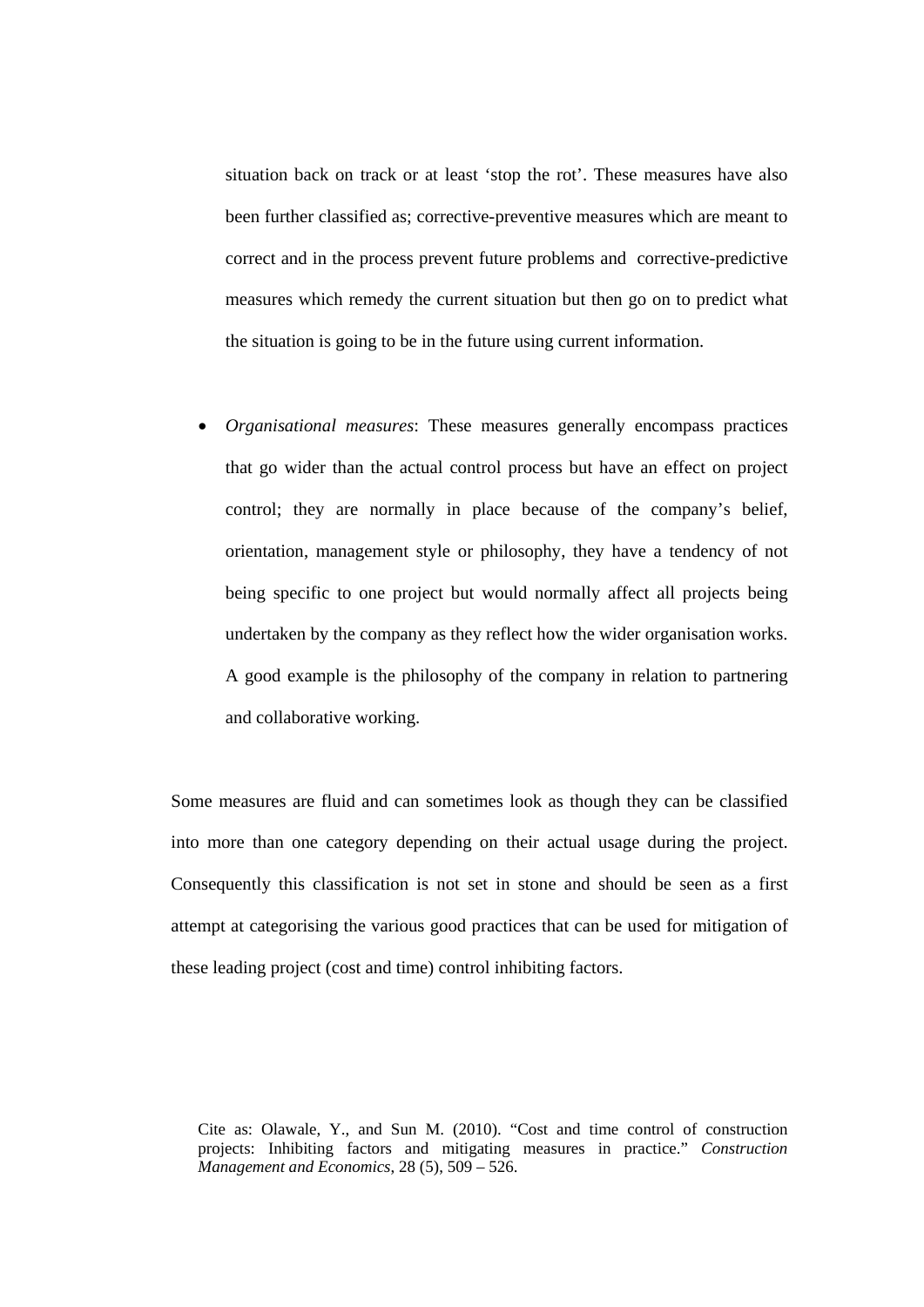## *Design Changes*

Design change is overwhelmingly the top project cost and time control inhibiting factor from the questionnaire survey results analysis. This was also the case during the interviews as it was acknowledged by practitioners during the interviews as being a major obstacle to effective project cost and time control.

The main issues revealed during the interviews include:

- The impact of a design change on project cost and programme is often underestimated.
- The design group is often not able to provide the information in time, which results in difficulty of design management.
- There is a general decline in the production of detailed design which is perceived as one of the greatest causes of design changes especially with the increased usage of the design and build procurement route.
- Lack of detailed design specification leads to contractor pricing the risk but also looks for every loop hole in the specification document to increase cost, reduce specification etc.
- There is a lack of clear distinction between design change and design development. As a result, project partners often argue whether a design change is actually a change or a development where there would not be the need for additional cost and time compensation.

Cite as: Olawale, Y., and Sun M. (2010). "Cost and time control of construction projects: Inhibiting factors and mitigating measures in practice." *Construction Management and Economics*, 28 (5), 509 – 526. A lot of good practices that can be employed by practitioners to mitigate the effect of design changes on project cost and time control also emerged during this stage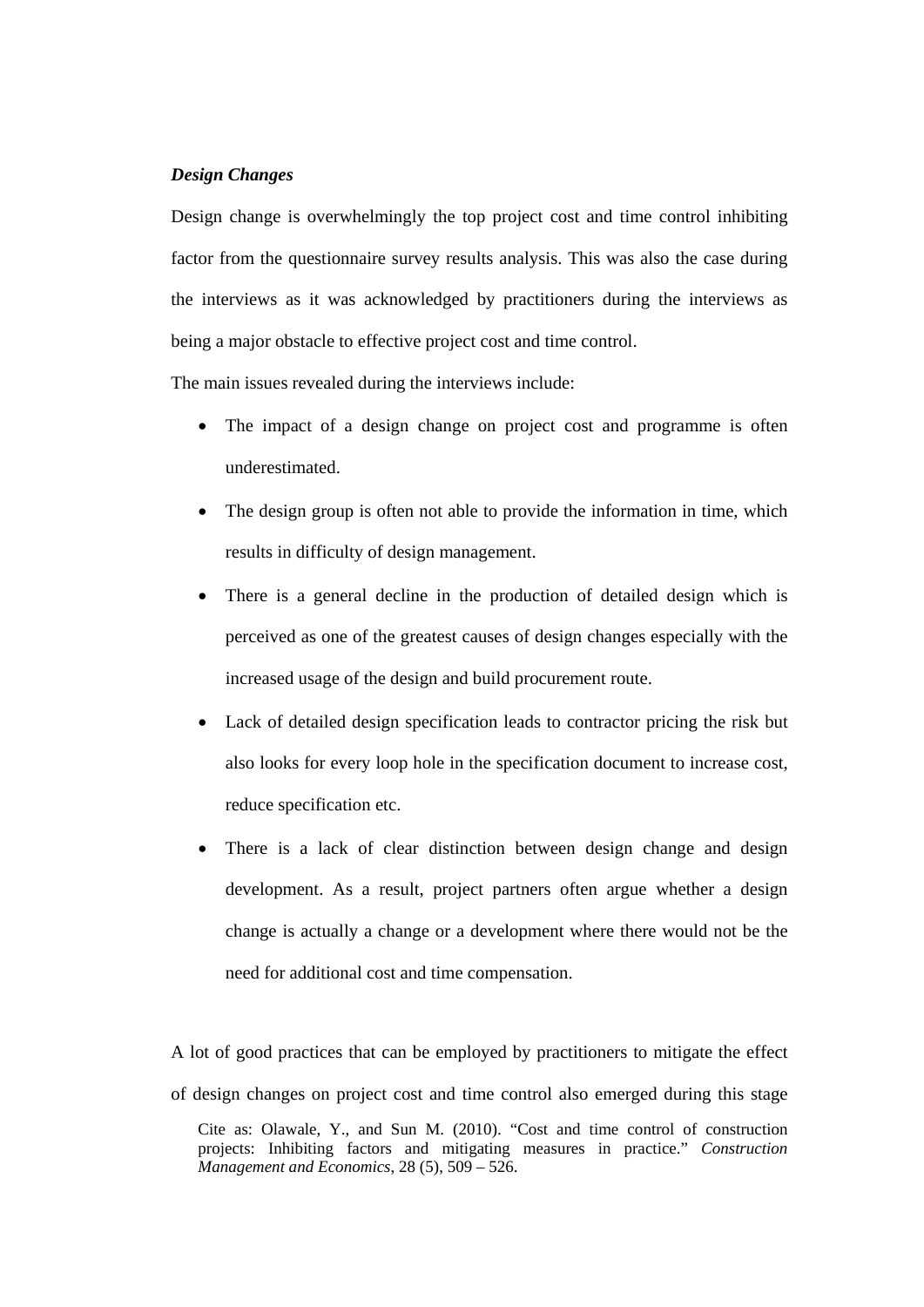and presented in table 12. Some of these include simple practices like ensuring that the time and cost implication of any design change are fully evaluated before sanctioning a design change. Ensuring the domino effect of a design change is efficiently analysed as one change can lead to other changes and ensuring that design changes are requested or made only by authorised persons.

| Table 12 - Mitigating measures for "design changes" |  |
|-----------------------------------------------------|--|
|-----------------------------------------------------|--|

|                  | Practice                                                                                                                                                                        | Type of measure       |
|------------------|---------------------------------------------------------------------------------------------------------------------------------------------------------------------------------|-----------------------|
| $\mathbf{1}$     | Clear distinction between a design change and a design development at the outset<br>of a project                                                                                | Preventive            |
| $\overline{c}$   | Ensuring the cause of a design change is always determined                                                                                                                      | Corrective-predictive |
| 3                | Determination of the provision of the design change within the building contract                                                                                                | Corrective            |
| $\overline{4}$   | Identification of potential design changes as a risk and devising a strategy for<br>managing the risk especially in design and build projects                                   | Predictive            |
| 5                | Ensuring the time and cost implication of a design change is always determined<br>and agreed before going ahead with the change whenever possible.                              | Corrective-preventive |
| 6                | Notification of all the relevant project parties of how they will be impacted and<br>the schedule and cost implication of a design change before going ahead with the<br>change | Preventive            |
| $\boldsymbol{7}$ | Freezing design at the appropriate stage of a project or implementing intermediate<br>design freezes at various project stages depending on the type of contract                | Preventive            |
| $8\,$            | Designing the project to a great detail at the outset whenever possible                                                                                                         | Preventive            |
| 9                | Provision/allocation of enough resources (labour, equipment etc) to cope with a<br>design change                                                                                | Corrective            |
| 10               | Design changes should be adequately highlighted and updated on all relevant<br>project documentations (e.g. drawings, specifications, reports etc)                              | Preventive            |
| 11               | Agreeing and putting in place change management procedure before the<br>commencement of projects (incorporating this into the contract if possible)                             | Organisational        |
| 12               | Ensuring prompt resolution to design change queries, issues and authorisation<br>requests                                                                                       | Preventive            |
| 13               | Capturing all design change on a register with corresponding cost and schedule<br>implication for discussion during project team meetings                                       | Corrective-predictive |
| 14               | Having a design manager where possible with responsibility for the management<br>of the design change process and reviewing related information as they come in                 | Preventive            |
| 15               | Ensuring no one makes a design change without the knowledge or authorisation<br>of the relevant project party e.g. project manager                                              | Preventive            |
| 16               | Open discussion by the relevant project party before the project starts about how                                                                                               | Organisational        |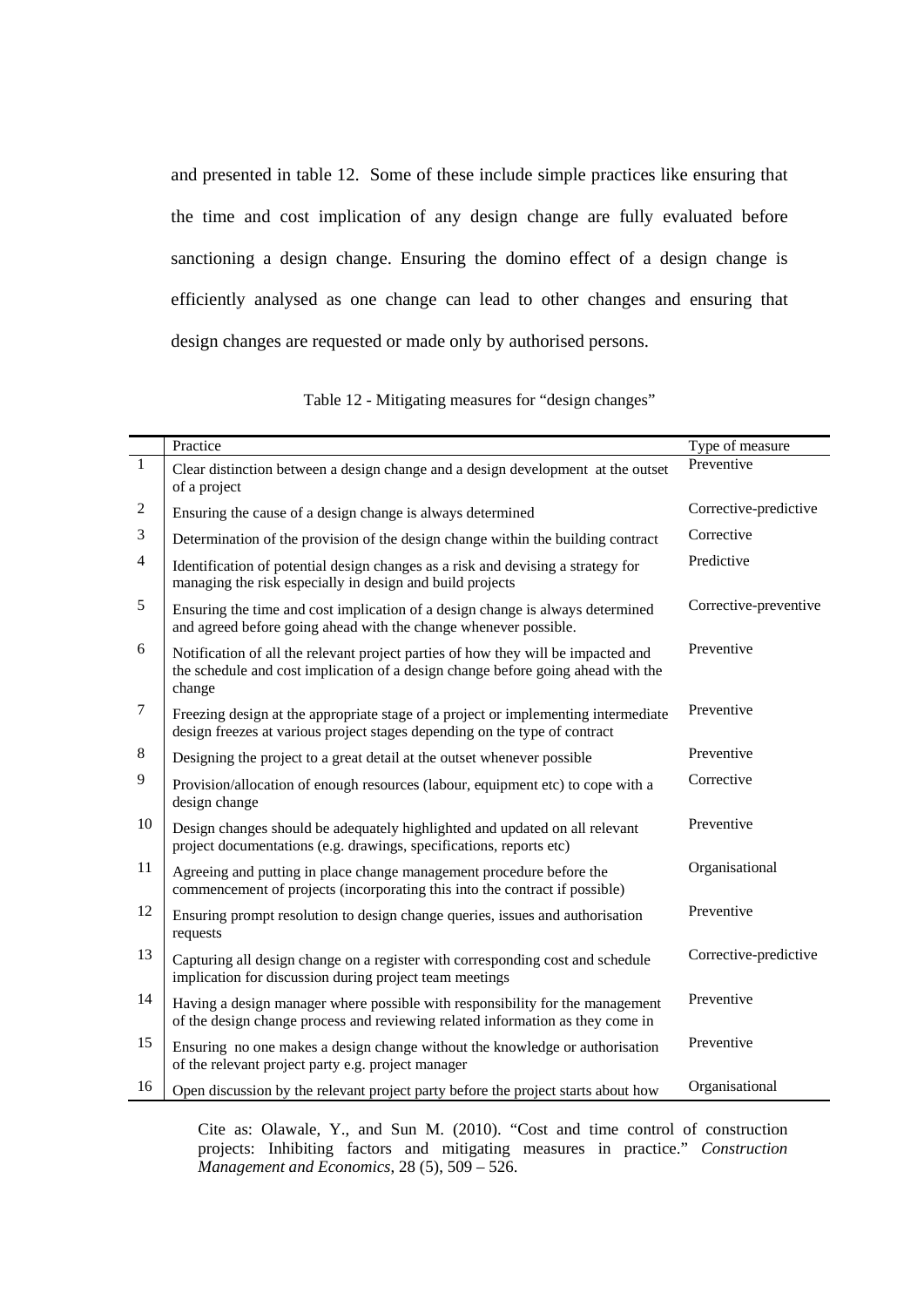|    | design changes will be managed and incorporating this into the contract if possible                                                                                                         |                       |
|----|---------------------------------------------------------------------------------------------------------------------------------------------------------------------------------------------|-----------------------|
| 17 | Efficient analysis of the direct and indirect consequence (domino effect) of a<br>design change on other activities or areas of the project as one change can<br>precipitate other changes. | Corrective-predictive |
| 18 | Ensuring design changes are reasonably timed when possible e.g. late design<br>changes may greatly impact the ability to control the project cost and schedule.                             | Preventive            |

## *Risks and uncertainties*

Risks arise from uncertainty and are generally interpreted as factors which have an adverse effect on the achievement of the project objectives (Smith 2002). Cook and Williams (2004) noted that construction is undeniably a risky business for many reasons; one of which include poor record of cost and time certainty. Little wonder this was ranked as a leading factor inhibiting effective project cost and time control. The problem of risks on a project is well documented and has been covered by numerous studies and not aim of this section. What this section does is to bring to light the emergent themes in relation to the perception of practitioners on how risks and uncertainties inhibit their ability to effectively control cost and time of their projects and the best practices used to mitigate this problem. The emergent themes from the interviews are as follows:

- Early identification of risk at the outset of a project is considered absolutely essential for project cost and time control to be effective.
- Risks and uncertainties are not often managed using sophisticated quantitative risk management systems rather risks are identified through brainstorming sessions, risk workshops and analysed qualitatively.

Cite as: Olawale, Y., and Sun M. (2010). "Cost and time control of construction projects: Inhibiting factors and mitigating measures in practice." *Construction Management and Economics*, 28 (5), 509 – 526.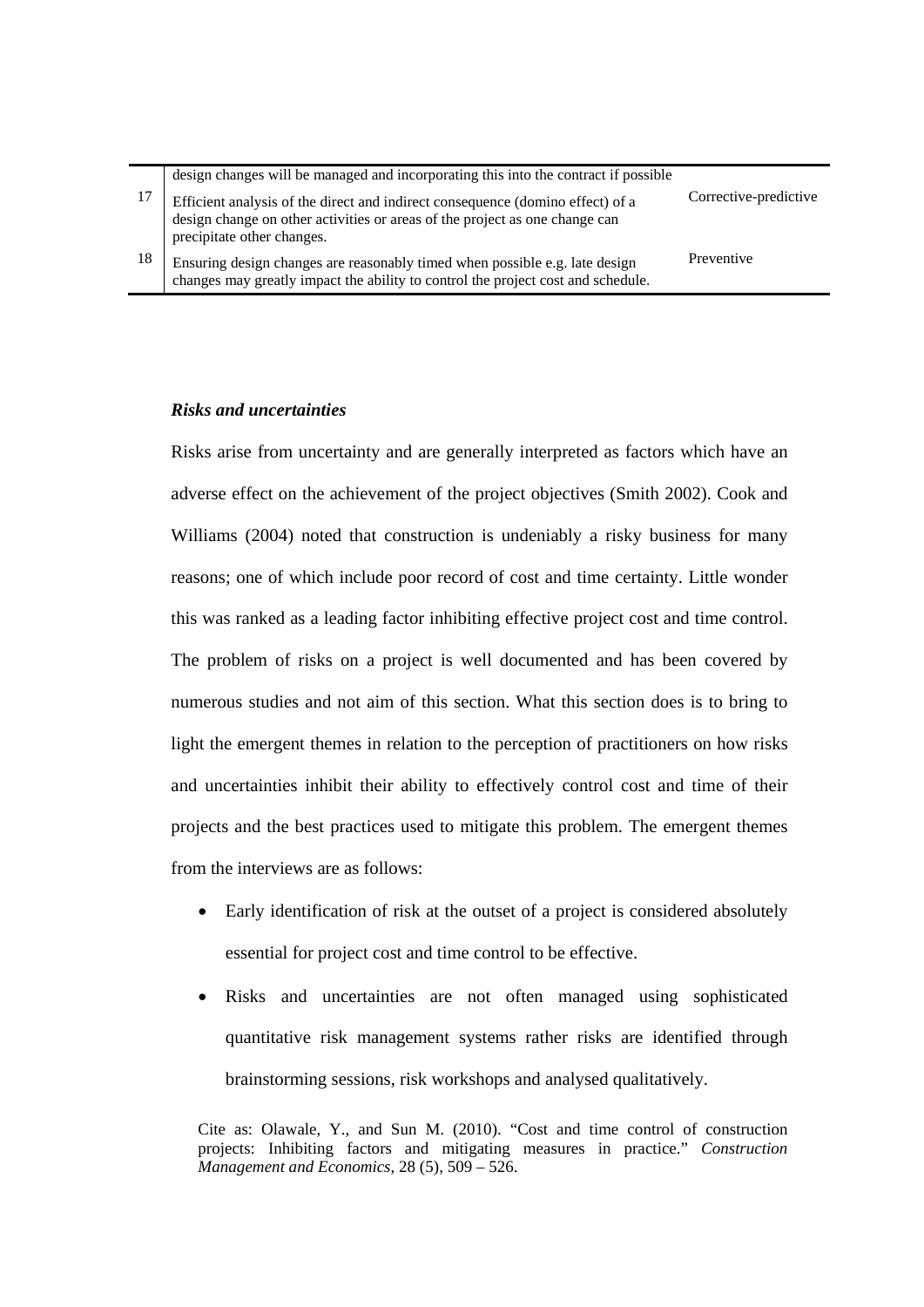- The risk register is the most commonly used tool for risk management but most times this is not kept a live document through regular review. Quite frequently it is left as an idle document and this does not bode well for effective project control.
- Risks are mostly not allocated a cost and time implication during risk management and this can often make it difficult to assess their impact on the cost and time objectives of construction projects during control.

The common good practices that were established from the interviews for the mitigation of the problem of risk and uncertainties during project control are shown in Table 13.

|    | Practice                                                                                                                                                         | Type of measure |
|----|------------------------------------------------------------------------------------------------------------------------------------------------------------------|-----------------|
| 19 | Having a risk register in place for the project as early as possible (e.g. from<br>tender stage)                                                                 | Preventive      |
| 20 | Proper identification, allocation and management of risks                                                                                                        | Preventive      |
| 21 | Assigning cost and/or time implication to all identified risks on the risk register<br>whenever possible.                                                        | Predictive      |
| 22 | Ensuring the risk register is open to all relevant member of the project team.                                                                                   | Preventive      |
| 23 | Having a strategy already developed for solving each of the identified risks in<br>case they come to fruition                                                    | Corrective      |
| 24 | Conducting a risk workshop involving all relevant project parties at the outset of<br>the project in order to identify potential risks.                          | Predictive      |
| 25 | Encouraging, emphasising and striving for a risk sharing regime when possible (<br>it may aid in buttressing partnership and openness among the project parties) | Organisational  |
| 26 | Risks not being used to mask project problems or deficiency in planning                                                                                          | Organisational  |
| 27 | Ensuring risk management is a sincere and open exercise                                                                                                          | Organisational  |
| 28 | Looking out for opportunities to improve cost and time performance during risk<br>analysis                                                                       | Corrective      |

Table 13 - Mitigating measures for "risks and uncertainties"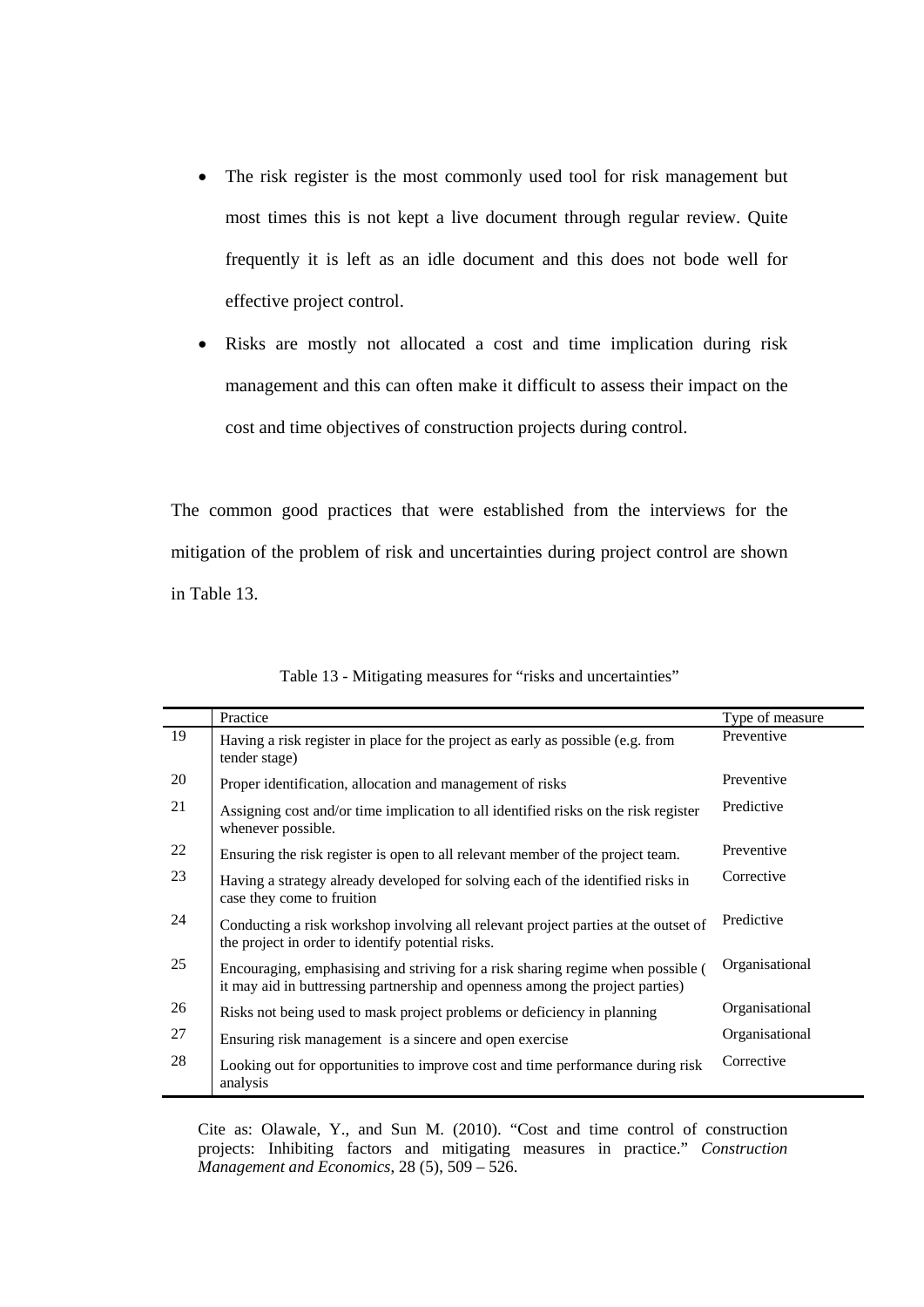| 29 | The risk register not being solely kept in the corporate office but communicated<br>to the construction management and site team as well    | Organisational |
|----|---------------------------------------------------------------------------------------------------------------------------------------------|----------------|
| 30 | Reviewing the risk register at all relevant progress meetings including meetings<br>with the site based team                                | Organisational |
| 31 | Making sure the risk register is a live document that is updated regularly                                                                  | Predictive     |
| 32 | Running a risk analysis on the schedule using a schedule-quantities-risk-<br>analysis (SQRA) on the project at an early stage when possible | Predictive     |
| 33 | Risks that are closed out on the risk register not taken off but used to inform as<br>the progress progresses and on other projects         | Predictive     |

## *Inaccurate evaluation of project time duration*

The whole essence of controlling a project is to ensure delivery within a predetermined time and evaluating how long it will take to complete a project is the starting point of project control because it serves as a baseline to measure against. The interviews conducted showed that:

- The main reason why inaccurate evaluation of project time/duration emerged as one of a leading factors inhibiting effective project cost and time control is that project time are often evaluated without any scientific basis but quite often programmes are drawn up on gut feeling.
- Practitioners are usually under pressure from clients to deliver projects, especially commercial speculative projects within unachievable time scales which is often accepted by the professional team without a clear idea of how this will be actualised leading to project overruns and ultimately client dissatisfaction.
- Cite as: Olawale, Y., and Sun M. (2010). "Cost and time control of construction • Programme of works are often developed by inexperienced planners or those that have only come to become planners because of their expertise in the use of scheduling software packages but do not have a good appreciation of the

projects: Inhibiting factors and mitigating measures in practice." *Construction Management and Economics*, 28 (5), 509 – 526.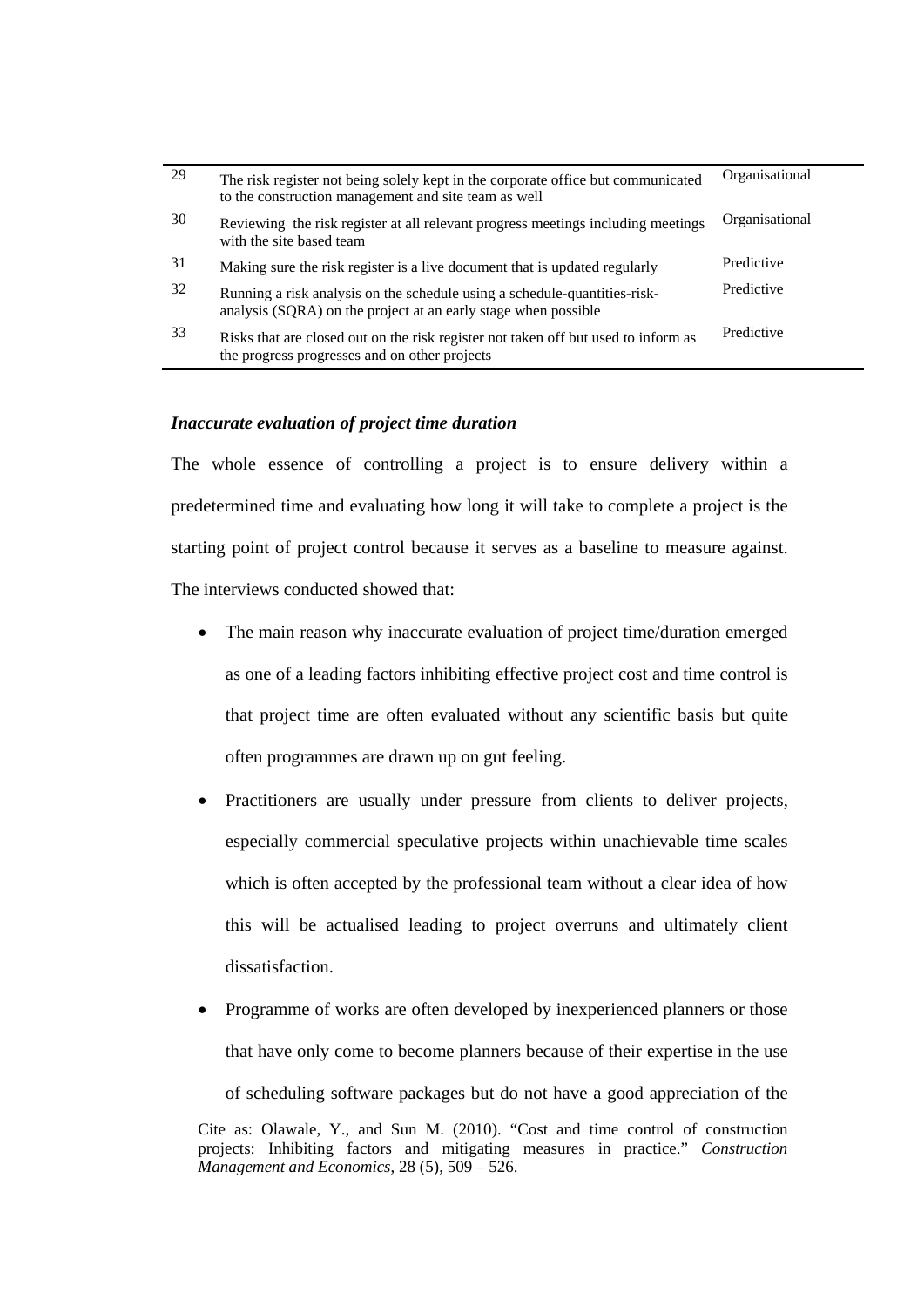construction process and this leaves much to be desired in the programmes produced.

Table 14 shows the good practices that emanated from the interviews for mitigation of this inhibiting factor. The most important mitigating measure as agreed by all practitioners is obviously ensuring that the project time forecast and cost budget are realistic in the first place because if they are not, then controlling the project is already a lost cause.

|    | Practice                                                                                                                                                                                                                  | Type of measure |
|----|---------------------------------------------------------------------------------------------------------------------------------------------------------------------------------------------------------------------------|-----------------|
| 34 | Ensuring the project planner is well trained in the construction process                                                                                                                                                  | Organisational  |
| 35 | Preparation of the project programme with input from the construction site<br>management/production team                                                                                                                  | Preventive      |
| 36 | Developing the programme (schedule) using science based methods augmented<br>by experience and not relying on gut feeling alone                                                                                           | Preventive      |
| 37 | Educating and advising client on alternative if an unachievable/unrealistic<br>project timescale is stipulated                                                                                                            | Preventive      |
| 38 | Having the courage to refuse unrealistic project timescale by clients unwilling<br>to yield to professional advise                                                                                                        | Organisational  |
| 39 | Developing the project programme of works using experienced planners that<br>have appreciation of the various construction disciplines                                                                                    | Preventive      |
| 40 | Conducting a process mapping exercise to validate the time allocated to a<br>project                                                                                                                                      | Predictive      |
| 41 | Ensuring enough time is allocated during tender planning for the proper<br>development of the project programme.                                                                                                          | Preventive      |
| 42 | Making sure when possible that the programme is developed by or in<br>conjunction with someone that is experienced in the relevant type of project                                                                        | Preventive      |
| 43 | Swiftly informing the relevant project parties if unforeseen circumstances affect<br>the programme/lead-in times                                                                                                          | Corrective      |
| 44 | Making sure the programme is built up from the first principle using metrics of<br>how long typical activities take rather than using assessment only (ensuring that<br>the time allocated to activities is quantifiable) | Preventive      |

Table 14 Mitigating measures for "Inaccurate evaluation of project time duration"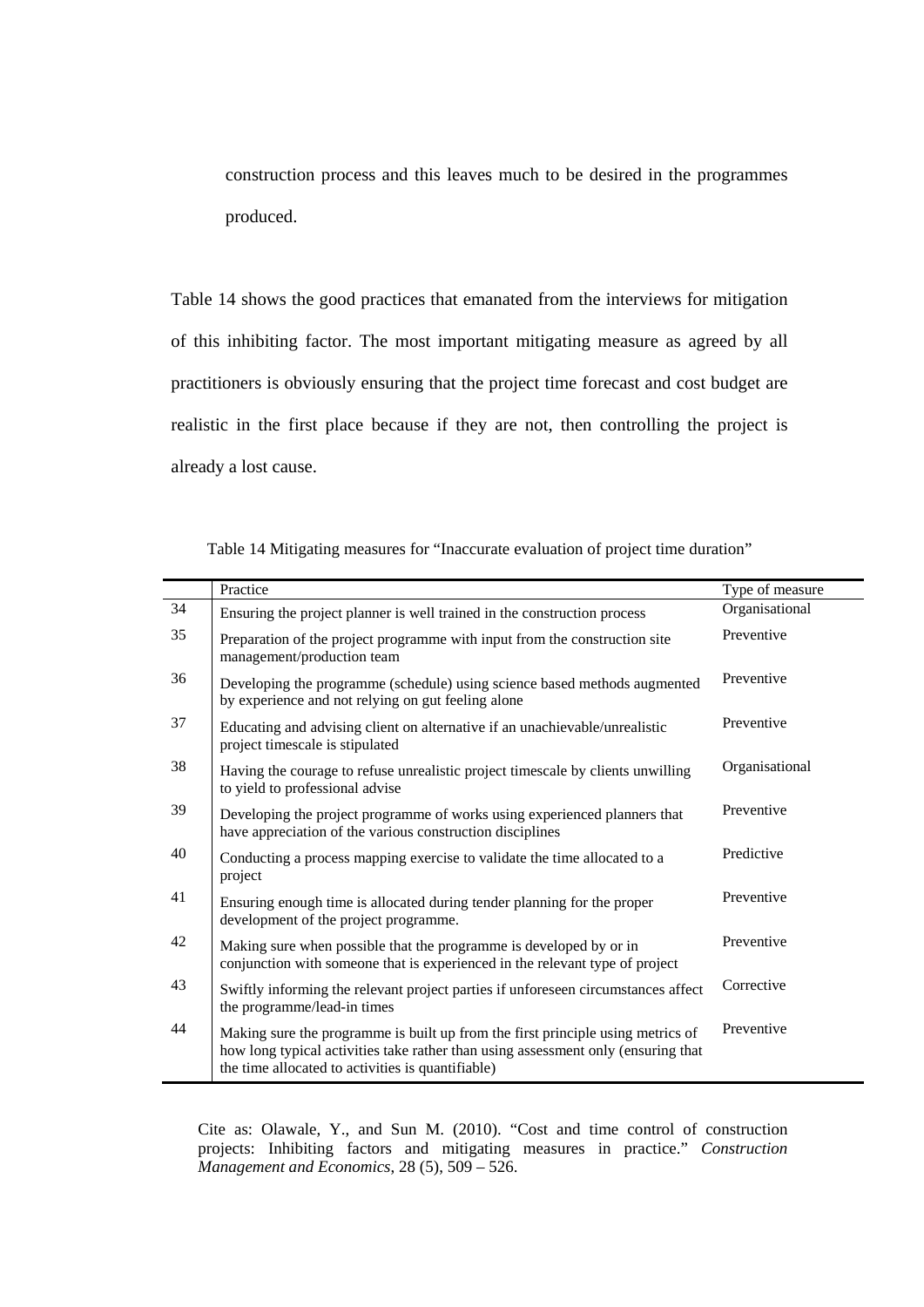# *Complexity of works*

Project complexity can be defined as a single or combination of factors that affect the standard response/actions taken to achieve the project outcomes (Wood and Ashton 2009). Construction projects may sometimes involve some form of complexity and may not be straight forward; this can sometimes presents a challenge for effective cost and time control. According to the CIOB (2008), complex construction projects in the UK are likely to be finished more than six months late, due to poor time control. It is therefore no surprise to see it rank as one of the top factors inhibiting effective construction project cost and time control. The prevalent issues that emanated from the interviews include:

- Interface issues in projects for example the interface of different project stages, phases or different trades is often the main cause of complexity during the implementation of construction projects.
- Complex projects are often not adequately understood before embarking on them and this only increases the negative effect of complexity during project cost and time control.
- Not understanding how the complexities involved in a project are interrelated; which is vital for the management of the whole construction process is another reason why complexities is so detrimental to effective project control.
- Breaking down projects into manageable chunks would naturally aid effective cost and time control of complex projects.

Cite as: Olawale, Y., and Sun M. (2010). "Cost and time control of construction projects: Inhibiting factors and mitigating measures in practice." *Construction Management and Economics*, 28 (5), 509 – 526.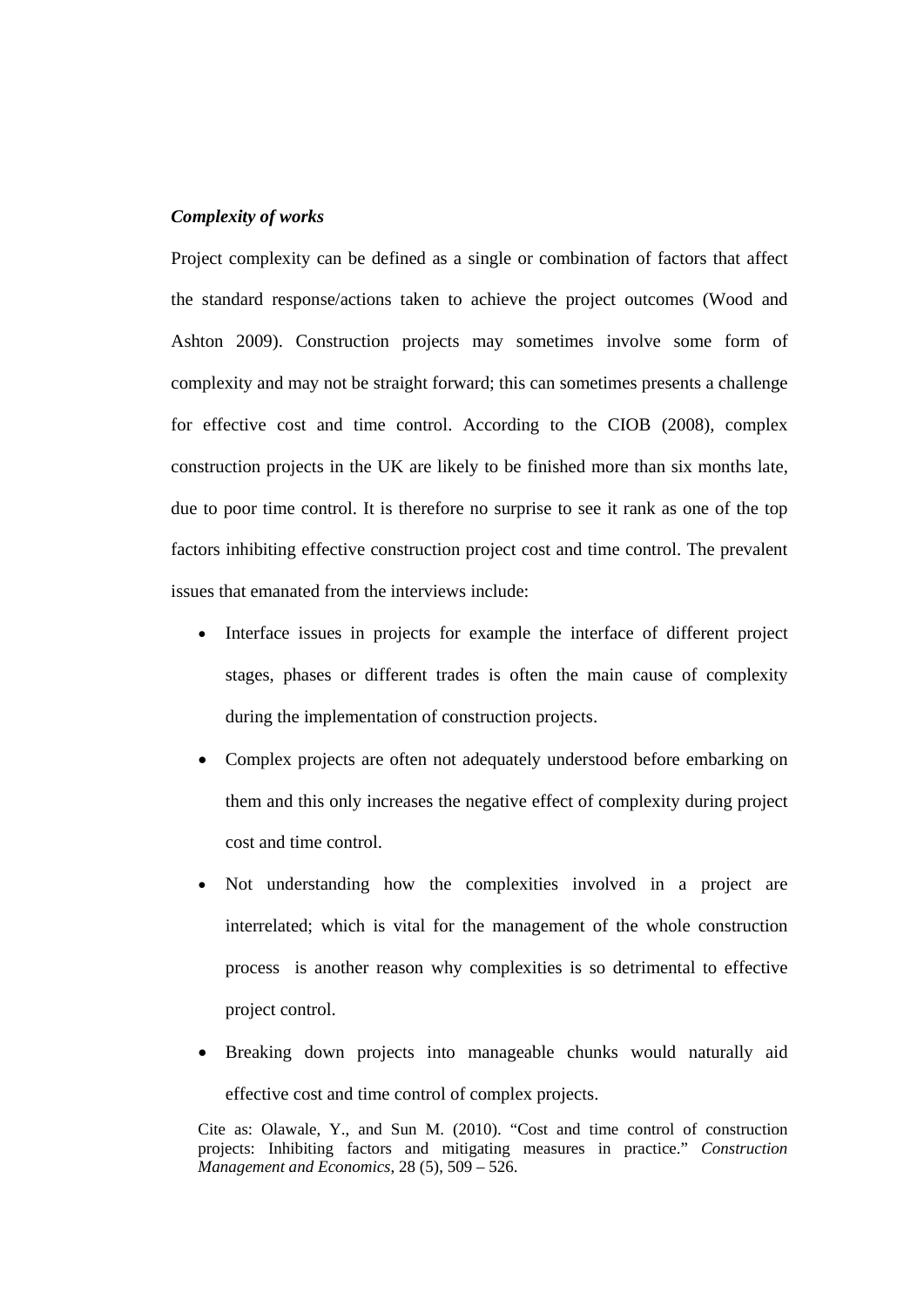Adequate planning is absolutely essential in mitigating the effect of complexity of works but enough time is often not made available for planning due to the haste of going to site after tender.

Table 15 shows the full list of the mitigating measures for complexity of works..

|    | Practice                                                                                                                                                                                                                                                                                         | Type of measure |
|----|--------------------------------------------------------------------------------------------------------------------------------------------------------------------------------------------------------------------------------------------------------------------------------------------------|-----------------|
| 45 | Breaking the project down into manageable chunks                                                                                                                                                                                                                                                 | Preventive      |
| 46 | Making sure the project is properly understood before embarking on it.                                                                                                                                                                                                                           | Preventive      |
| 47 | Detailed review of the information relating to the work before embarking on it                                                                                                                                                                                                                   | Preventive      |
| 48 | Development a project execution plan for the work before starting on it                                                                                                                                                                                                                          | Preventive      |
| 49 | Having enough resources to deal with the complexity                                                                                                                                                                                                                                              | Corrective      |
| 50 | Allocating to the project experienced personnel that have handled similar type<br>of complexity in the past                                                                                                                                                                                      | Preventive      |
| 51 | Incorporating longer lead-in time/sufficient time for complex works or phases<br>of the project                                                                                                                                                                                                  | Preventive      |
| 52 | Ensuring as much design as possible is done for the complex work or project<br>before commencing                                                                                                                                                                                                 | Preventive      |
| 53 | Ensuring adequate coordination of design and activities preceding and<br>following the complex work                                                                                                                                                                                              | Preventive      |
| 54 | Calling in specialists to advise and contribute to the planning and management<br>of complex works/projects.                                                                                                                                                                                     | Preventive      |
| 55 | Utilising in-house expertise for the management of complex projects                                                                                                                                                                                                                              | Preventive      |
| 56 | Conducting workshops and brainstorming session to generate ideas and for<br>problems solving before and during the complex work/project                                                                                                                                                          | Predictive      |
| 57 | Overlaying a risk analysis process specifically for a complex phase or activity in<br>a project                                                                                                                                                                                                  | Predictive      |
| 58 | Ensuring where possible and practical that one team runs with the complex<br>work/project from beginning to the end                                                                                                                                                                              | Organisational  |
| 59 | Thinking holistically when planning a complex project by considering logistic,<br>interfaces etc. e.g. having a pre-construction services department that will not<br>only plan the project but take an holistic look of the project rather than just<br>having planning department as customary | Preventive      |
| 60 | Ensuring that when subcontractors are needed, the subcontractor with the<br>capability to deal with the complexity is procured for the project                                                                                                                                                   | Preventive      |
| 61 | Constantly monitoring the progress and being open minded to improving the                                                                                                                                                                                                                        | Predictive      |

Table 15 - Mitigating measures for "complexity of works"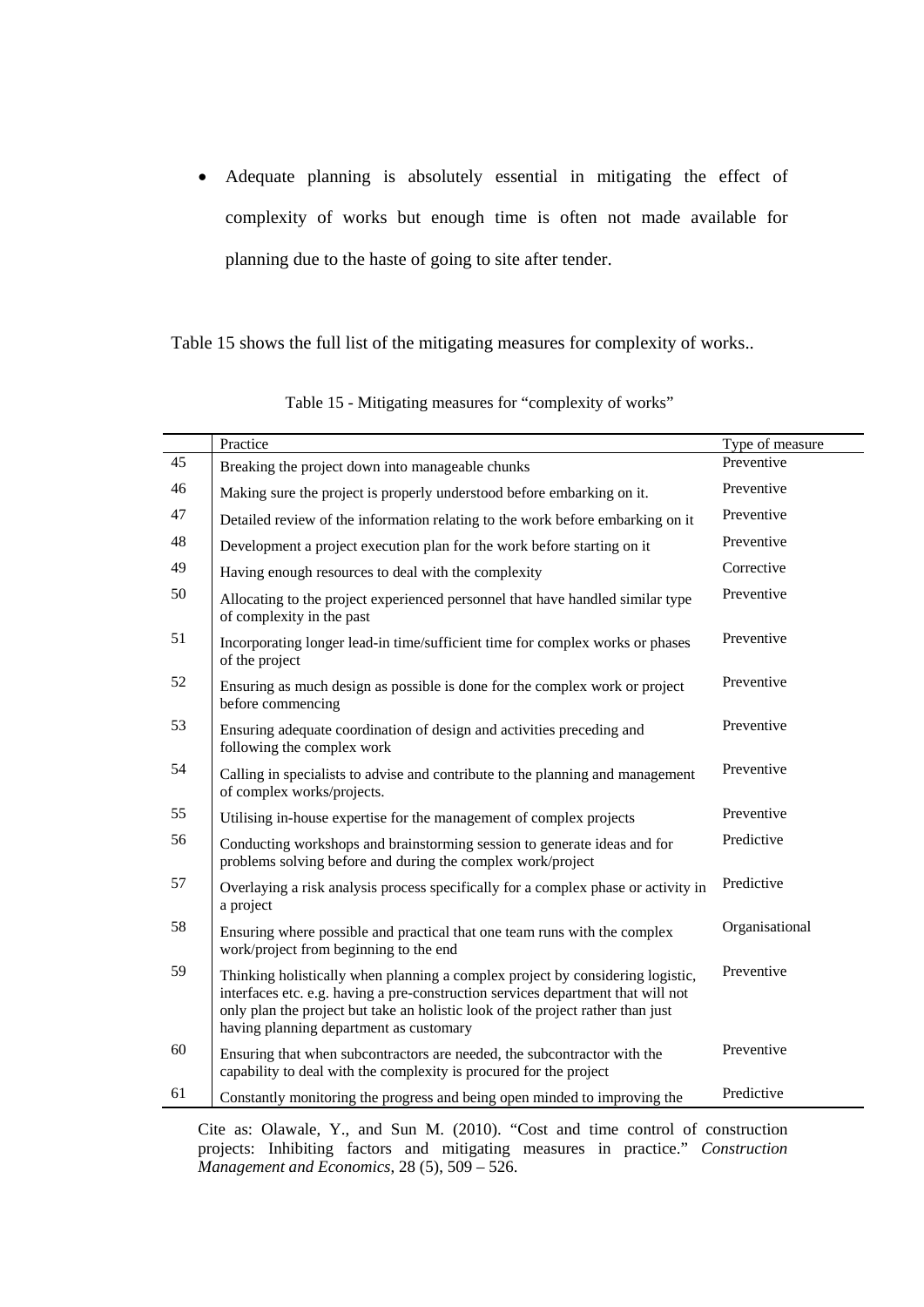|    | programme and cost plan as things become clearer and to other options<br>available                                                                                                                |            |
|----|---------------------------------------------------------------------------------------------------------------------------------------------------------------------------------------------------|------------|
| 62 | Getting as much information on the complex part of the project and sequence all<br>activities                                                                                                     | Predictive |
| 63 | Ensuring every element of the design have an aspect on the programme and<br>using a 4-d modeling to show how the work will be built ( <i>i.e.</i> have a plan and<br>test it to see how it works) | Predictive |
| 64 | Ensuring that when a complex project is broken down into manageable chunks<br>how the complexities interact with each other is understood                                                         | Preventive |
| 65 | Building in the risk of delay and higher cost allowances for complex projects                                                                                                                     | Preventive |

## *Non-performance of subcontractors*

The importance of subcontractors cannot be overemphasised in construction projects. According to Walker and Wilkie (2006) subcontract services in general can form the greater part of any construction project, with many contractors opting to subcontract the whole of the works apart from the general or project management services. This is also widely acknowledged by majority of the practitioners interviewed. Other focal issues that emanated from the interviews are detailed below:

 Non-performance of subcontractors was reiterated as a major obstacle to effective project control but attention was drawn to the fact that quite often; this is not necessarily the fault of the subcontractor but may due to the lack of effective management by the main contractor. For example not properly communicating the objective of the project to a subcontractor or not being able to identify non-performance early enough.

Cite as: Olawale, Y., and Sun M. (2010). "Cost and time control of construction projects: Inhibiting factors and mitigating measures in practice." *Construction Management and Economics*, 28 (5), 509 – 526.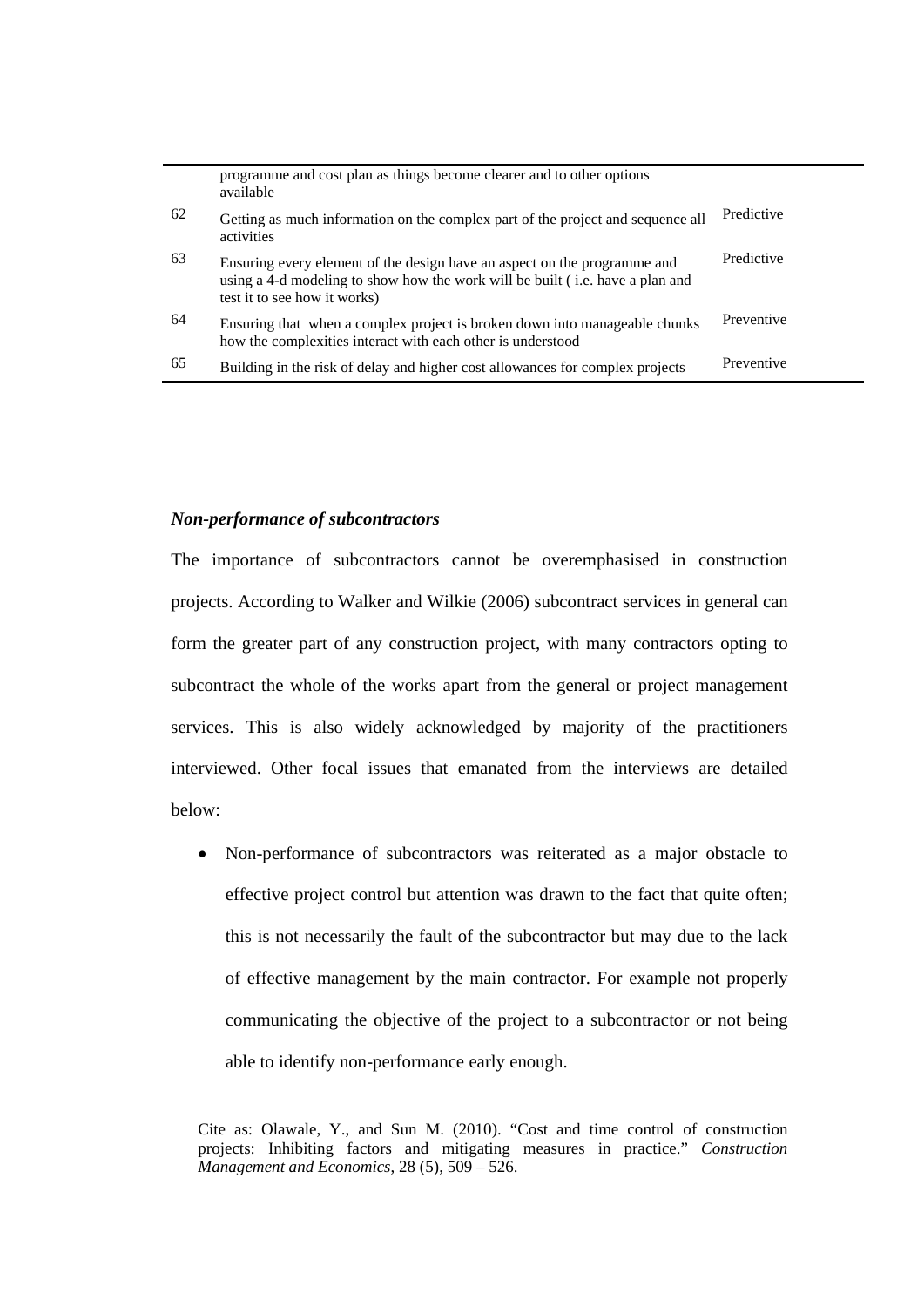- The importance of a good working relationship between the contractor and subcontractors is considered essential in project control and varying intensity of this relationship exist in practice ranging from the most formal kind such as partnering contracts, framework agreements to very loose forms such as just allowing subcontractors to use the same welfare facility as the contractor's staff.
- Supply chain management is a wide spread practice with many contractors having an ongoing relationship with subcontractors and suppliers in the hope of getting a slightly better level of service than normal including better performance.
- Contractors seem to be more vigilant about the financial buoyancy of potential subcontractors to ensure they are financially secured and will not go bankrupt due to the current credit crunch or under-perform because of lack of capital.
- The contractual route of determining/terminating the appointment of a subcontractor is only taken as a last resort when a subcontractors is underperforming other measures are often initially explored in a bid to remedy the situation.

The full list of synthesised measures for the mitigation of the problem of nonperformance of subcontractors during project control is presented in Table 16.

Cite as: Olawale, Y., and Sun M. (2010). "Cost and time control of construction projects: Inhibiting factors and mitigating measures in practice." *Construction Management and Economics*, 28 (5), 509 – 526.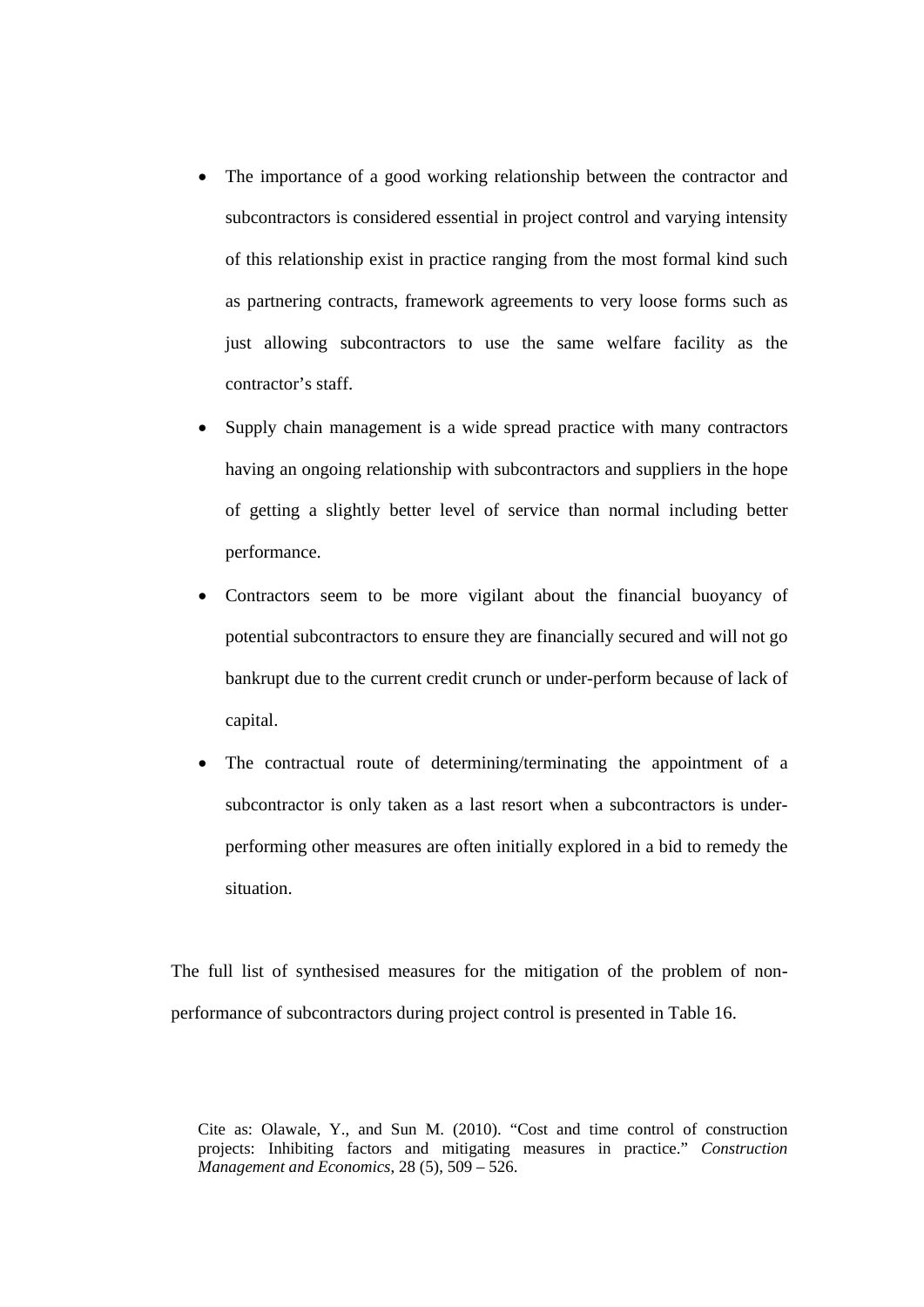| 66<br>Preventive<br>Properly directing the subcontractor to ensure they know what is expected of<br>them in relation to the project<br>67<br>Organisational<br>Developing a good working relationship with subcontractors<br>68<br>Predictive<br>Putting a system in place for early identification of non-performance in<br>subcontract works/packages in order to nip it in the bud as soon as possible.<br>69<br>Predictive<br>Utilising performance measurements e.g. S-curve, KPI to monitor the<br>output/performance of subcontractors on their work package<br>70<br>Organisational<br>Ensuring there is a committed supply chain that can be used<br>71<br>Corrective<br>Having a process in place that mutually allows non-performing subcontractors<br>to be removed from the supply chain<br>72<br>Organisational<br>Ensuring there is a partnering/collaborative relationship with the subcontractor<br>(this may ensure the subcontractor gives a better than normal service)<br>73<br>Organisational<br>Integration of subcontractors into the site management team (where possible,<br>practicable and feasible) all through the course of the work.<br>74<br>Preventive<br>Incorporating a progress-performance-payment rule in the subcontract where<br>possible e.g. that stipulates a certain amount can only be earned/paid when<br>certain requirements have been met/a stage has been achieved in the project.<br>75<br>Organisational<br>Having a stringent process in place for selecting subcontractors into the supply<br>chain<br>76<br>Preventive<br>Involving where possible, subcontractors doing major/critical part of the project<br>with the internal planning process i.e. early involvement of relevant<br>subcontractors e.g. at pre-tender stage in order to advise on design before<br>having cost and time implications (Early engagement)<br>77<br>Organisational<br>Ensure there is a prompt system of payment to subcontractors for job that have<br>been done (this boost's morale and may prevent financial difficulty by<br>subcontractor)<br>78<br>Organisational<br>Build relationship and communicating at management/board level of the<br>subcontractors' companies<br>Corrective<br>79<br>Holding significant retention on serial non-performing subcontractors as it may<br>serve as a deterrent/used to remedy any non-performance issue that may occur.<br>80<br>Organisational<br>Reduction of the retention for trusted and the best performing subcontractors<br>81<br>Corrective<br>Finding and understanding the root cause of any non-performance and working<br>with the subcontractor to see how to be of help<br>82<br>Corrective<br>Going through the different layers of the subcontractor's management to ensure<br>that a non-performance situation is improved.<br>83<br>Preventive<br>Avoiding the selection of the cheapest subcontractor if there is doubt on<br>performance track record<br>84<br>Predictive<br>Taking time to understand the implementation strategy a subcontractor intends<br>to adopt for a subcontract package and ensuring it fits well with the cost and<br>time performance requirements of the project<br>85<br>Preventive<br>Making sure subcontractors are allocated adequate time to complete subcontract | Practice | Type of practice |
|-----------------------------------------------------------------------------------------------------------------------------------------------------------------------------------------------------------------------------------------------------------------------------------------------------------------------------------------------------------------------------------------------------------------------------------------------------------------------------------------------------------------------------------------------------------------------------------------------------------------------------------------------------------------------------------------------------------------------------------------------------------------------------------------------------------------------------------------------------------------------------------------------------------------------------------------------------------------------------------------------------------------------------------------------------------------------------------------------------------------------------------------------------------------------------------------------------------------------------------------------------------------------------------------------------------------------------------------------------------------------------------------------------------------------------------------------------------------------------------------------------------------------------------------------------------------------------------------------------------------------------------------------------------------------------------------------------------------------------------------------------------------------------------------------------------------------------------------------------------------------------------------------------------------------------------------------------------------------------------------------------------------------------------------------------------------------------------------------------------------------------------------------------------------------------------------------------------------------------------------------------------------------------------------------------------------------------------------------------------------------------------------------------------------------------------------------------------------------------------------------------------------------------------------------------------------------------------------------------------------------------------------------------------------------------------------------------------------------------------------------------------------------------------------------------------------------------------------------------------------------------------------------------------------------------------------------------------------------------------------------------------------------------------------------------------------------------------------------------------------------------------------------------------------------------------------------------------------------------------------------------------------------------------------------------------------|----------|------------------|
|                                                                                                                                                                                                                                                                                                                                                                                                                                                                                                                                                                                                                                                                                                                                                                                                                                                                                                                                                                                                                                                                                                                                                                                                                                                                                                                                                                                                                                                                                                                                                                                                                                                                                                                                                                                                                                                                                                                                                                                                                                                                                                                                                                                                                                                                                                                                                                                                                                                                                                                                                                                                                                                                                                                                                                                                                                                                                                                                                                                                                                                                                                                                                                                                                                                                                                                 |          |                  |
|                                                                                                                                                                                                                                                                                                                                                                                                                                                                                                                                                                                                                                                                                                                                                                                                                                                                                                                                                                                                                                                                                                                                                                                                                                                                                                                                                                                                                                                                                                                                                                                                                                                                                                                                                                                                                                                                                                                                                                                                                                                                                                                                                                                                                                                                                                                                                                                                                                                                                                                                                                                                                                                                                                                                                                                                                                                                                                                                                                                                                                                                                                                                                                                                                                                                                                                 |          |                  |
|                                                                                                                                                                                                                                                                                                                                                                                                                                                                                                                                                                                                                                                                                                                                                                                                                                                                                                                                                                                                                                                                                                                                                                                                                                                                                                                                                                                                                                                                                                                                                                                                                                                                                                                                                                                                                                                                                                                                                                                                                                                                                                                                                                                                                                                                                                                                                                                                                                                                                                                                                                                                                                                                                                                                                                                                                                                                                                                                                                                                                                                                                                                                                                                                                                                                                                                 |          |                  |
|                                                                                                                                                                                                                                                                                                                                                                                                                                                                                                                                                                                                                                                                                                                                                                                                                                                                                                                                                                                                                                                                                                                                                                                                                                                                                                                                                                                                                                                                                                                                                                                                                                                                                                                                                                                                                                                                                                                                                                                                                                                                                                                                                                                                                                                                                                                                                                                                                                                                                                                                                                                                                                                                                                                                                                                                                                                                                                                                                                                                                                                                                                                                                                                                                                                                                                                 |          |                  |
|                                                                                                                                                                                                                                                                                                                                                                                                                                                                                                                                                                                                                                                                                                                                                                                                                                                                                                                                                                                                                                                                                                                                                                                                                                                                                                                                                                                                                                                                                                                                                                                                                                                                                                                                                                                                                                                                                                                                                                                                                                                                                                                                                                                                                                                                                                                                                                                                                                                                                                                                                                                                                                                                                                                                                                                                                                                                                                                                                                                                                                                                                                                                                                                                                                                                                                                 |          |                  |
|                                                                                                                                                                                                                                                                                                                                                                                                                                                                                                                                                                                                                                                                                                                                                                                                                                                                                                                                                                                                                                                                                                                                                                                                                                                                                                                                                                                                                                                                                                                                                                                                                                                                                                                                                                                                                                                                                                                                                                                                                                                                                                                                                                                                                                                                                                                                                                                                                                                                                                                                                                                                                                                                                                                                                                                                                                                                                                                                                                                                                                                                                                                                                                                                                                                                                                                 |          |                  |
|                                                                                                                                                                                                                                                                                                                                                                                                                                                                                                                                                                                                                                                                                                                                                                                                                                                                                                                                                                                                                                                                                                                                                                                                                                                                                                                                                                                                                                                                                                                                                                                                                                                                                                                                                                                                                                                                                                                                                                                                                                                                                                                                                                                                                                                                                                                                                                                                                                                                                                                                                                                                                                                                                                                                                                                                                                                                                                                                                                                                                                                                                                                                                                                                                                                                                                                 |          |                  |
|                                                                                                                                                                                                                                                                                                                                                                                                                                                                                                                                                                                                                                                                                                                                                                                                                                                                                                                                                                                                                                                                                                                                                                                                                                                                                                                                                                                                                                                                                                                                                                                                                                                                                                                                                                                                                                                                                                                                                                                                                                                                                                                                                                                                                                                                                                                                                                                                                                                                                                                                                                                                                                                                                                                                                                                                                                                                                                                                                                                                                                                                                                                                                                                                                                                                                                                 |          |                  |
|                                                                                                                                                                                                                                                                                                                                                                                                                                                                                                                                                                                                                                                                                                                                                                                                                                                                                                                                                                                                                                                                                                                                                                                                                                                                                                                                                                                                                                                                                                                                                                                                                                                                                                                                                                                                                                                                                                                                                                                                                                                                                                                                                                                                                                                                                                                                                                                                                                                                                                                                                                                                                                                                                                                                                                                                                                                                                                                                                                                                                                                                                                                                                                                                                                                                                                                 |          |                  |
|                                                                                                                                                                                                                                                                                                                                                                                                                                                                                                                                                                                                                                                                                                                                                                                                                                                                                                                                                                                                                                                                                                                                                                                                                                                                                                                                                                                                                                                                                                                                                                                                                                                                                                                                                                                                                                                                                                                                                                                                                                                                                                                                                                                                                                                                                                                                                                                                                                                                                                                                                                                                                                                                                                                                                                                                                                                                                                                                                                                                                                                                                                                                                                                                                                                                                                                 |          |                  |
|                                                                                                                                                                                                                                                                                                                                                                                                                                                                                                                                                                                                                                                                                                                                                                                                                                                                                                                                                                                                                                                                                                                                                                                                                                                                                                                                                                                                                                                                                                                                                                                                                                                                                                                                                                                                                                                                                                                                                                                                                                                                                                                                                                                                                                                                                                                                                                                                                                                                                                                                                                                                                                                                                                                                                                                                                                                                                                                                                                                                                                                                                                                                                                                                                                                                                                                 |          |                  |
|                                                                                                                                                                                                                                                                                                                                                                                                                                                                                                                                                                                                                                                                                                                                                                                                                                                                                                                                                                                                                                                                                                                                                                                                                                                                                                                                                                                                                                                                                                                                                                                                                                                                                                                                                                                                                                                                                                                                                                                                                                                                                                                                                                                                                                                                                                                                                                                                                                                                                                                                                                                                                                                                                                                                                                                                                                                                                                                                                                                                                                                                                                                                                                                                                                                                                                                 |          |                  |
|                                                                                                                                                                                                                                                                                                                                                                                                                                                                                                                                                                                                                                                                                                                                                                                                                                                                                                                                                                                                                                                                                                                                                                                                                                                                                                                                                                                                                                                                                                                                                                                                                                                                                                                                                                                                                                                                                                                                                                                                                                                                                                                                                                                                                                                                                                                                                                                                                                                                                                                                                                                                                                                                                                                                                                                                                                                                                                                                                                                                                                                                                                                                                                                                                                                                                                                 |          |                  |
|                                                                                                                                                                                                                                                                                                                                                                                                                                                                                                                                                                                                                                                                                                                                                                                                                                                                                                                                                                                                                                                                                                                                                                                                                                                                                                                                                                                                                                                                                                                                                                                                                                                                                                                                                                                                                                                                                                                                                                                                                                                                                                                                                                                                                                                                                                                                                                                                                                                                                                                                                                                                                                                                                                                                                                                                                                                                                                                                                                                                                                                                                                                                                                                                                                                                                                                 |          |                  |
|                                                                                                                                                                                                                                                                                                                                                                                                                                                                                                                                                                                                                                                                                                                                                                                                                                                                                                                                                                                                                                                                                                                                                                                                                                                                                                                                                                                                                                                                                                                                                                                                                                                                                                                                                                                                                                                                                                                                                                                                                                                                                                                                                                                                                                                                                                                                                                                                                                                                                                                                                                                                                                                                                                                                                                                                                                                                                                                                                                                                                                                                                                                                                                                                                                                                                                                 |          |                  |
|                                                                                                                                                                                                                                                                                                                                                                                                                                                                                                                                                                                                                                                                                                                                                                                                                                                                                                                                                                                                                                                                                                                                                                                                                                                                                                                                                                                                                                                                                                                                                                                                                                                                                                                                                                                                                                                                                                                                                                                                                                                                                                                                                                                                                                                                                                                                                                                                                                                                                                                                                                                                                                                                                                                                                                                                                                                                                                                                                                                                                                                                                                                                                                                                                                                                                                                 |          |                  |
|                                                                                                                                                                                                                                                                                                                                                                                                                                                                                                                                                                                                                                                                                                                                                                                                                                                                                                                                                                                                                                                                                                                                                                                                                                                                                                                                                                                                                                                                                                                                                                                                                                                                                                                                                                                                                                                                                                                                                                                                                                                                                                                                                                                                                                                                                                                                                                                                                                                                                                                                                                                                                                                                                                                                                                                                                                                                                                                                                                                                                                                                                                                                                                                                                                                                                                                 |          |                  |
|                                                                                                                                                                                                                                                                                                                                                                                                                                                                                                                                                                                                                                                                                                                                                                                                                                                                                                                                                                                                                                                                                                                                                                                                                                                                                                                                                                                                                                                                                                                                                                                                                                                                                                                                                                                                                                                                                                                                                                                                                                                                                                                                                                                                                                                                                                                                                                                                                                                                                                                                                                                                                                                                                                                                                                                                                                                                                                                                                                                                                                                                                                                                                                                                                                                                                                                 |          |                  |
|                                                                                                                                                                                                                                                                                                                                                                                                                                                                                                                                                                                                                                                                                                                                                                                                                                                                                                                                                                                                                                                                                                                                                                                                                                                                                                                                                                                                                                                                                                                                                                                                                                                                                                                                                                                                                                                                                                                                                                                                                                                                                                                                                                                                                                                                                                                                                                                                                                                                                                                                                                                                                                                                                                                                                                                                                                                                                                                                                                                                                                                                                                                                                                                                                                                                                                                 |          |                  |
|                                                                                                                                                                                                                                                                                                                                                                                                                                                                                                                                                                                                                                                                                                                                                                                                                                                                                                                                                                                                                                                                                                                                                                                                                                                                                                                                                                                                                                                                                                                                                                                                                                                                                                                                                                                                                                                                                                                                                                                                                                                                                                                                                                                                                                                                                                                                                                                                                                                                                                                                                                                                                                                                                                                                                                                                                                                                                                                                                                                                                                                                                                                                                                                                                                                                                                                 |          |                  |

Table 16 - Mitigating measures for "Non-performance of subcontractors"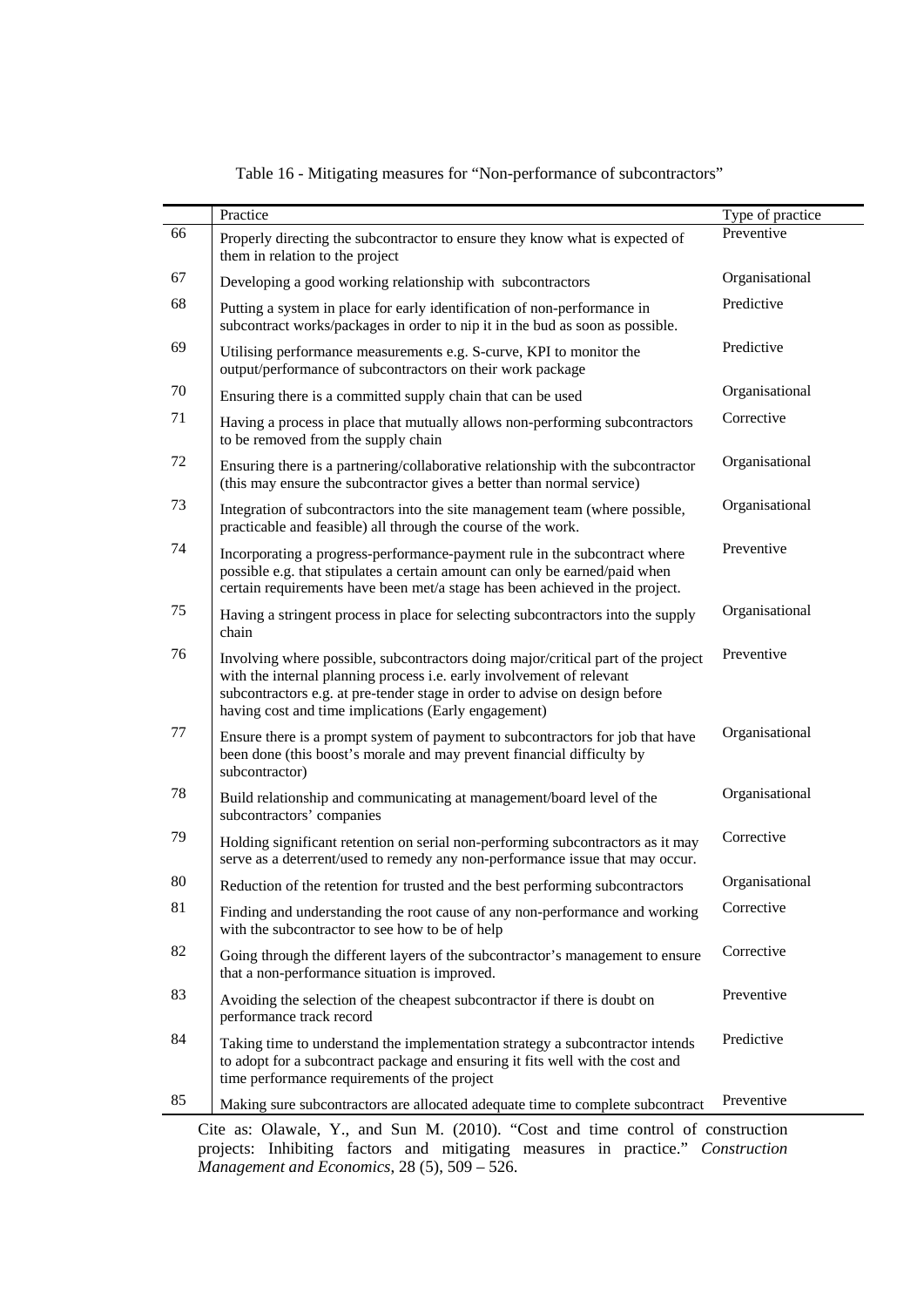|    | work packages                                                                                                                                                                                                                                       |                       |
|----|-----------------------------------------------------------------------------------------------------------------------------------------------------------------------------------------------------------------------------------------------------|-----------------------|
| 86 | Seeing the benefits in having a small but quality closely knit supply chain that is<br>well known rather than having a large supply chain where subcontractors are<br>hardly known.                                                                 | Organisational        |
| 87 | Sharing with individual subcontractors their KPI result and reviewing their<br>weaknesses with them so that they can improve on it going forward                                                                                                    | Corrective-preventive |
| 88 | Having a knowledge of the best projects the company's subcontractors are best<br>able to undertake and allocate this to them and avoid giving subcontractor's<br>projects they are not good at                                                      | Preventive            |
| 89 | Having a training system/regime in place for subcontractors in order to<br>indoctrinate them in the ways of the company e.g. control processes, tools and<br>techniques etc (and they will have no excuses to say they don't know what you<br>want) | Organisational        |
| 90 | Having more than one subcontractor for a particular trade/package to encourage<br>healthy competition.                                                                                                                                              | Organisational        |

## **DISCUSSIONS**

This study approached the influencing factors of project control from a new perspective. As previously mentioned a lot of previous studies in the area of project control have mainly been focused at cost and time overruns most especially their causes. Their findings are often influenced by the specific context of each study. Many researchers came up with quite different lists of top factors that have major impact on cost and time. The survey results of this study reflect the current views of the leading practitioners in the UK. Another aspect that distinguishes this study from previous ones is that the survey during the first stage of the study seeks to identify the main factors that hamper project managers' ability to control cost and time not just those that might have the biggest impact. It is interesting to find that the top five inhibiting factors are all project internal elements. This is in contrast to previous studies where many external aspects are often cited as most important factors, such as inflation, material shortage, unforeseen ground conditions, inclement climate, etc.

Cite as: Olawale, Y., and Sun M. (2010). "Cost and time control of construction projects: Inhibiting factors and mitigating measures in practice." *Construction Management and Economics*, 28 (5), 509 – 526.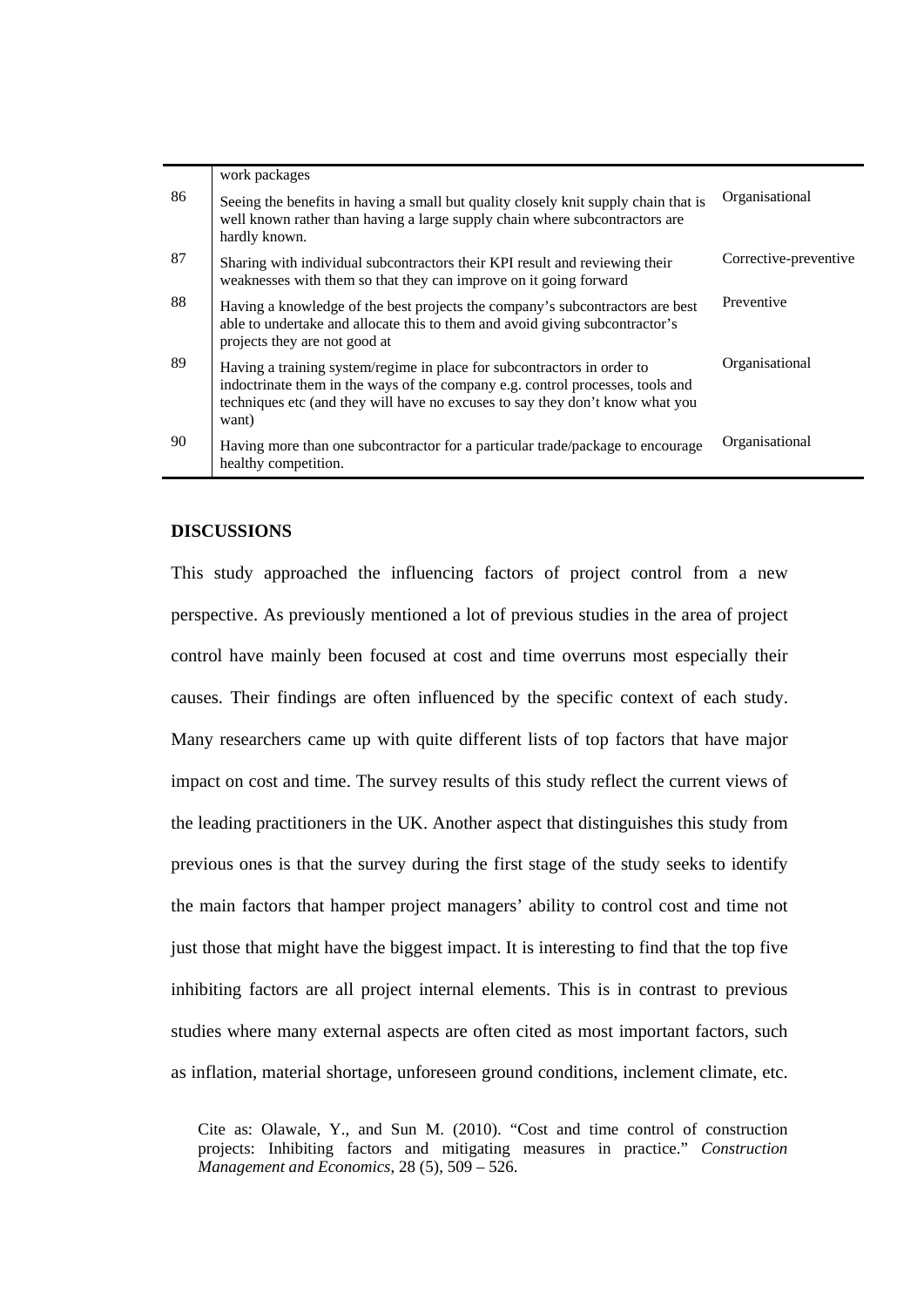(Arditi, 1985; Kaming et al, 1997; Mansfield et al, 1994, Kumaraswany and Chan, 1998). The possible explanation for this is that although external factors are usually difficult to control or even beyond the control of project managers, the frequency of their occurrence is general low. On the other hand, internal factors are persistent and require constant controlling.

The mitigating measures are distilled from in-depth interviews with very experienced project management practitioners. They are not simply selected from current best practice. They reflect what should be done to improve the current project control practice. For example in-depth interviews found that there has been a general decline in the production of detailed design for construction projects; and this is perceived as one of the greatest cause of design changes, the foremost bottleneck during the project control process. It was also revealed that there is often a lack of distinction between a design change and a design development leading to argument among project partners. In-depth interviews also brought to light the fact clients contribute to the problem of project cost and time control by imposing unachievable and unrealistic time scales. These revelations led to the development of a number of mitigating measures, some of the measures developed on the back of these problems include; measures 8 (designing the project to a great detail at the outset whenever possible), 1 (clear distinction between a design change and a design development at the outset of a project), 37 (educating and advising client on alternative if an unachievable/unrealistic project timescale is stipulated), 38 (having the courage to refuse unrealistic project timescale by clients unwilling to yield to

Cite as: Olawale, Y., and Sun M. (2010). "Cost and time control of construction projects: Inhibiting factors and mitigating measures in practice." *Construction Management and Economics*, 28 (5), 509 – 526.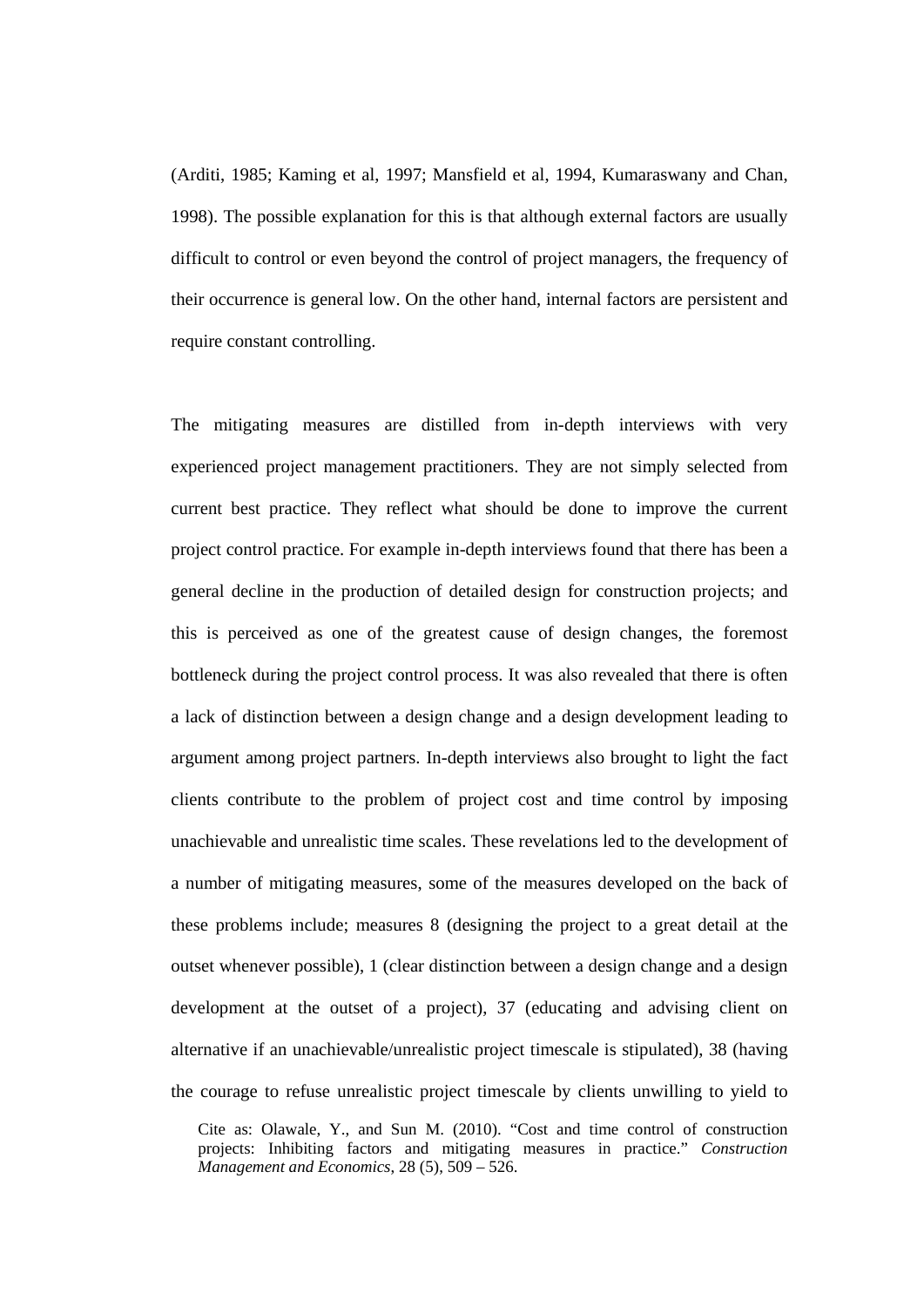professional advise). It was also revealed that quite often, the non-performance of subcontractors is not necessarily the fault of subcontractors but due to lack of effective management by the main contractor. The mitigating measures that stemmed from this include; 66 (properly directing the subcontractor to ensure they know what is expected of them in relation to the project), 68 (putting a system in place for early identification of non-performance in subcontract works/packages in order to nip it in the bud as soon as possible) and 69 (utilising performance measurements e.g. S-curve, KPI to monitor the output/performance of subcontractors on their work package).

The development of the mitigating measures was also built on the existing studies on good but often generic project management practices. For example several previous studies revealed that the wooly area of design change and design development is one of the key reasons why design change is considered a barrier to effective cost and time control. To combat this, Kartam et al (2000) recommended that end user requirement should be closely coordinated in the early phase of the project and more attention should be placed on managing this requirement during the construction phase. This is similar to some of the mitigating measures identified in this study but this study has gone further by making them more specific to the project control process. For example measures 8, 15 and 18 in table 12 have been made specific for mitigation of design changes during the project control process. Another mitigating measure for design change is measure 11 (agreeing and putting in place change management procedure before the commencement of projects, incorporating this

Cite as: Olawale, Y., and Sun M. (2010). "Cost and time control of construction projects: Inhibiting factors and mitigating measures in practice." *Construction Management and Economics*, 28 (5), 509 – 526.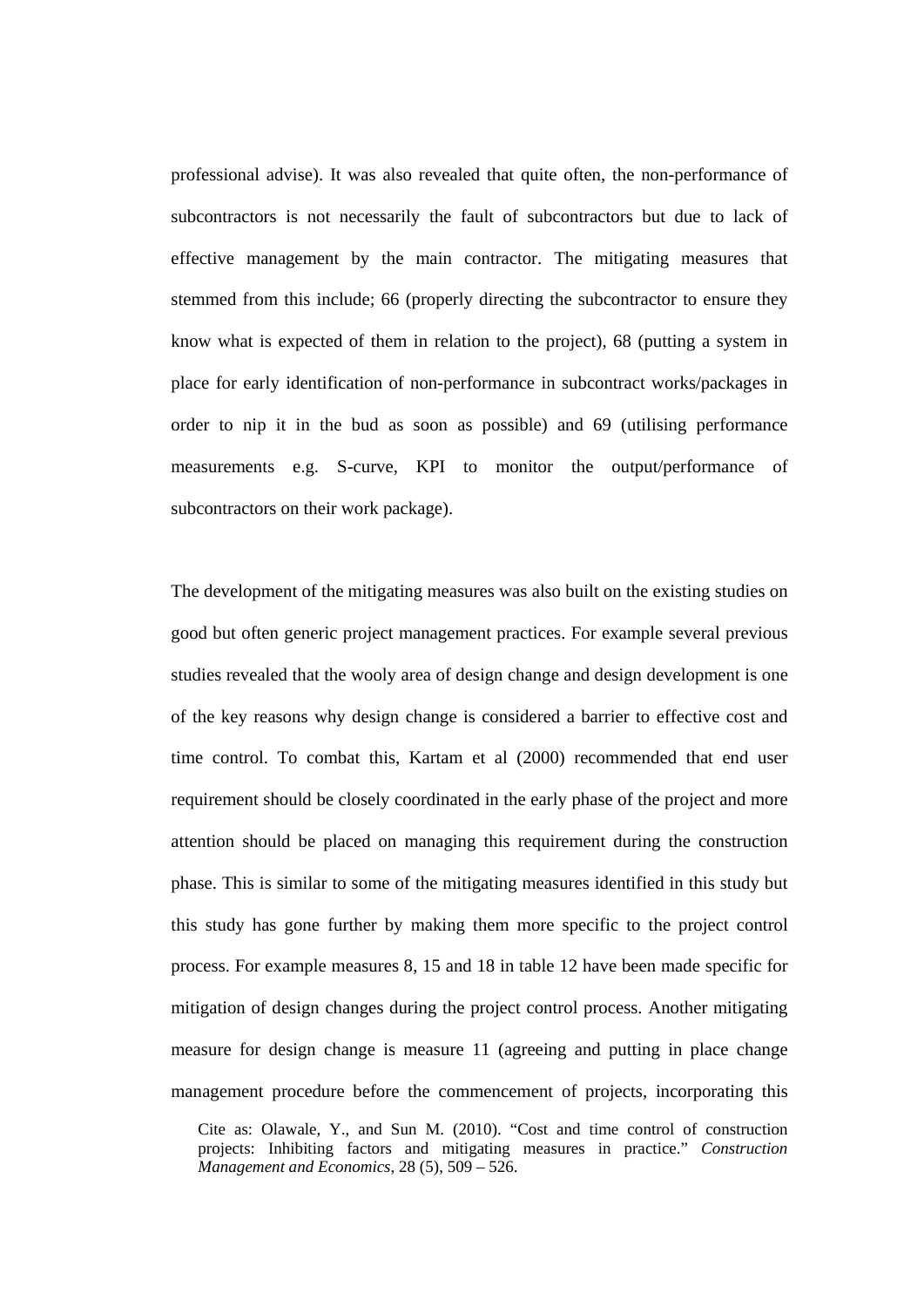into the contract if possible). This measure was also buttressed by a number of studies in different ways. For example Lee et al (2005) identified project change management as a critical practice that has important impacts on both cost and schedule performance or projects. Ling et al (2009) in the study of key project management practices affecting project performance found that the most significant practices that are significantly correlated with project performance relate to scope management and recommended that emphasis must be given to scope management in order to achieve superior project performance. Similarly Zou and Lee (2008) used multiple one-way ANOVA and linear regression to investigate the effectiveness of change management practices elements in controlling project change cost and found amongst others that using change management practices is truly helpful in lowering the proportion of change cost in project actual cost. On another hand, Kog et al (1999) identified key determinants for construction schedule performance and discovered amongst others, that having a constructability programme is a key determinant to construction schedule performance. A constructability programme was described in the study as the application of a disciplined and systematic optimisation of construction-related knowledge during the planning, design procurement and construction stages by knowledgeable experienced construction personnel who are part of the team. Measures 34, 35, 36 and 42 in table 14 developed for the mitigation of inaccurate evaluation of project time duration are specific practices that will go a long way at ensuring the development of a constructability programme.

Cite as: Olawale, Y., and Sun M. (2010). "Cost and time control of construction projects: Inhibiting factors and mitigating measures in practice." *Construction Management and Economics*, 28 (5), 509 – 526.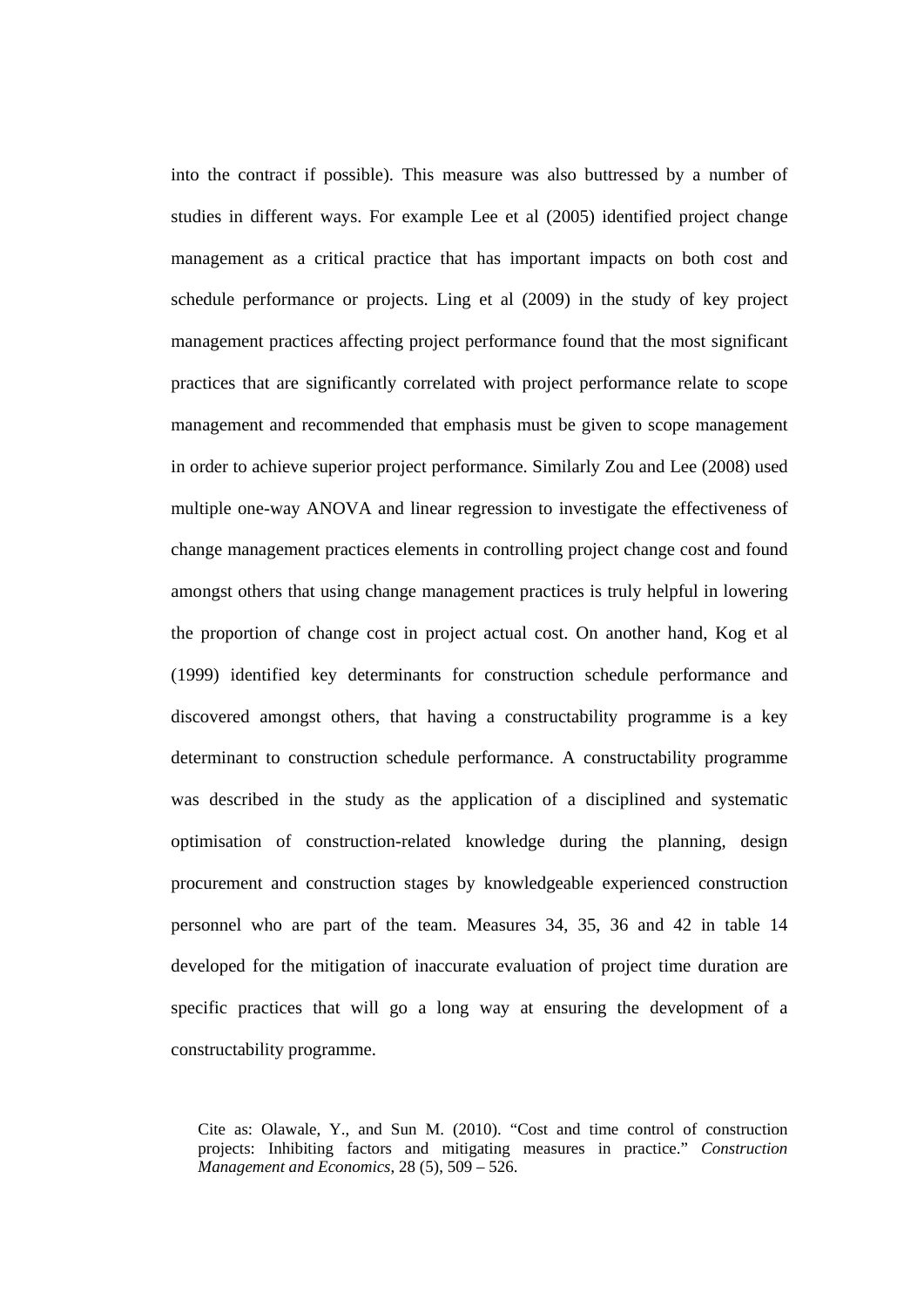The mitigating measures are the result of a three staged research process. It will be wrong to assume that these measures are identified from only a small number of interviews. In fact, the interview is just the last stage of the development of these measures in a three stage process involving, literature review, questionnaire survey, intellectual thinking and finally the interviews which acted as a way of putting some *practicality* in the mitigating measures by drawing from the real life experiences of interviewees. It should also be pointed out that the interviews did not ask practitioners about their experience of a single project or a single company but drew on their experiences of many projects they have worked on. This approach has been adopted by related studies such as Kartam et al (2000), Gao et al (2002) and Sohail et al (2002). For example Sohail et al (2002) in the research aimed at developing monitoring indicators for urban micro contracts began by studying archival records of projects, then used a questionnaire survey to generate more data, conducted interviews to gain more in-depth understanding of the of the situation after which the monitoring indicators were eventually developed by inferences made from analysis of interviews, archival records and questionnaires. While these mitigating measures can contribute to the improvement of project control in practice, there are also some limitations. There is a need for integrating the implementation of these measures into project control models. Some of these measures outline what need to be done, but do not address how they can be achieved. Issues like these need to be investigated in future research.

Cite as: Olawale, Y., and Sun M. (2010). "Cost and time control of construction projects: Inhibiting factors and mitigating measures in practice." *Construction Management and Economics*, 28 (5), 509 – 526.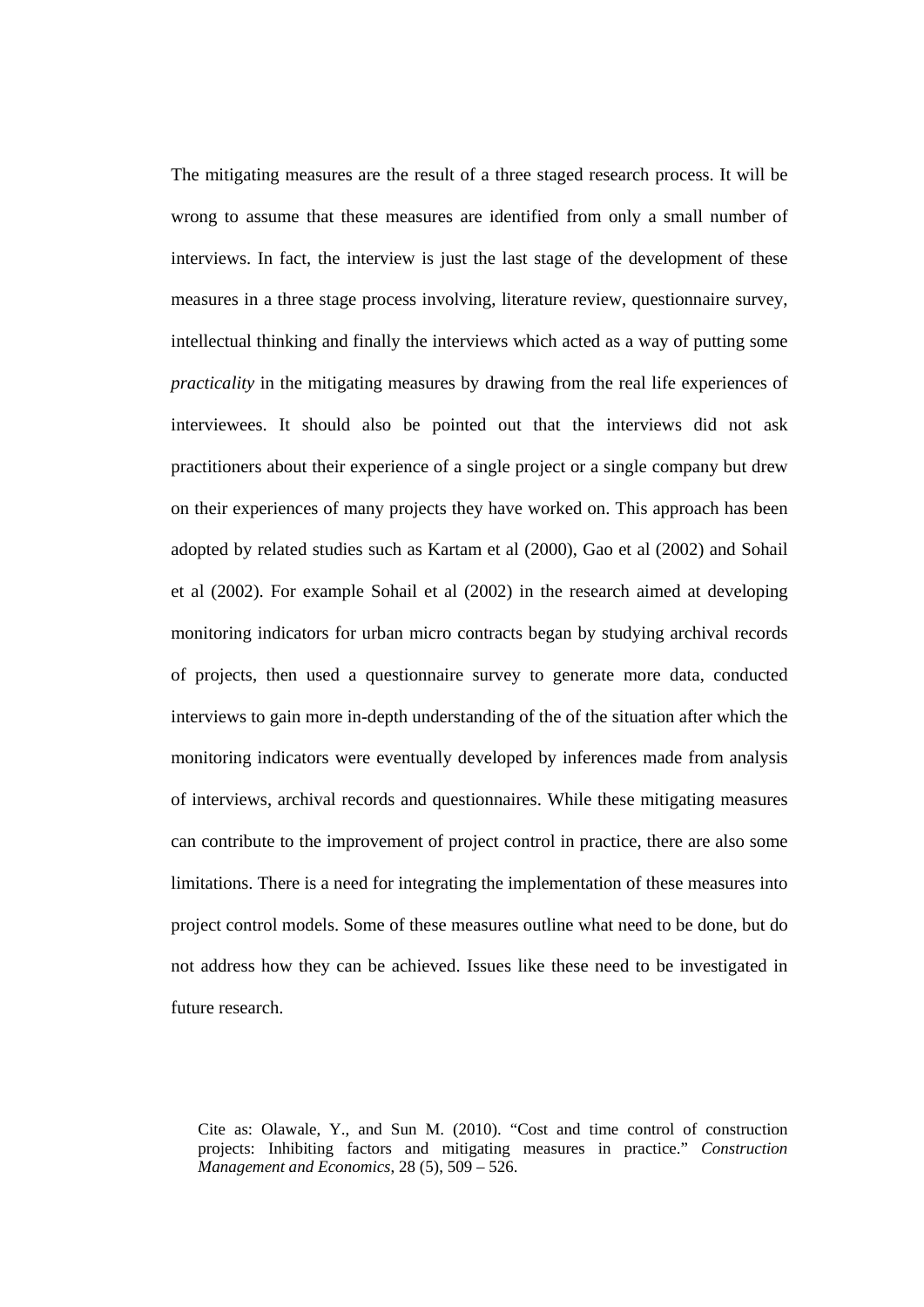## **CONCLUSIONS**

A combination of questionnaire survey and in-depth interviews has been used to provide useful information on issues surrounding project control in practice in the UK. Issues such as the degree of application of project controls, the most commonly used time and cost control techniques, supporting software packages, frequency of time and cost overrun, the leading inhibiting factors to effective cost and time control, the reasons for this and measures that can be used for their mitigation were brought to light.

The top five factors inhibiting time and cost control in construction practice in the UK was revealed as design changes, risks and uncertainties; inaccurate evaluation of project time/duration; complexity of works and; non-performance of subcontractors. Design change is the single most important factor considered by practitioners as hindering the ability to control not only time of construction projects but also cost. In fact, it is found that there is a high level correlation between the inhibiting factors for cost control and time control. Following the identification of the inhibiting factors, 90 mitigating measures are established to address potential problems caused by the top five inhibiting factors. The measures can be broadly classified as preventive, predictive, corrective and organisational measures. These measures are by no means exhaustive as there will obviously be numerous practices out there that have not made the list. It is also worth noting that the measures may seem obvious to the experienced practitioner but will be useful to the less experienced and people new to the project management profession. The study should be viewed as the first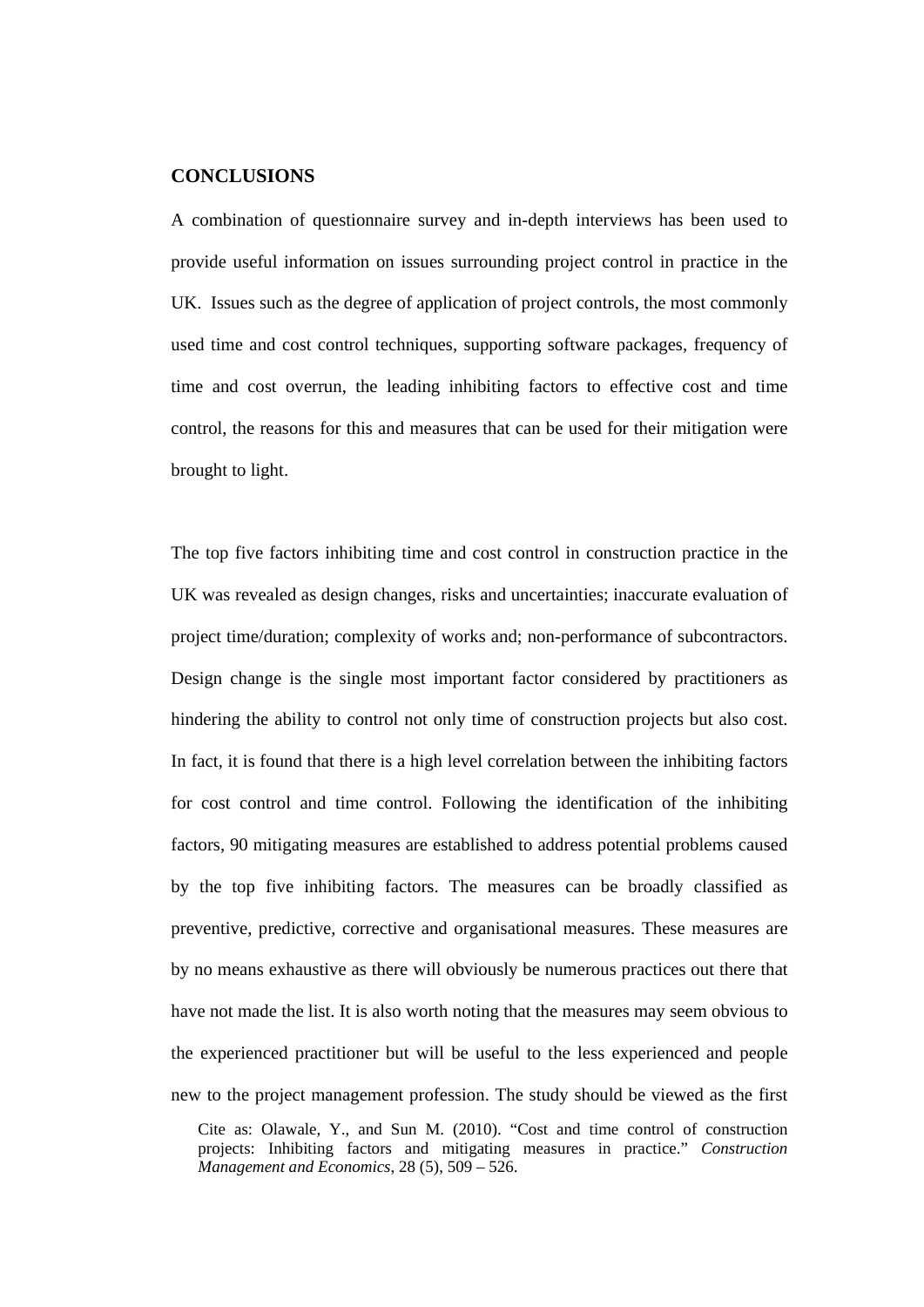effort of developing solutions for mitigating leading cost and time control inhibiting factors. Clearly, further development is needed to cover more inhibiting factors beyond the top five. In addition, the effectiveness of these mitigating measures during the project control process needs to be investigated in future research.

## **REFERENCES**

Aibinu, A. and Jagboro, G. (2002) The effects of construction delays on project delivery in Nigerian construction industry. *International Journal of Project Management*, 20 (8), 593-599.

Akinsola, A., Potts, K., Ndekugri, I., Harris, F. (1997) Identification and evaluation of factors influencing variations on building projects. *International Journal of Project Management*, 15 (4), 263-267.

Al-Momani, A. (2000) Construction delay: a quantitative analysis. *International Journal of Project Management*,18 (1), 51-59.

Arditi, D., Akan, G., Gurdamar, S. (1985) Cost overruns in public projects. *International Journal of Project Management* 3 (4), 218-224.

Assaf, S., Al- Khaliil, M., Al-Hazmi, M. (1995) Causes of delay in Large building construction projects. *Journal of Management in Engineering*, 11 (2), 45 – 50.

Assaf, S. and Al-Hejji, S. (2006) Causes of delay in large construction projects. *International Journal of Project Management*, 24 (4), 349-357.

Baloi, D. and Price, A. (2003) Modelling global risk factors affecting construction cost performance. International Journal of Project Management 21 (4), 261–269.

Cite as: Olawale, Y., and Sun M. (2010). "Cost and time control of construction projects: Inhibiting factors and mitigating measures in practice." *Construction Management and Economics*, 28 (5), 509 – 526.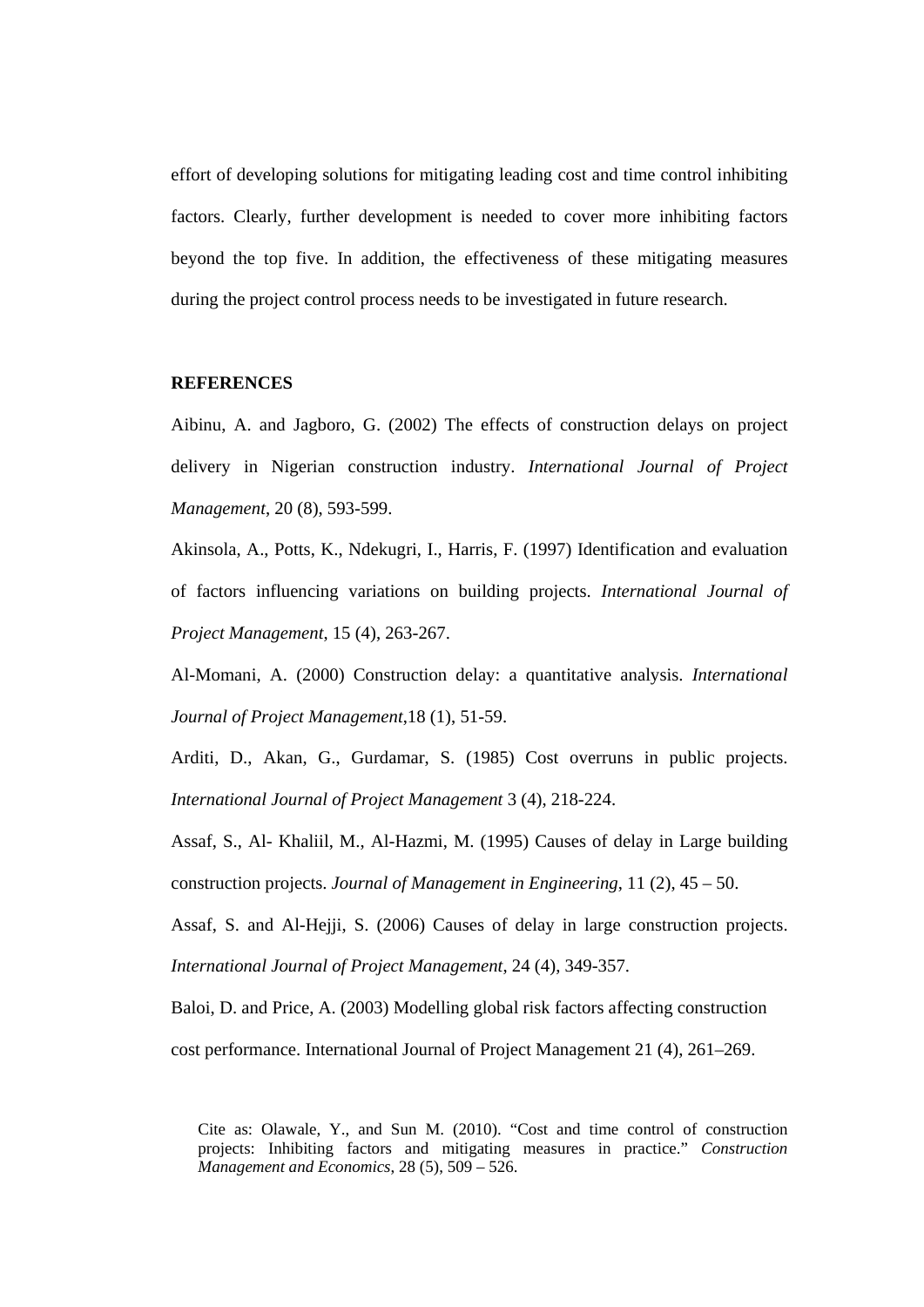Chan, D. and Kumaraswamy, M. (1997) A comparative study of causes of time overruns in Honk Kong construction projects. *International Journal of Project Management*, 15 (1), 55-63.

Chan, P., Ho, D., Tam, C. (2001) Design and build project success: multivariate analysis. *Journal of Construction Engineering and Management* 127 (2), 93 – 100.

Chang, A. (2002) Reasons for cost and schedule increase for engineering design projects. *Journal of Management in Engineering*, 18 (1), 29-36.

Chartered Institute of Building (CIOB) (2008) A Research on Managing the Risk of Delayed Completion in the  $21<sup>st</sup>$  Century, Ascot.

Cooke, B. and Williams, P. (2004) *Construction planning programming and control*. Blackwell publishing, Oxford.

Dlakwa, M. M. and Culpin, M. F. (1990). Reasons for overrun in public sector construction projects in Nigeria. *International Journal of Project Management*, 8(4), 237–240.

Egbu, C., Young, B., Torrance, V. (1998) Planning and control processes and techniques for refurbishment management. *Construction Management and Economics*, 16, 315-325.

Faniran, O. (1999) The role of construction project planning in improving project delivery in developing countries: case study of the Nigerian construction industry.  $2<sup>nd</sup>$  International Conference on Construction Industry Development, and  $1<sup>st</sup>$ Conference of CIB TG 29 on Construction in Developing Countries 27-29 October 1999, The Pan Pacific, Singapore.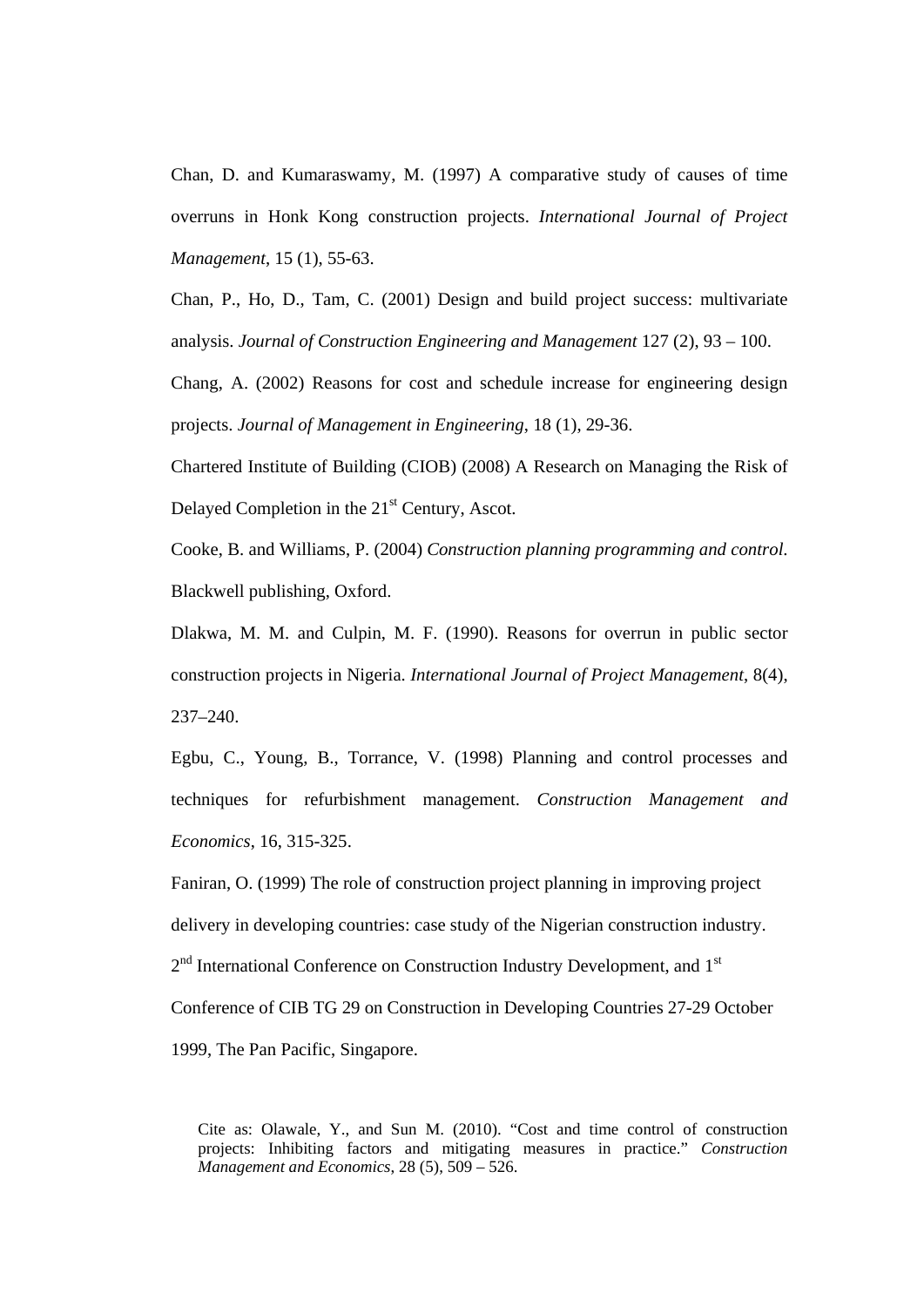Flyvbjerg B., Holm, M., Buhl, S. (2003) How common and how large are cost overruns in transport infrastructure projects? *Transport Reviews*, 23 (1), 71-88.

Frimpong, Y., Oluwoye, J., Crawford, L. (2003) Causes of delay and cost overruns in construction of groundwater projects in a developing country: Ghana as a case study. *International Journal of Project Management*, 21 (5), 321-326.

Gao, Z., Smith G., Minchin, R. (2002) Budget and schedule success for small capital-facility projects. *Journal of Management in* Engineering. 18 (4), 186 – 193.

Hsieh, T., Lu, S., Wu, C. (2004) Statistical analysis of causes for change orders in metropolitan public works. *International Journal of Project Management*, 22 (8), 679-686.

Iyer, K. and Jha, K. (2005) Factors affecting cost performance evidence from Indian construction projects. *International Journal of Project Management*, 23 (4), 283- 295.

Kaming, P., Olomolaiye, P., Holt, G., Harris, F. (1997) Factors influencing construction time and cost overruns on high-rise projects in Indonesia. *Construction Management and Economics*, 15 (1), 83-94.

Kartam, N., Al-Daihani, T., Bahar, J. (2000) Professional project management practices in Kuwait: issues, difficulties and recommendations. International Journal of Project Management, 18 (4), 281-296.

Kerzner, H. (2003) *Project Management A Systems Approach to Planning, Scheduling, and Controlling*. John Wiley and Sons InC., New Jersey.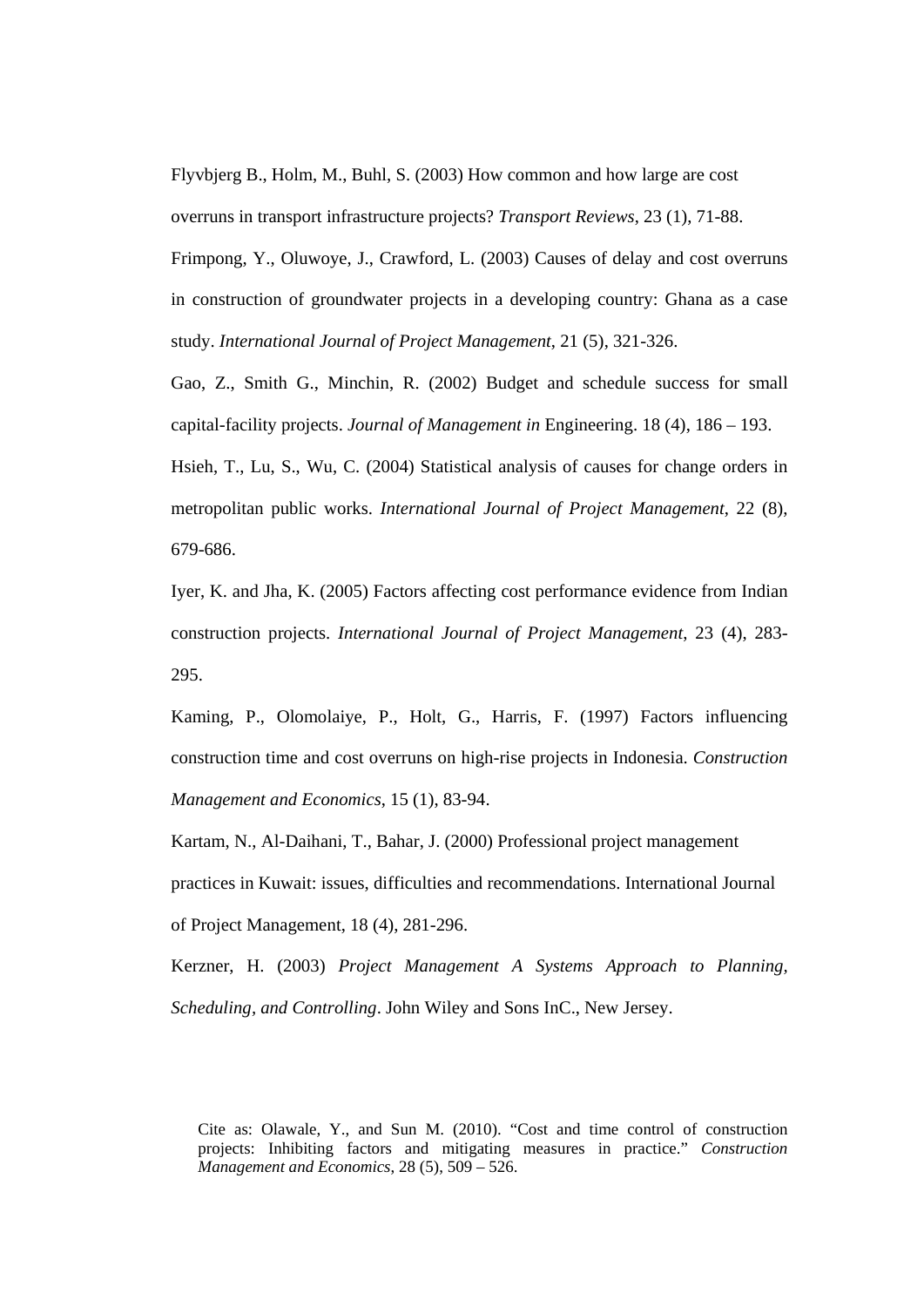Kog, Y., Chua, D., Loh, P., Jaselskis, E. (1999) Key determinants for construction schedule performance. *International Journal of Project Management*, 17 (6), 351 – 359.

Koushki, P., Al-Rashid, K., Kartam, N. (2005) Delays and cost increases in the construction of private residential projects in Kuwait. *Construction Management and Economics*, 23 (3), 285-294.

Kumaraswamy, M. and Chan, W. (1998) Contributors to construction delays *Construction Management and Economics*, 16 (1), 17-29.

Kuruooglu, M. and Ergen E. (2000) The effects of economic development on project management in developing countries. 2<sup>nd</sup> International Conference on Construction in Developing Countries: Challenges facing the construction industry in developing countries 15-17 November 2000, Gabarone, Botswana.

Lee S., Thomas S., Tucker R., (2005) The relative impacts of selected practices on project cost and schedule. *Construction Management and Economics*, 23 (5), 545- 553.

Lester, A. (2000) *Project Planning and Control*. Butterworth Heinemann, Oxford.

Ling, F. (2004) How project managers can better control the performance of designbuild projects. *International Journal of Project Management*, 22 (6), 477-488.

Ling, Y., Low, S., Wang, S., Lim, H., (2009) Key project management practices affecting Singaporean firms' project performance in China. *International Journal of Project Management*, 27 (1), 59 -71.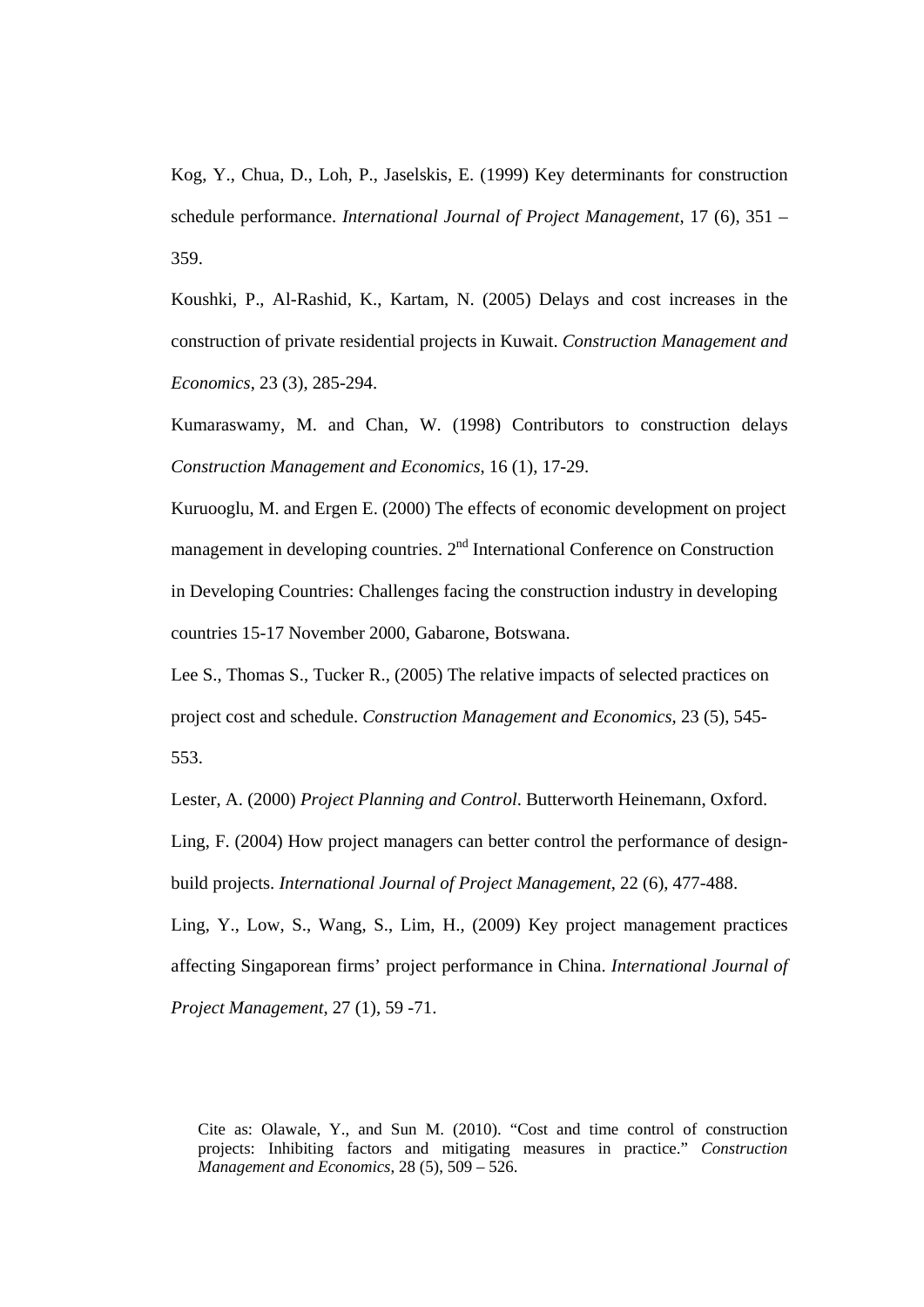Mansfield, N, Ugwu, O., Doran, T. (1994) Causes of delay and cost overruns in Nigerian construction projects. *International Journal of Project Management*, 12 (4), 254-260.

Nicholas, J. (2001) *Project Management for Business and Technology*. Prentice Hall, New Jersey.

Ogunlana, S., Promkuntong, K., and Jearkjirm, V. (1996) Construction delays in a fast-growing economy: comparing Thailand with other economies. *International Journal of Project Management*, Vol. 14 (1), 37-45.

Smith, N. (2002) Project Appraisal and Risk Management, in Smith, N. (ed) *Engineering Project Management*, Blackwell publishing, Oxford, pp. 156 – 172.

Sohail, M., Baldwin, A. (2004) Performance indicators for micro-projects in developing countries. *Construction Management and Economics*, 22 (1), 11-23.

Sonuga, F., Aliboh, O., Oloke, D. (2002) Particular barriers and issues associated with projects in a developing and emerging economy. Case study of some abandoned water and irrigation projects in Nigeria. *International Journal of Project Management,* Vol. 20 (8), 611-616.

Walker, I. and Wilkie, R. (2006) *Commercial Management in Construction*. Blackwell Science Ltd, Oxford.

Weinberg, S. and Abromowitz, S. (2008) *Statistics Using SPSS: An Integrative Approach*. Cambridge University Press, Cambridge.

Wood, H. and Ashton, P. (2009) Factors of complexity in construction projects. *In:*  Dainty, A. (Ed) *Procs 25th Annual ARCOM Conference,* 7-9 September 2009, Nottingham, UK, Association of Researchers in Construction Management, 857-66.